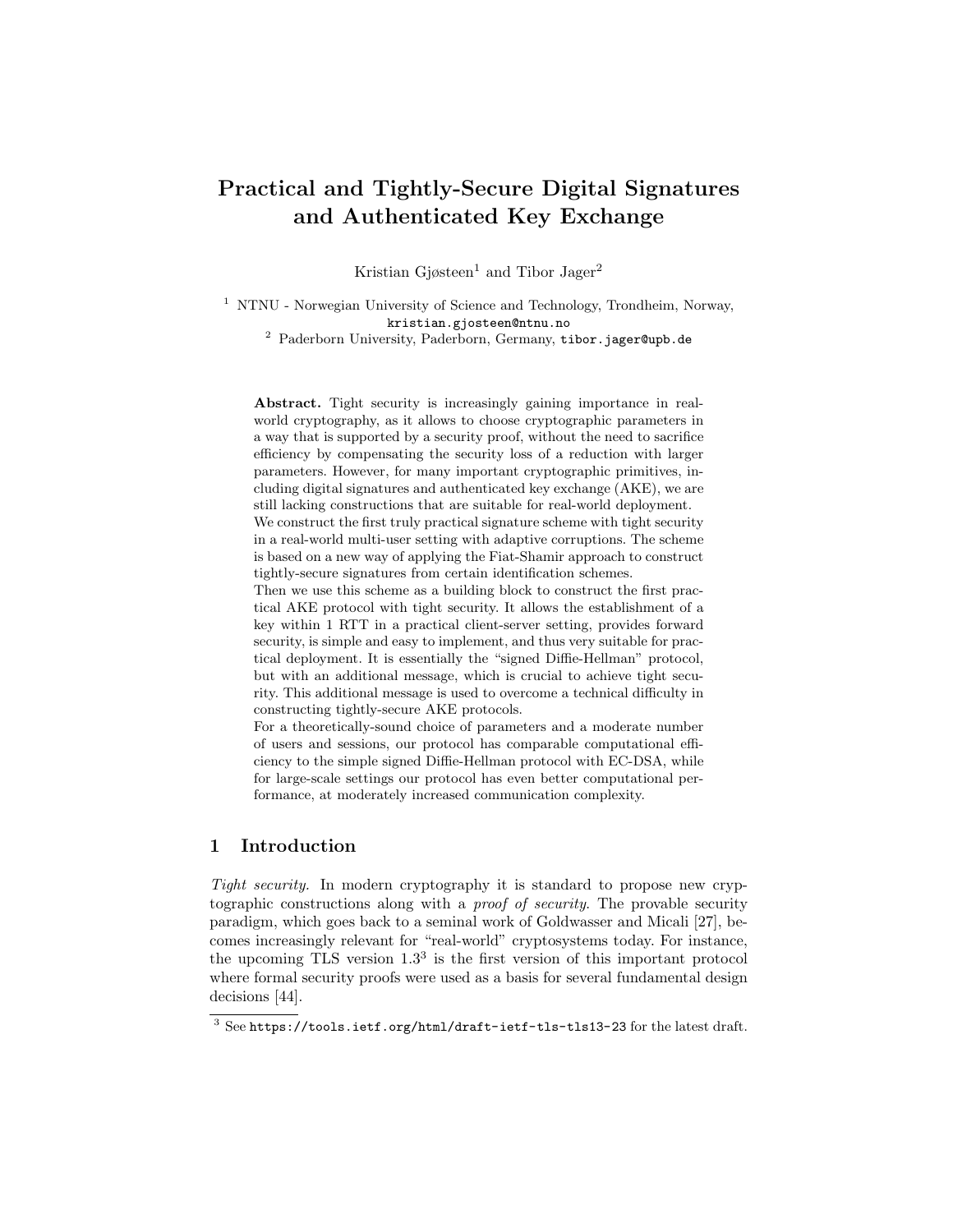A security proof usually describes a reduction (in a complexity-theoretic sense), which turns an efficient adversary  $A$  breaking the considered cryptosystem into an efficient adversary  $\beta$  breaking some underlying complexity assumption, such as the discrete logarithm problem, for example. If  $\beta$  can be shown to have about the same running time and success probability as  $A$  (up to a constant factor), then the reduction is said to be *tight*. However, many security proofs are not tight. For example, we are often only able to show that if  $A$  runs in time  $t_A$ and has success probability  $\epsilon_A$ , then B runs in time  $t_B \approx t_A$ , but we can bound its success probability only as  $\epsilon_B \geq \epsilon_A/Q$ , where Q is the security loss. Q can often be "large", e.g., linear or even quadratic in the number of users.

If Q is polynomially bounded, then this still yields a polynomial-time reduction in the sense of classical asymptotic complexity theory. However, if we want to deploy the cryptosystem in practice, then the size of cryptographic parameters (like for instance the size of an underlying algebraic group, where the discrete logarithm problem is assumed to be hard) must be determined. If we want to choose these parameters in a theoretically-sound way, then a larger loss Q must be compensated by larger parameters, which in turn has a direct impact on efficiency. For example, in the discrete logarithm setting, this would typically require an increase in the group order by a factor  $Q^2$ . As a concrete example, 2 <sup>32</sup> users with 2<sup>32</sup> sessions each and quadratic security loss would force us to use 521 bit elliptic curves instead of 256 bit elliptic curves, which more than quintuples the cost of an exponentiation on one typical platform (as measured by openssl speed). Thus, in order to be able to instantiate the cryptosystem with "optimal" parameters, we need a tight security proof.

The possibility and impossibility of tight security proofs has been considered for many primitives, including symmetric encryption [29, 31, 36], public-key encryption [5, 32, 24, 3], (hierarchical) identity-based encryption [16, 11], digital signatures  $[37, 45, 32, 33, 43, 23, 47, 22]$ , authenticated key exchange  $[2]$ , and more. It also becomes increasingly relevant in "real-world" cryptography. For instance, most recently, Gueron and Lindell [29] improved the tightness of the AES-GCM-SIV nonce misuse-resistant encryption scheme, with a new nonce-based key derivation method. This construction is now part of the current draft of the corresponding RFC proposal, $4$  won the best paper award at ACM CCS 2017, and is already used in practice in Amazon's AWS key management scheme.<sup>5</sup>

In many important areas with high real-world relevance, including digital signature schemes and authenticated key exchange protocols, we still do not have any tightly-secure constructions that are suitable for practical deployment. Known schemes either have a security loss which is at least linear in the number of users (typical for digital signatures) or even quadratic in the number of protocol sessions (typical for authenticated key exchange), if a real-world multi-user security model is considered. This huge security loss often makes it impossible to choose deployment parameters in a theoretically-sound way, because such parameters would have to be unreasonably large and thus impractical.

<sup>4</sup> See https://tools.ietf.org/html/draft-irtf-cfrg-gcmsiv-07.

<sup>&</sup>lt;sup>5</sup> See https://rwc.iacr.org/2018/Slides/Gueron.pdf.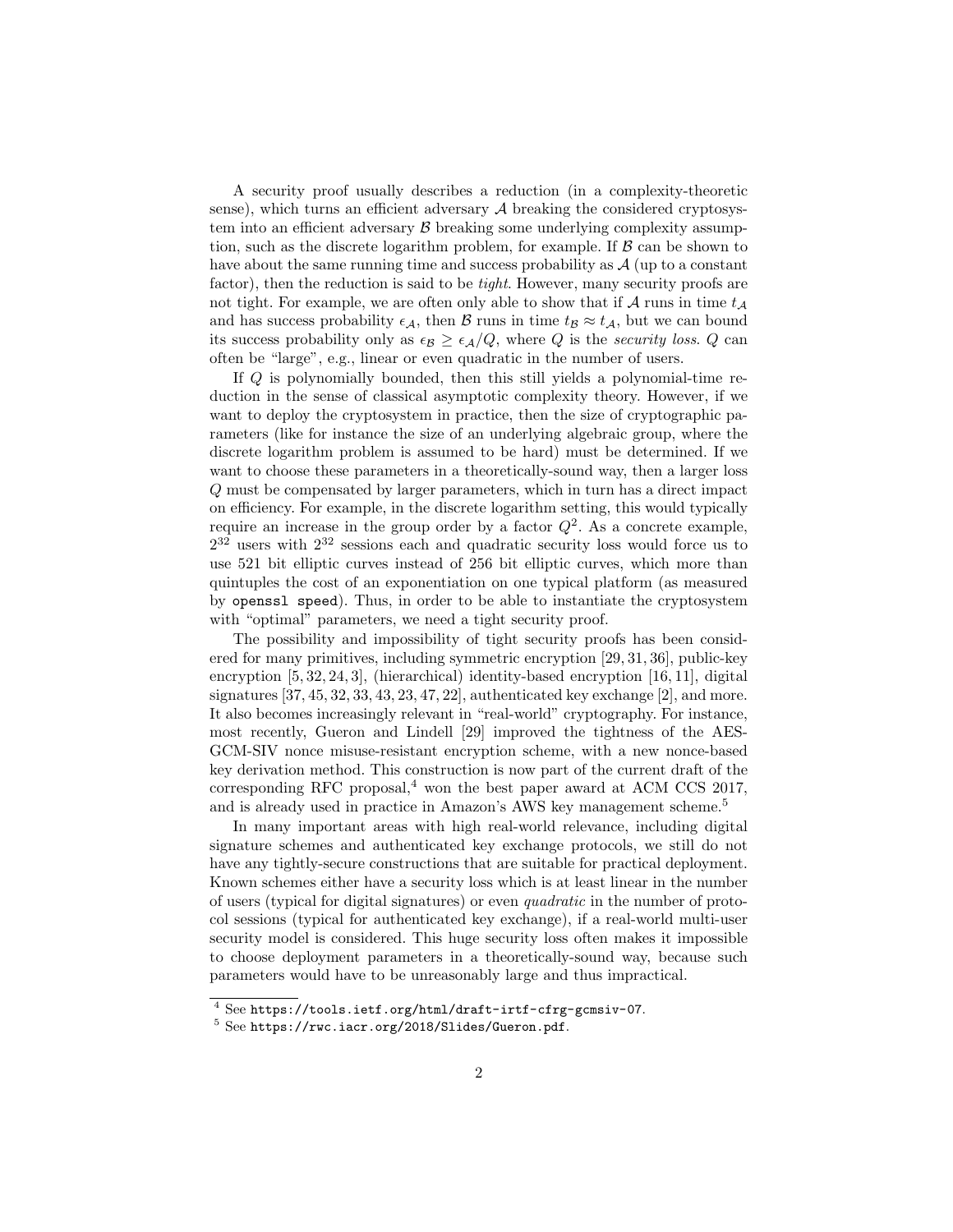#### 1.1 Tightly-Secure Digital Signatures

In the domain of digital signatures, there are two relevant dimensions for tightness: (i) the number of signatures issued per public key, and (ii) the number of users (=public keys).

For some important "real-world" schemes, such as Schnorr signatures, impossibility results suggest that current proof techniques are not sufficient to achieve tightness [43, 23, 47, 22], not even if only the first dimension is considered in a single-user setting. Some other schemes have a tight security proof in the first dimension [37, 45, 32, 10]. However, in a more realistic multi-user setting with adaptive corruptions, which appears to be the "right" real-world security notion for applications of signatures such as key exchange, cryptocurrencies, secure instant messaging, or e-mail signatures, there are only very few constructions with tight security in both dimensions.

One construction is due to Bader [1]. It is in the random oracle model [6], but this seems reasonable, given the objective of constructing simple and efficient real-world cryptosystems. However, the construction requires bilinear maps (aka. pairings). Even though bilinear maps have become significantly more efficient in the past years, their practical usability is still not comparable to schemes over classical algebraic groups, such as elliptic curves without pairings. Furthermore, bilinear maps involve rather complex mathematics, and are therefore rather difficult to implement, and not yet available on many platforms and software libraries, in particular not for resource-constrained lightweight devices or smartcards. Finally, recent advances in solving the discrete logarithm problem [4] restrain the applicability of bilinear maps in settings with high performance and security requirements.

The other two known constructions are due to Bader et al. [2]. Both have a security proof in the standard model (i.e., without random oracles), but are also based on bilinear maps. The first one uses a simulation-sound Groth-Sahai [28] proof system, which internally uses a tree-based signature scheme to achieve tightness. Thus, a signature of the resulting construction consists of hundreds of group elements, and is therefore not suitable for practical deployment. The second scheme is more efficient, but here public keys consist of hundreds of group elements, which is much larger than the public key size of any other schemes currently used in practice, and seems too large for many applications.

In summary, the construction of a practical signature scheme without bilinear maps, which provides tight security in a realistic multi-user setting with corruptions and in the standard sense of *existential unforgeability under chosen*message attacks, is an important open problem. A solution would provide a very useful building block for applications where the multi-user setting with adaptive corruptions appears to be the "right" real-world security notion, such as those mentioned above.

The difficulty of constructing tightly-secure signatures. Constructing a tightlysecure signature scheme in a real-world multi-user security model with adaptive corruptions faces the following technical challenge. In the  $\mu$ -user setting, the ad-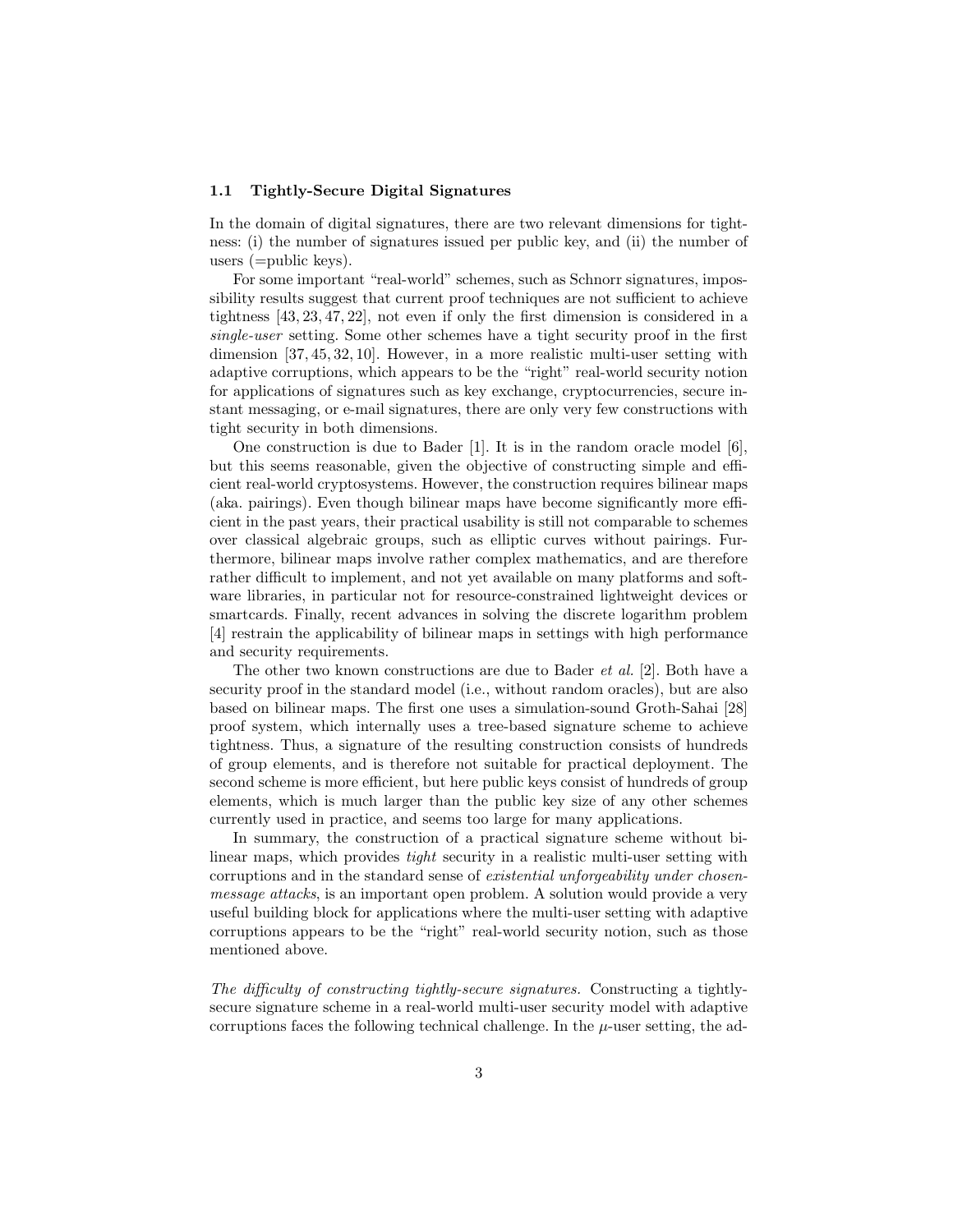versary A receives as input a list  $pk_1, \ldots, pk_\mu$  of public keys. We denote the corresponding secret keys with  $sk_1, \ldots, sk_{\mu}$ . A is allowed to ask two types of queries. It may either output a tuple  $(m, i)$ , to request a signature for a chosen message m under secret key  $sk_i$ . The security experiment responds with  $\sigma \stackrel{\$}{\leftarrow}$  Sign $(sk_i, m)$ . Or it may "corrupt" keys. To this end, it outputs an index  $i$ , and the experiment responds with  $sk_i$ . Adversary A breaks the security, if it outputs  $(i^*, m^*, \sigma^*)$ such that  $\sigma^*$  verifies correctly for a new message  $m^*$  and with respect to an uncorrupted key  $pk_{i^*}$ . Note that this is the natural extension of *existential un*forgeability under chosen-message attacks (EUF-CMA) to the multi-user setting with corruptions. Following  $[2]$ , we will call it MU-EUF-CMA<sup>corr</sup>-security. Security in this sense is implied by the standard EUF-CMA security definition, by a straightforward reduction that simply guesses the index  $i^*$  of the uncorrupted key, which incurs a security loss of  $Q = 1/\mu$  that is linear in the number of users.

Now let us consider the difficulty of constructing a security reduction  $B$  which does not lose a factor  $Q = 1/\mu$ . On the one hand, in order to avoid the need to guess an uncorrupted key,  $\beta$  must "know" all secret keys  $sk_1, \ldots, sk_\mu$ , in order to be able to answer key corruption queries.

On the other hand, however, the reduction  $\beta$  must be able to extract the solution to a computationally hard problem from the forgery  $(i^*, m^*, \sigma^*)$ . If B "knows"  $sk_{i^*}$ , then it seems that it could compute  $(m^*, \sigma^*)$  even without the help of the adversary. Now, if  $\mathcal B$  is then able to extract the solution of a "hard" computational problem from  $(m^*, \sigma^*)$ , then this means that the underlying hardness assumption must be false, and thus the reduction  $\beta$  is not meaningful.

The above argument seems to suggests that achieving tight MU-EUF-CMA<sup>corr</sup>security is impossible. One can even turn this intuition into a formal impossibility result, as done in [3]. However, it turns out that the impossibility holds only for schemes where the distribution of signatures that are computable with a secret key  $sk_{i^*}$  known to reduction  $\mathcal{B}$  is identical to the distribution of signatures  $(m^*, \sigma^*)$  output by adversary A. This provides a leverage to overcome the seeming impossibility. Indeed, the known constructions of tightly MU-EUF-CMA<sup>corr</sup>secure schemes [1, 2] circumvent the impossibility result. As we describe below in more detail, these constructions essentially ensure that with sufficiently high probability the adversary A will output a message-signature pair  $(m^*, \sigma^*)$  such that  $\sigma^*$  is *not* efficiently computable, even given  $sk_{i^*}$ .

The main technical challenge in constructing signature schemes with tight security in a real-world multi-user security model with corruptions is therefore to build the scheme in a way that makes it possible to argue that the reduction  $\beta$  is able to extract the solution to a computationally hard problem from the forged signature computed by  $A$ , even though  $B$  knows secret keys for all users.

On constructing tightly-secure signatures without bilinear maps. All previously known tightly  $MU$ -EUF-CMA<sup>corr</sup>-secure signature schemes [1, 2] essentially work as follows. A public key *pk* consists of two public keys  $pk = (pk_0, pk_1)$  of a "base" signature scheme, which is tightly-secure in a multi-user setting *without* corruptions. The secret key sk consists of a random secret key  $sk = sk_b, b \stackrel{\$}{\leftarrow} \{0,1\},\$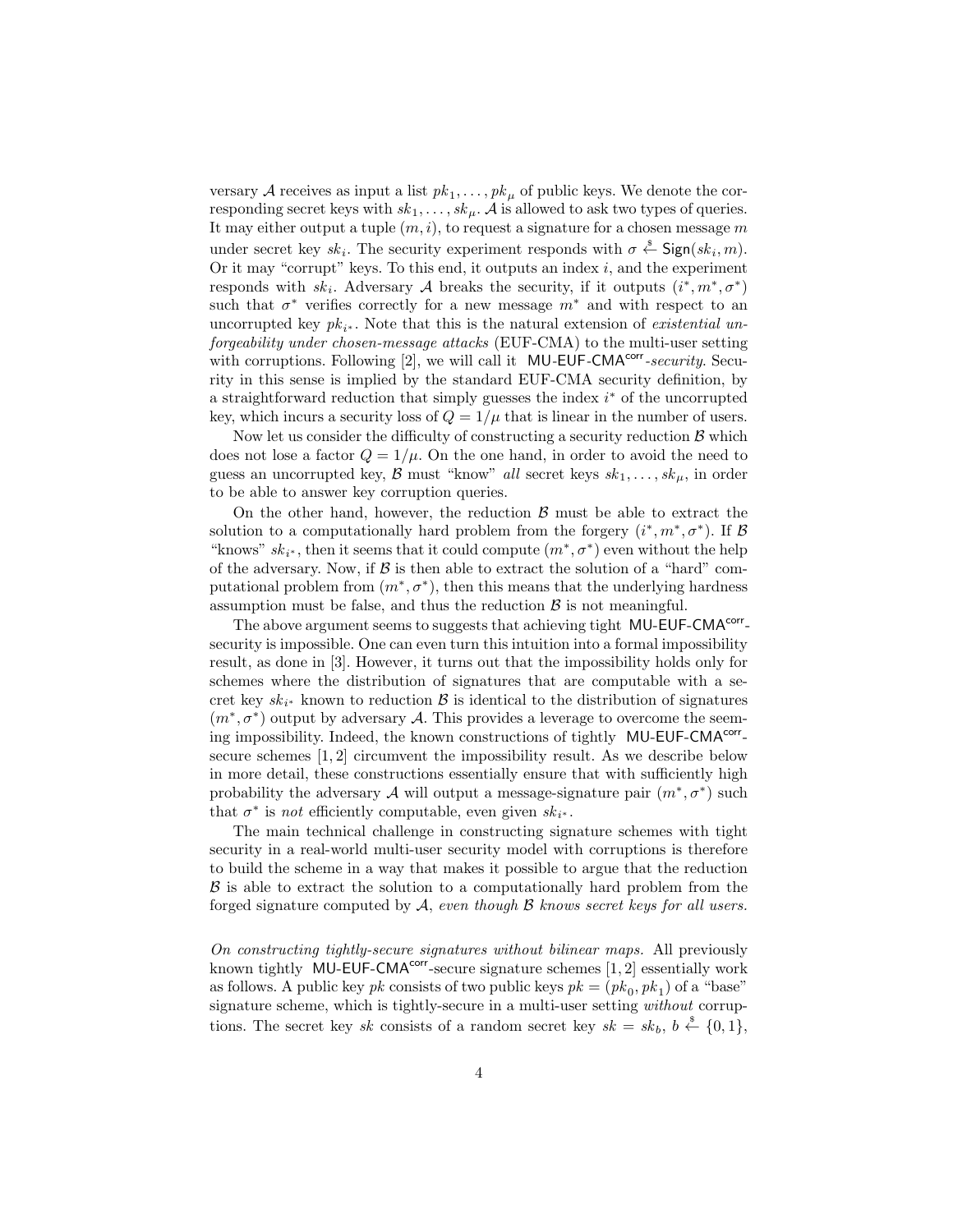for either  $pk_0$  or  $pk_1$ . A signature consists of a Groth-Sahai-based [28] witnessindistinguishable OR-proof of knowledge, proving knowledge of a signature that verifies either under  $pk_0$  OR under  $pk_1$ . In the security proof, the reduction  $B$ basically knows  $sk_b$  (and thus is able to respond to all corruption-queries of  $A$ ), but it hopes that A produces a proof of knowledge of a signature under  $pk_{1-b}$ , which can then be extracted from the proof of knowledge and be used to break the instance corresponding to  $pk_{1-b}$ .

A natural approach to adopt this technique to signatures without pairings would be to use a Fiat-Shamir-like proof of knowledge [21], in combination with the very efficient OR-proofs of Cramer-Damgård-Schoenmakers (CDS) [18]. However, here we face the following difficulties. First, existing signature schemes that use a Fiat-Shamir-like proof of knowledge, such as for the Schnorr scheme [46] are already difficult to prove tightly secure in the single-user setting, due to known impossibility results [43, 23, 47, 22]. Second, its tightly-secure variants, such as the DDH-based scheme of Katz-Wang [37] and the CDH-based schemes of Goh-Jarecki [25] or Chevallier-Mames [17], do not use a proof of knowledge, but actually a proof of language membership, where we cannot extract a witness along the lines of  $[1, 2]$ . Thus, adopting the approach of  $[1, 2]$  to efficient signature schemes without pairings requires additional ideas and new techniques.

Our contributions. We construct the first tightly  $MU$ -EUF-CMA<sup>corr</sup>-secure signature scheme which does not require bilinear maps. We achieve this by describing a new way of combining the efficient EDL signature scheme considered in [25] with Cramer-Damgård-Schoenmakers proofs [18], in order to obtain tightly-secure signatures in the multi-user setting with adaptive corruptions.

The scheme is very efficient, in particular in comparison to previous schemes with tight multi-user security. A public key consists of only two group elements, while the secret key consists of a bit and one integer smaller than the group order. A signature consists of a random nonce, two group elements and four integers smaller than the group order. The computational cost of the algorithms is dominated by exponentiations. Key generation costs a single exponentiation. Signing costs a single exponentiation plus the generation of a proof, for a total of seven exponentiations. Verification costs eight exponentiations.

#### 1.2 Tightly-Secure Authenticated Key Exchange

Modern security models for authenticated key exchange consider very strong adversaries, which control the entire communication network, may adaptively corrupt parties to learn their long-term secret keys, or reveal session keys of certain sessions. This includes all security models that follow the classical Bellare-Rogaway [7] or Canetti-Krawczyk [14] approach, for instance. The adversary essentially breaks the security, if it is able to distinguish a non-revealed session key from random. Furthermore, in order to achieve desirable properties like forward security (aka. perfect forward secrecy) [30], the attacker is even allowed to attack session keys belonging to sessions where one or both parties are corrupted,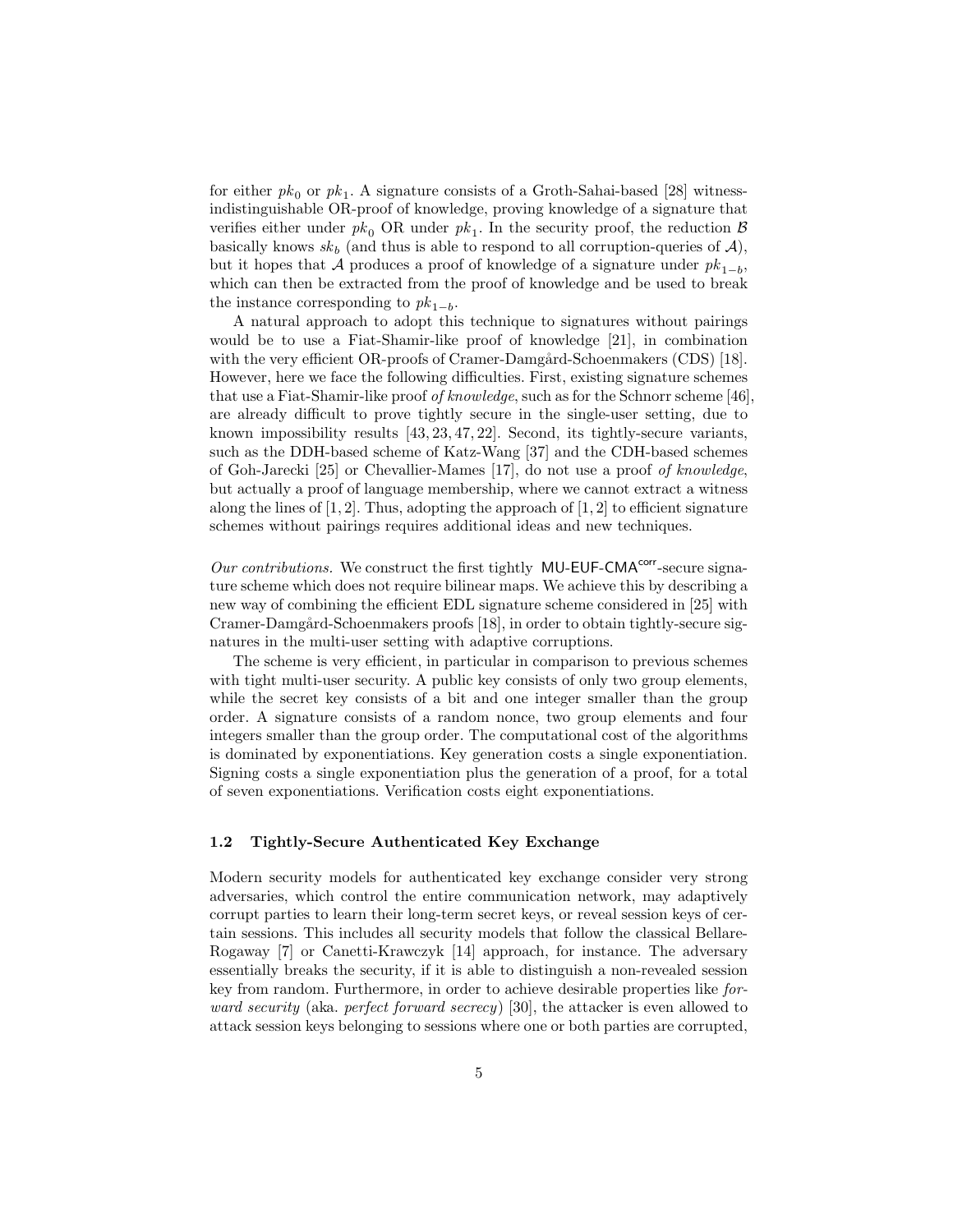as long as these corruptions do not allow the adversary to trivially win the security experiment (e.g., because it is able to corrupt a communication partner before the key is computed, such that the attacker can impersonate this party).

The huge complexity of modern security models for authenticated key exchange makes it difficult to construct tightly-secure protocols. Most examples of modern key exchange protocols even have a *quadratic* security loss in the total number of protocol sessions, which stems from the fact that a reduction has to guess two oracles in the security experiment that belong to the protocol session "tested" by the adversary (cf. the discussion of the "commitment problem" below).

Despite the huge practical importance of authenticated key exchange protocols, we currently know only a single example of a protocol that achieves tight security [2], but it requires complex building blocks, such as one of the tightlysecure signature schemes sketched above, as well as a special key encapsulation mechanisms that is composed of two public-key encryption schemes. Given the huge demand for efficient key exchange protocol in practice, the construction of a simple and efficient, yet tightly-secure, authenticated key exchange protocol without these drawbacks is an important open problem.

Our contributions. We describe the first truly practical key exchange protocol with tight security in a standard security model for authenticated key exchange. The construction (but not the security proof) is very simple, which makes the protocol easy to implement and ready to use, even on simple devices.

Our protocol is able to establish a key with very low latency, in three messages and within a single round-trip time (1-RTT) in a standard client-server setting. This holds even in a typical real-world situation where both communication partners are initially not in possession of their communication partner's public keys, and therefore have to exchange their certified public keys within the protocol. Furthermore, the protocol provides full forward security.

In Appendix 5 we analyse the computational efficiency of our protocol, instantiated with our signature scheme, by comparing it to the simple "signed Diffie-Hellman" protocol, instantiated with EC-DSA. The analysis is based on the benchmark for ECC arithmetic of OpenSSL, and considers a theoreticallysound choice of cryptographic parameters based on the tightness of security proofs. Even though our protocol requires a larger absolute number of exponentiations, already in small-to-medium-scale settings this is quickly compensated by the fact that arithmetic in large groups is significantly more costly than in small groups. In a large-scale setting, our protocol even outperforms signed Diffie-Hellman with EC-DSA with respect to computational performance. This comes at the cost of moderately increased communication complexity, when compared to the (extremely communication-efficient) EC-DSA-signed Diffie-Hellman protocol.

Sketch of our construction and technical difficulties. Our starting point is the standard "signed Diffie-Hellman" protocol, instantiated with our tightly-secure multi-user signature scheme. However, we stress that this is not yet sufficient to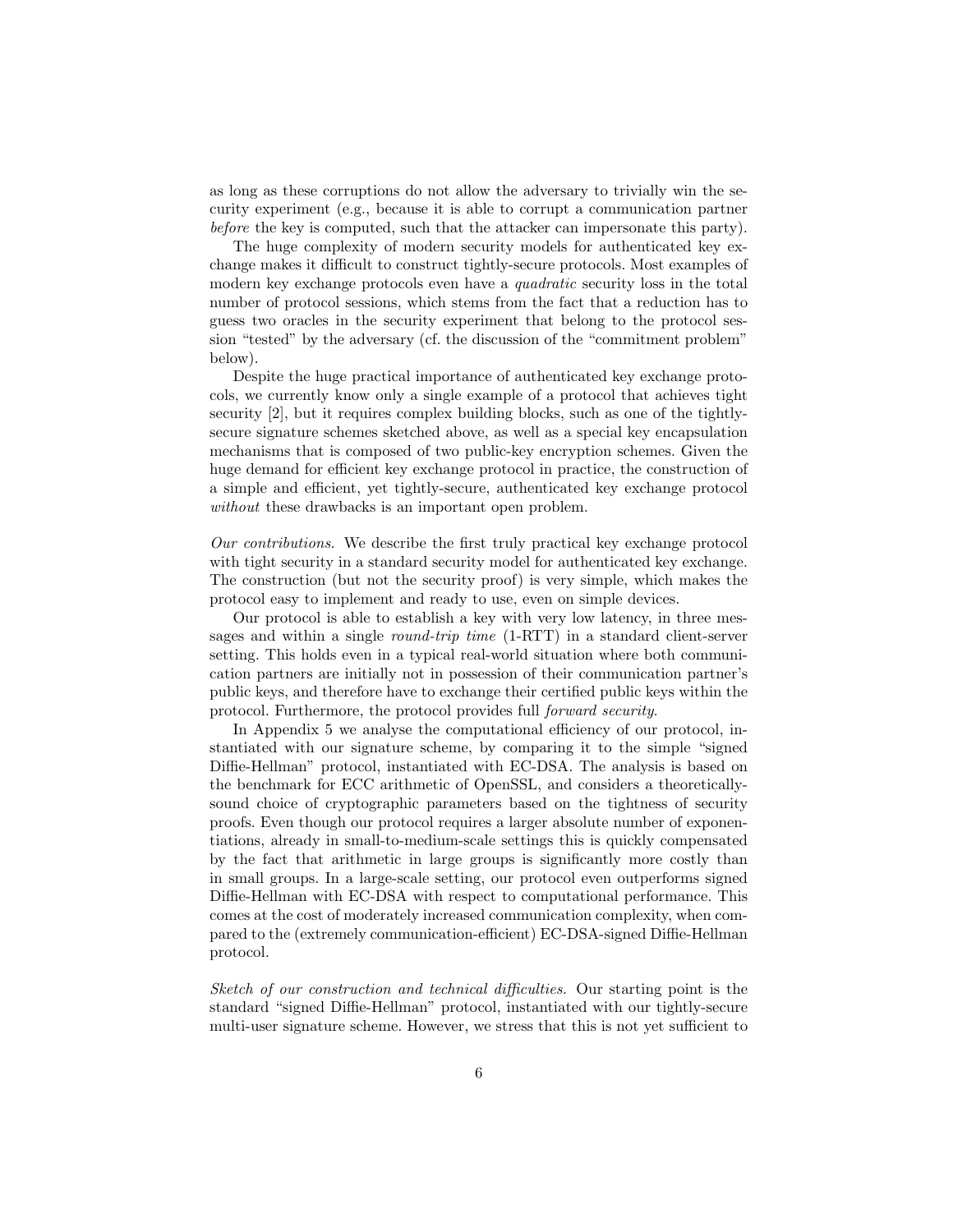achieve tight security, due to the "commitment problem" described below. We resolve this problem with an additional message, which is important to achieve tight security, but does not add any additional latency to the protocol.

More precisely, consider the standard "signed Diffie-Hellman" protocol, executed between Alice and Bob, where Bob first sends  $v = (g^b, \sigma_B)$ , where  $\sigma_B$  is a signature under Bob's secret key over  $g^b$ , Alice responds with  $w = (g^a, \sigma_A)$ , where  $\sigma_A$  is Alice's signature over  $g^a$ , and the resulting key is  $k = g^{ab}$ . Let us sketch why this protocol seems not to allow for a tight security proof.

In a Bellare-Rogaway-style security model, such as the one that we describe in Section 4.1, each session of each party is modelled by an oracle  $\pi_i^s$ , where  $(i, s) \in [\mu] \times [\ell], \mu$  is the number of parties and  $\ell$  is the number of sessions per party. Now, consider a reduction  $\beta$  which receives as input a DDH challenge  $(g, g^x, g^y, g^z)$ , and now wants to embed these values into the view of the key exchange adversary  $A$ . One way to do this, which is used in most existing security proofs of "signed Diffie-Hellman-like" protocols (such as [34, 39, 35], for instance) is to guess two oracles  $\pi_i^s$  and  $\pi_j^t$ , embed  $g^x$  into the message sent by  $\pi_i^s$ ,  $g^y$  into the message sent by  $\pi_j^t$ , and then hope that the adversary will forward  $g^y$  to  $\pi_i^s$  and "test" the key of oracle  $\pi_i^s$ , where the  $g^z$ -value from the DDH challenge is then embedded. Note that the need to guess two out of  $\mu\ell$  oracles correctly incurs a quadratic security loss of  $O(\mu^2 \ell^2)$ , which is extremely non-tight.

A natural approach to improve tightness is to use the well-known random self-reducibility of DDH [5], and embed randomised versions of  $g^x$  and  $g^y$  into the messages of more than one oracle. However, here we face the following difficulty. As soon as an oracle  $\pi_i^s$  has output a Diffie-Hellman share  $g^a$ , the reduction  $\mathcal B$ has essentially committed itself to whether it "knows" the discrete logarithm a.

- If oracle  $\pi_i^s$  outputs a randomised version of  $g^x$ ,  $g^a = g^{x+e_i^s}$  where  $e_i^s$  is the randomization, then  $\mathcal B$  does not "know" the discrete logarithm  $a = x + e_i^s$ . Now it may happen that the adversary  $A$ , which controls the network and possibly also some parties, sends a value  $h$  to oracle  $\pi_i^s$  (on behalf of some third party), such that h is not controlled by the reduction  $\beta$ . If then  $\mathcal A$  asks the reduction to reveal the key of oracle  $\pi_i^s$ , then the reduction fails, because it is not able to efficiently compute  $k = h^a$ .
- This problem does not occur, if  $g^a = g^{e_i^s}$  such that  $\beta$  "knows" the discrete logarithm  $a$ . However, if it now happens that the adversary  $A$  decides to distinguish the key k of oracle  $\pi_i^s$  from random, then again the reduction fails, because it is not able to embed  $g^z$  into k.

This "commitment problem" is the reason why many classical security proofs, in particular for signed Diffie-Hellman protocols, have a quadratic security loss. They embed a DDH challenge into the view of adversary  $A$  by guessing two out of  $\mu\ell$  oracles, and the reduction will fail if the guess is incorrect.

We resolve the commitment problem in a novel way by adding an additional message. We change the protocol such that Alice initiates the protocol with a message  $u = G(g^a)$ , where G is a cryptographic hash function (cf. Figure 3). This message serves as a commitment by Alice to  $g<sup>a</sup>$ . Then the protocol proceeds as before: Bob sends  $v = (g^b, \sigma_B)$ , Alice responds with  $w = (g^a, \sigma_A)$ , and the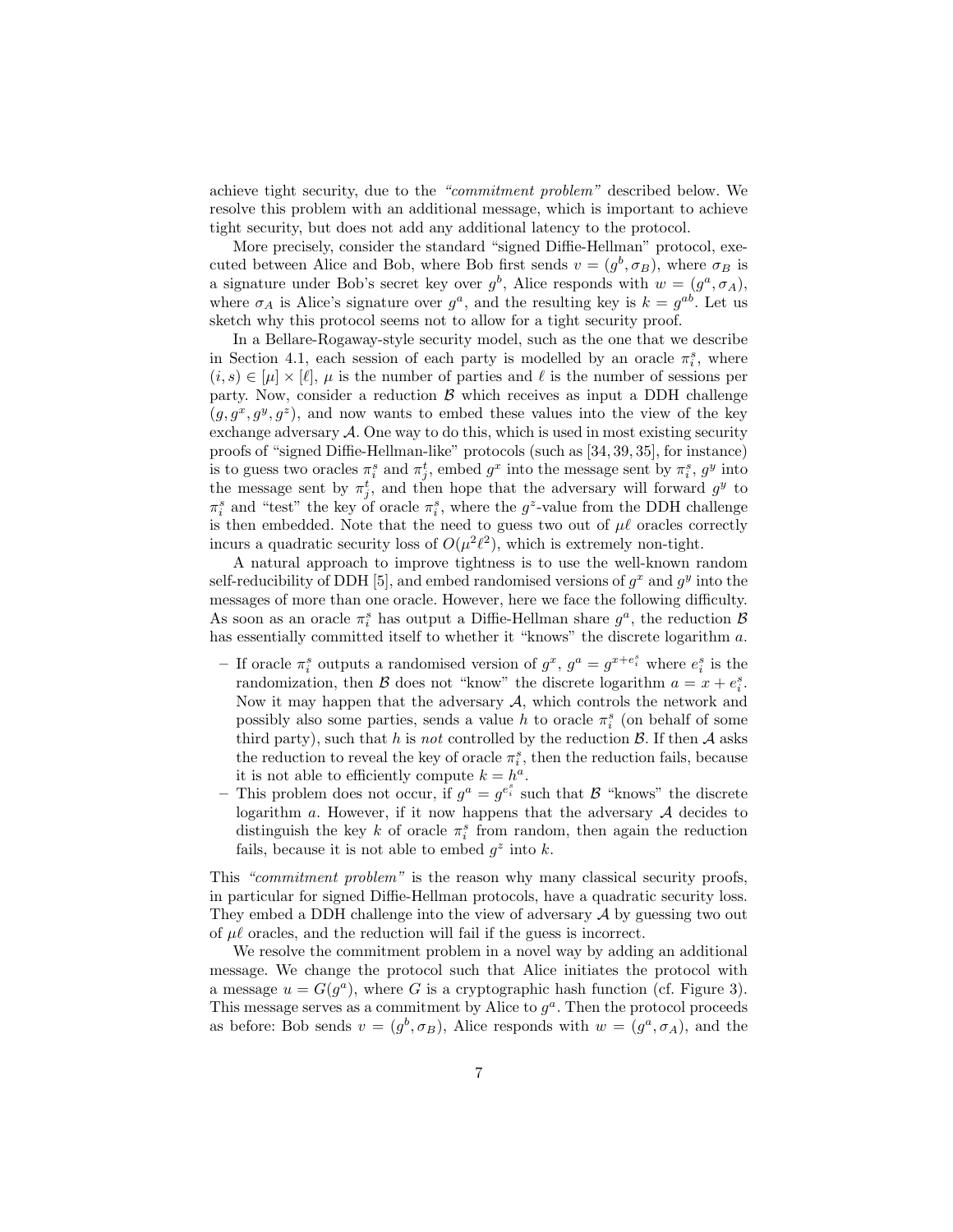resulting key is  $k = g^{ab}$ .<sup>6</sup> However, Bob will additionally check whether the first message u received from Alice matches the third protocol message, that is,  $u = G(g^a)$ , and abort if not.

As we will prove formally in Section 4.3, the additional message  $u$  resolves the commitment problem as follows. We will model  $G$  as a random oracle. This guarantees that from the point of view of the adversary  $A$ , a value  $G(h)$  forms a binding and hiding commitment to h. However, for the reduction  $\mathcal{B}$ , u is not binding, because  $\beta$  controls the random oracle. We will construct  $\beta$  such that whenever an oracle  $\pi_i^s$  outputs a first protocol message u, then receives back a message  $v = (g^b, \sigma_B)$ , and now has to send message  $w = (g^a, \sigma_A)$ , then  $\beta$  it is able to *retroactively* decide to embed the element  $g^x$  from the DDH challenge into u such that  $u = G(g^{x+e_i^s})$ , or not and it holds that  $u = G(g^{e_i^s})$ . This is possible by re-programming the random oracle in a suitable way.<sup>7</sup>

We will explain in Section 4.2 that the additional message  $u$  does not increase latency to the protocol, when used in a standard client-server setting. This is essentially because Alice can send cryptographically protected payload immediately after receiving message  $v = (g^b, \sigma_B)$  from Bob, along with message  $w = (g^a, \sigma_A)$ . Thus, in a typical client-server setting, where the client initiates the protocol and then sends data to the server, the overhead required to establish a key is only 1 RTT, exactly like for ordinary signed Diffie-Hellman.

Outline. Section 2 recalls the necessary background and standard definitions. The signature scheme is described and proven secure in Section 3, the AKE protocol is considered in Section 4.

# 2 Background

In this section, we recap some background and standard definitions of Diffie-Hellman problems, the Fiat-Shamir heuristic, and digital signatures.

Diffie-Hellman Problems. Let G denote a cyclic group of prime order p and let g be a generator. Let  $\mathcal{D}\mathcal{D}\mathcal{H}$  be the set of DDH tuples  $\{(g^a, g^b, g^{ab}) \mid a, b \in$  $\{0, 1, \ldots, p-1\}.$ 

**Definition 1.** Let  $A$  be an algorithm that takes two group elements as input and outputs a group element. The success probability af  $A$  against the Computational Diffie-Hellman (CDH) problem is

$$
\mathrm{Succ}_{\mathbb{G},g}^{\mathsf{CDH}}(\mathcal{A}) = \Pr[\mathcal{A}(x,y) = z \mid (x,y,z) \leftarrow \mathcal{DDH}].
$$

<sup>&</sup>lt;sup>6</sup> Our actual protocol will compute the key as  $k = H(g^{ab})$  for a hash function H, but this is not relevant here.

<sup>7</sup> We note that a programmable random oracle is not inherently necessary here. Instead, we could use an equivocal commitment scheme[19] in place of random oracle G. However, this would make the protocol more complex. Since we want to maximise efficiency and simplicity of the protocol, we consider the random oracle as an adequate choice for our purpose.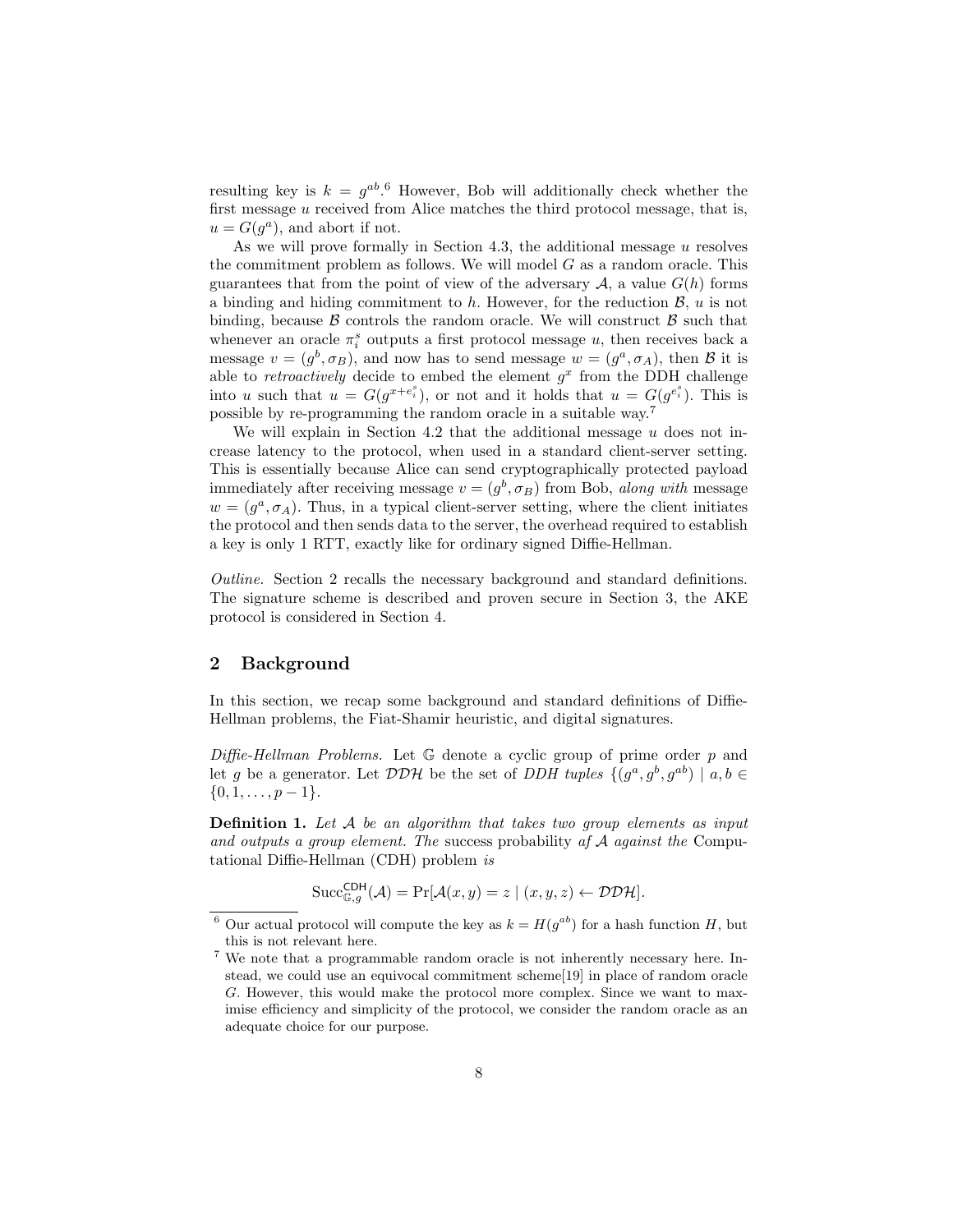We say that  $A(t, \epsilon)$ -breaks CDH if A runs in time t and its success probability  $\text{Succ}^{\text{CDH}}_{\mathbb{G},g}(\mathcal{A})$  is at least  $\epsilon$ .

**Definition 2.** Let A be an algorithm that takes three group elements as input and outputs 0 or 1. The advantage of A against the Decision Diffie-Hellman (DDH) problem  $\left[12\right]$  is

$$
Adv_{\mathbb{G},g}^{\text{DDH}}(\mathcal{A}) = |\Pr[\mathcal{A}(x,y,z) = 0 \mid (x,y,z) \leftarrow \mathcal{DDH}] -
$$
  

$$
Pr[\mathcal{A}(x,y,z) = 0 \mid (x,y,z) \leftarrow \mathbb{G}^3]|.
$$

We say that  $\mathcal{A}(t, \epsilon)$ -breaks DDH if  $\mathcal{A}$  runs in time t and its advantage  $\text{Adv}_{\mathbb{G},g}^{\text{DDH}}(\mathcal{A})$ is at least  $\epsilon$ .

In proofs, it is often convenient to consider an adversary that sees multiple CDH/DDH problems. The n-CDH adversary must solve a CDH problem, but it gets to choose the group elements from two lists of randomly chosen group elements. The  $n$ -DDH adversary gets  $n$  tuples, all of which are either DDH tuples or random tuples. Again, it is often convenient if some of these DDH tuples share coordinates.

Definition 3. Let A be an algorithm that takes as input 2n group elements and outputs two integers and a group element. The success probability of A against the n-CDH problem is

$$
\mathrm{Succ}_{\mathbb{G},g}^{n-\mathrm{CDH}}(\mathcal{A}) = \Pr\left[ (x_i, y_j, z) \in \mathcal{DDH} \middle| \begin{matrix} x_1, \dots, x_n, y_1, \dots, y_n \leftarrow \mathbb{G}; \\ (i,j,z) \leftarrow \mathcal{A}(x, \dots, x_n, y_1, \dots, y_n) \end{matrix} \right] \right].
$$

**Definition 4.** Let  $\mathcal A$  be an algorithm that outputs 0 or 1.  $\mathcal A$  has access to an oracle that on input of an integer i returns three group elements. If  $i > 0$ , then the first group element returned will be the same as the first group element in the oracle's ith response. Let  $\mathcal{O}_0$  be such an oracle that returns randomly chosen DDH tuples. Let  $\mathcal{O}_1$  be such an oracle that returns randomly chosen triples of group elements.

The advantage of the algorithm  $A$  against the n-DDH problem is

$$
\mathrm{Adv}_{\mathbb{G},g}^{n\text{-DDH}}(\mathcal{A}') = |\Pr[\mathcal{A}^{\mathcal{O}_0} = 0] - \Pr[\mathcal{A}^{\mathcal{O}_1} = 0]|.
$$

It is clear that 1-CDH and 1-DDH correspond to the ordinary problems. Likewise, it is clear that we can embed a CDH or DDH problem in a  $n$ -CDH or n-DDH problem, so a hybrid argument would relate their advantage. However, the DH problems are random self-reducible, which means that we can create better bounds.

**Theorem 1.** Let A be an adversary against n-CDH. Then there exists an adversary B against CDH such that

$$
\mathrm{Succ}_{\mathbb{G},g}^{n\text{-}\mathrm{CDH}}(\mathcal{A})=\mathrm{Succ}_{\mathbb{G},g}^{\mathrm{CDH}}(\mathcal{B}).
$$

The difference in running time is linear in n.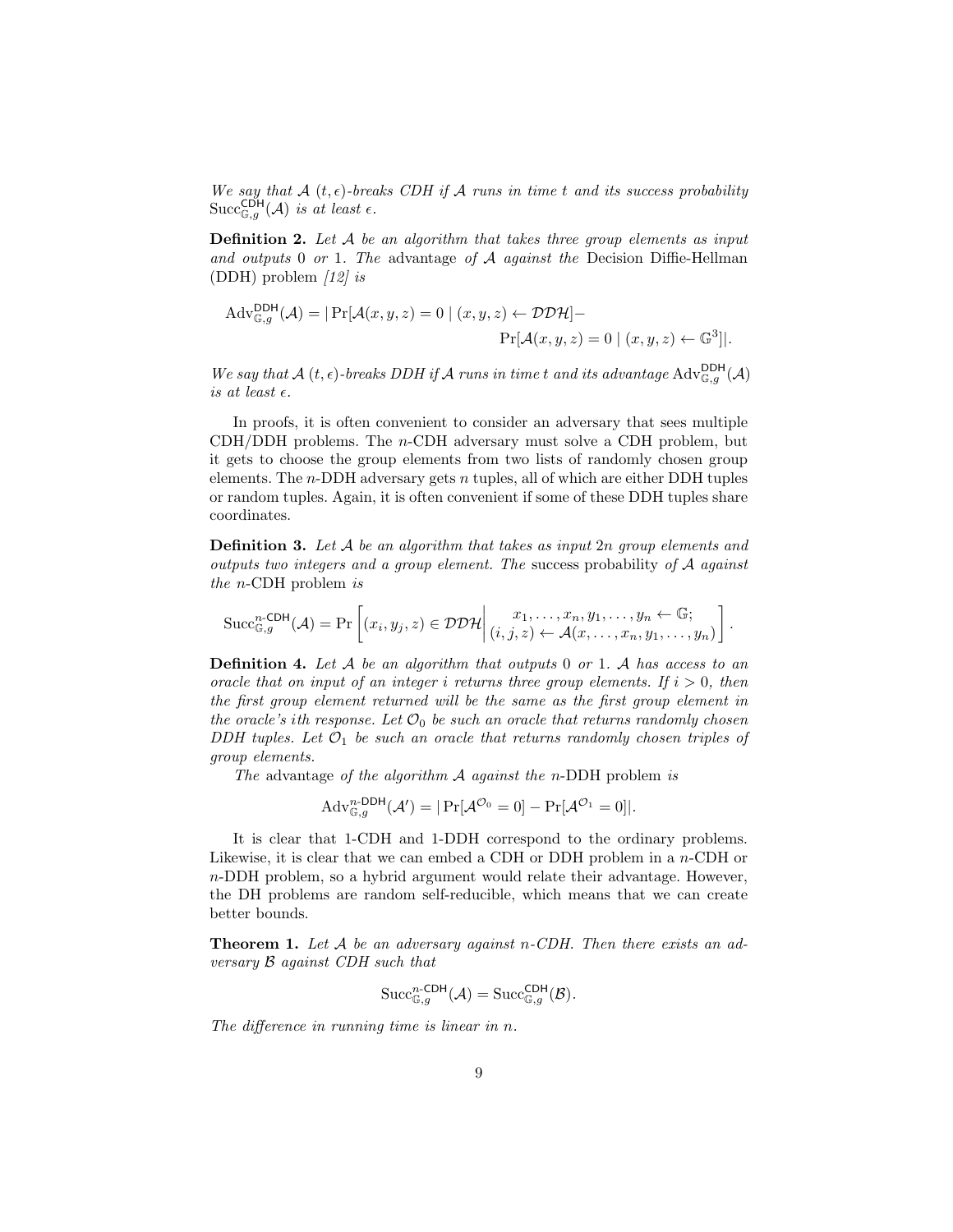**Theorem 2.** Let A be an adversary against n-DDH. Then there exists an adversary B against DDH such that

$$
\mathrm{Adv}_{\mathbb{G},g}^{n\text{-DDH}}(\mathcal{A}') \leq \mathrm{Adv}_{\mathbb{G},g}^{\text{DDH}}(\mathcal{B}) + \frac{1}{p}.
$$

The difference in running time is linear in n.

The proof of the first theorem is straight-forward. A proof of the second theorem can be found in e.g. Bellare, Boldyreva and Micali [5].

Proofs of equality of discrete logarithms. Sigma protocols are special three-move protocols originating in the Schnorr identification protocol [46]. We shall need a proof of equality for discrete logarithms [15] together with the techniques for creating a witness-indistinguishable OR-proof [18].

Let  $y, x, z \in \mathbb{G}$  be such that  $x = g^a$  and  $z = y^a$ . The standard sigma protocol [15] for proving that  $\log_g x = \log_y z$  works as follows:

**Commitment** Sample  $\rho \leftarrow \{0, 1, \ldots, p-1\}$ . Compute  $\alpha_0 = g^{\rho}$  and  $\alpha_1 = y^{\rho}$ . The commitment is  $(\alpha_0, \alpha_1)$ .

**Challenge** Sample  $\beta \leftarrow \{0, 1, \ldots, p-1\}$ . The challenge is  $\beta$ . **Response** Compute  $\gamma \leftarrow \rho - \beta a \mod p$ . The response is  $\gamma$ . Verification The verifier accepts the response if

$$
\alpha_0 = g^\gamma x^\beta \qquad \qquad \alpha_1 = y^\gamma z^\beta.
$$

The usual special honest verifier zero knowledge simulator producing a simulated conversation on public input  $(x, y, z)$  and challenge  $\beta$  is denoted by  $\mathsf{ZSim}_{\mathsf{eq}}(x, y, z; \beta)$ , and it is a perfect simulator. The cost of generating a proof is dominated by the two exponentiations, while the simulation cost is dominated by four exponentiations.

We turn the proofs non-interactive using the standard Fiat-Shamir [21] heuristic, in which case the proof is a pair of integers  $(\beta, \gamma)$ . We denote the algorithm for generating a non-interactive proof  $\pi_{\text{eq}}$  that  $\log_g x = \log_y z$  by  $\text{ZPrv}_{\text{eq}}(a; x, y, z)$ . The algorithm for verifying that  $\pi_{\text{eq}}$  is a valid proof of this claim is denoted by  $ZVf_{\mathcal{Y}_{eq}}(\pi_{eq}; x, y, z)$ , which outputs 1 if and only if the proof is valid.

Based on this proof of equality for a pair of discrete logarithms, an OR-proof for the equality of one out of two pairs of discrete logarithms can be constructed using standard techniques [18].

Briefly, the prover chooses a random challenge  $\beta_{1-b}$  and uses the perfect simulator  $\text{ZSim}_{\text{eq}}(\dots)$  to generate a simulated proof for the inequal pair. It then runs the equal d.log. prover which produces a commitment. When the verifier responds with a challenge  $\beta$ , the prover completes the proof for the equal pair using the challenge  $\beta_b = \beta - \beta_{1-b}$ . It then responds with both challenges and both responses. The verifier checks that the challenges sum to  $\beta$ .

We denote the special honest verifier simulator by

$$
\mathsf{ZSim}_{\mathsf{eq}, \mathsf{or}}(x_0, x_1, y_0, y_1, z_0, z_1; \beta_0, \beta_1)
$$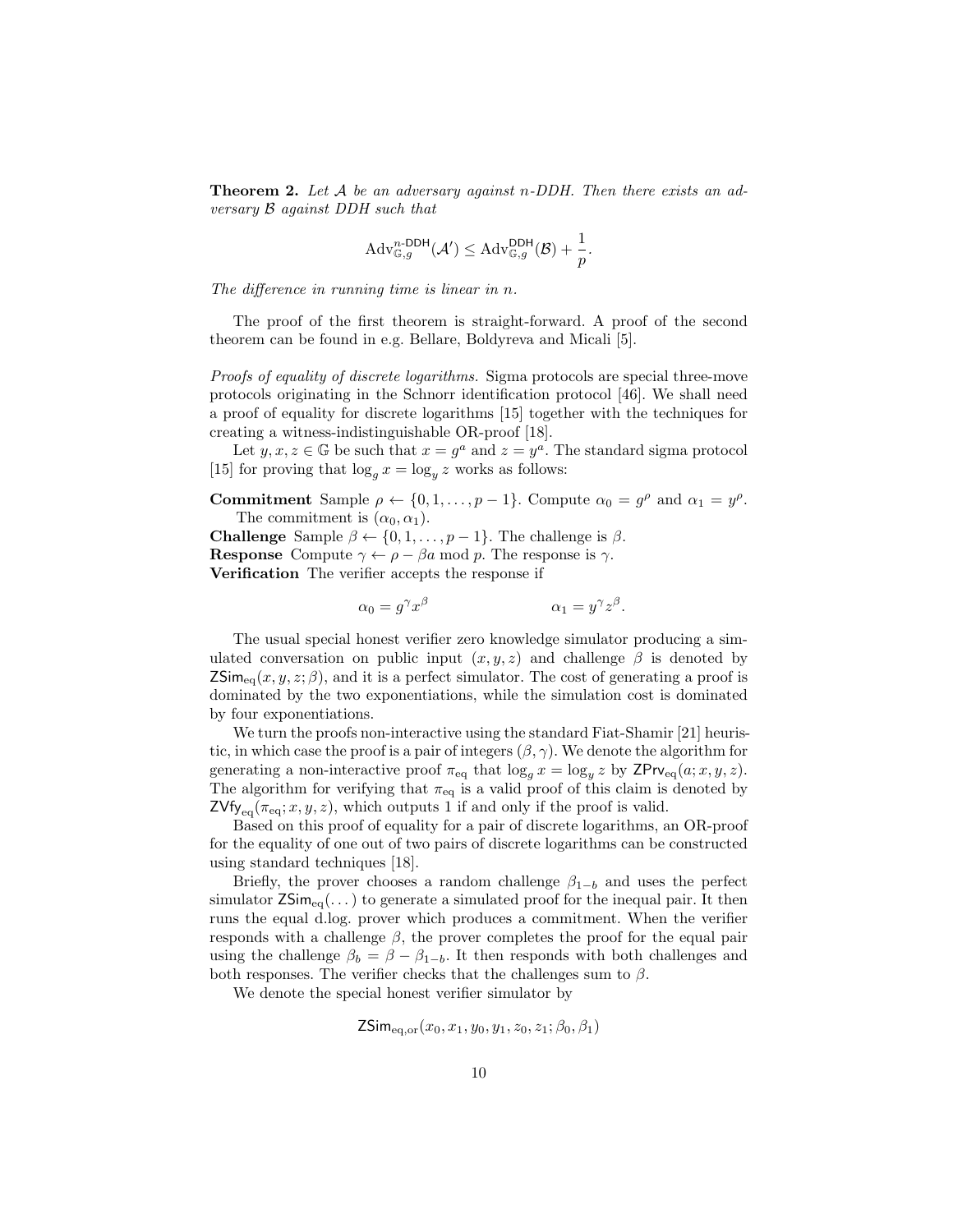We note that for any given challenge pair  $(\beta_0, \beta_1)$ , the simulator generates a particular transcript with probability  $1/p^2$ .

Again, we can turn these proofs non-interactive using Fiat-Shamir and a hash function  $H_2$ . In this case, the proof is a tuple  $(\beta_0, \beta_1, \gamma_0, \gamma_1)$  of integers, and the verifier additionally checks that the hash value equals the sum of  $\beta_0$  and  $\beta_1$ . The non-interactive algorithms for generating and verifying proofs are denoted by ZPrv<sub>eq,or</sub> $(b, a_b; x_0, x_1, y_0, y_1, z_0, z_1)$  and ZVfy<sub>eq,or</sub> $(\pi_{\text{eq,or}}; x_0, x_1, y_0, y_1, z_0, z_1)$ . The cost of generating a proof is dominated by the two exponentiations for the real equality proof and the four exponentiations for the fake equality proof.

As usual, the simulator is perfect. In addition, these proofs have very strong properties in the random oracle model.

**Theorem 3.** Let A be an algorithm in the random oracle model, making at most l hash queries, that outputs a tuple  $(x_0, x_1, y_0, y_1, z_0, z_1)$  of group elements and a proof  $\pi_{\text{eq,or}}$ . The probability that  $\text{ZVf}_{\text{eq,or}}(\pi_{\text{eq,or}}; x_0, x_1, y_0, y_1, z_0, z_1) = 1$ , but  $(x_0, y_0, z_0) \notin \mathcal{DDH}$  and  $(x_1, y_1, z_1) \notin \mathcal{DDH}$ , is at most  $\frac{l+1}{p}$ .

The proof of the theorem is straightforward and is implicit in e.g. Goh and Jarecki [25].

Digital Signatures. A digital signature scheme consists of a triple (Gen, Sign,  $Vf_v$ ) of algorithms. The key generation algorithm Gen (possibly taking a set of parameters  $\Pi$  as input) outputs a key pair (vk, sk). The signing algorithm Sign takes a signing key sk and a message m as input and outputs a signature  $\sigma$ . The verification algorithm Vfy takes a verification key  $vk$ , a message m and a signature  $\sigma$  as input and outputs 0 or 1. For correctness, we require that for all  $(vk, sk) \leftarrow$  Gen we have that  $Pr[\forall f y(vk, m, \text{Sign}(sk, m))] = 1.$ 

## 3 Signatures with Tight Multi-User Security

Now we are ready to describe our signature scheme with tight multi-user security in a "real-world" security model with adaptive corruptions.

### 3.1 Security Definition

We define multi-user existential unforgeability under adaptive chosen-message attacks with adaptive corruptions, called MU-EUF-CMA<sup>corr</sup> security in [2]. Consider the following game between a challenger  $\mathcal C$  and an adversary  $\mathcal A$ , which is parametrized by the number of public keys  $\mu$ .

1. For each  $i \in [\mu]$ , it computes  $(pk^{(i)}, sk^{(i)}) \stackrel{\$}{\leftarrow} \textsf{Gen}(H)$ . Furthermore, it initializes a set  $\mathcal{S}^{\text{corr}}$  to keep track of corrupted keys, and  $\mu$  sets  $\mathcal{S}_1, \ldots, \mathcal{S}_{\mu}$ , to keep track of chosen-message queries. All sets are initially empty. Then it outputs  $(pk^{(1)}, \ldots, pk^{(\mu)})$  to A.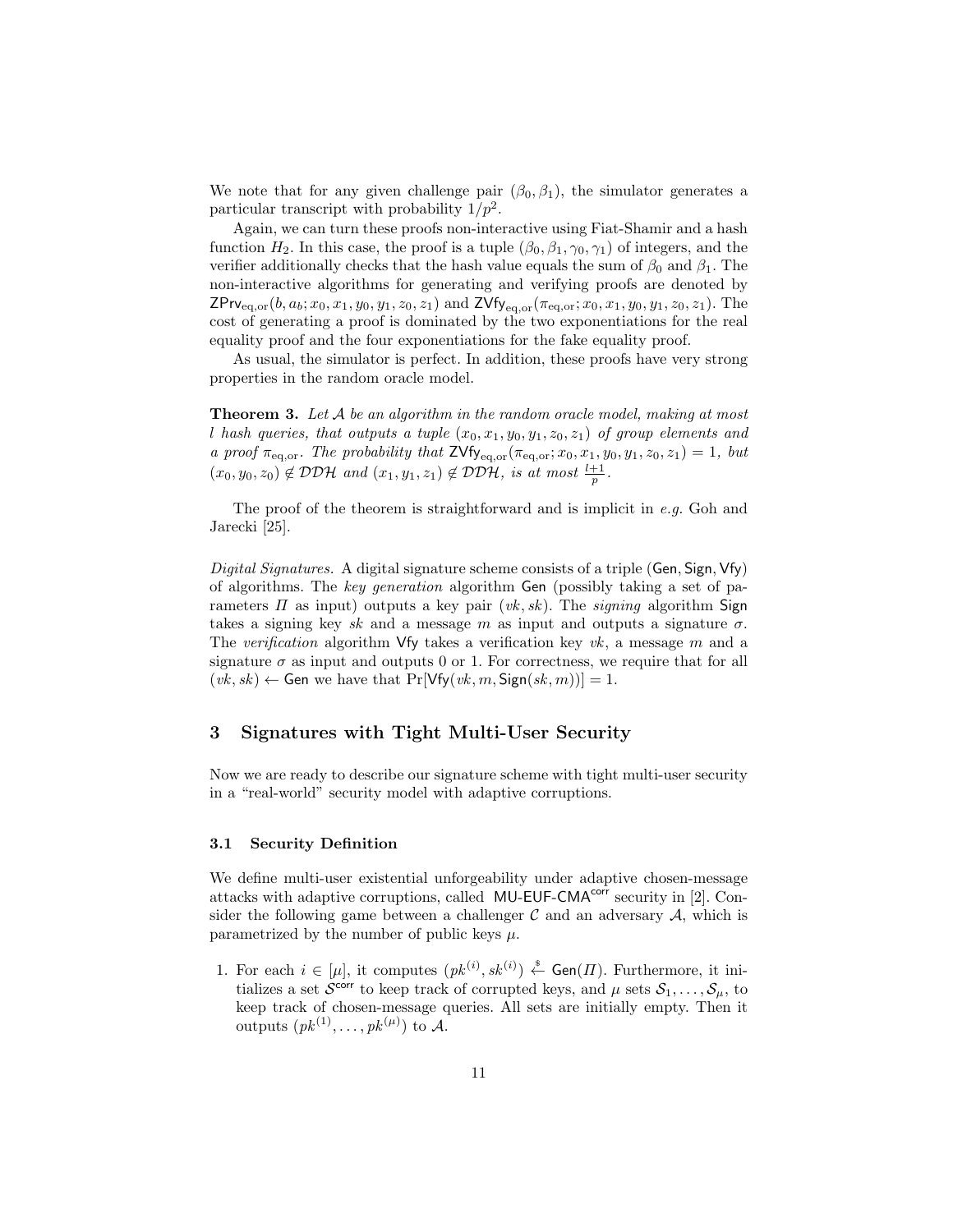- 2. A may now issue two different types of queries. When A outputs an index  $i \in [\mu],$  then C updates  $\mathcal{S}^{\text{corr}} := \mathcal{S}^{\text{corr}} \cup \{i\}$  and returns  $sk^{(i)}$ . When A outputs a tuple  $(m, i)$ , then C computes  $\sigma := \text{Sign}(sk_i, m)$ , adds  $(m, \sigma)$  to  $\mathcal{S}_i$ , and responds with  $\sigma$ .
- 3. Eventually A outputs a triple  $(i^*, m^*, \sigma^*)$ .

**Definition 5.** Let  $A$  be a MU-EUF-CMA<sup>corr</sup>-adversary against a signature scheme  $\Sigma = (Gen, Sign, Vfv)$ . The advantage of A is

$$
Adv_{\Sigma}^{\text{euf-cma}}(\mathcal{A}) = Pr \left[ (m^*, i^*, \sigma^*) \leftarrow \mathcal{A}^{\mathcal{C}} : \begin{array}{c} i^* \notin \mathcal{S}^{\text{corr}} \wedge (m^*, \cdot) \notin \mathcal{S}_{i^*} \\ \wedge \mathsf{Vfy}(vk^{(i^*)}, m^*, \sigma^*) = 1 \end{array} \right].
$$

We say that  $\mathcal A$  (t,  $\epsilon, \mu$ )-breaks the MU-EUF-CMA<sup>corr</sup>-security of  $\Sigma$  if  $\mathcal A$  runs in time t and  $\text{Adv}_{\Sigma}^{\text{euf-cma}}(\mathcal{A}) \geq \epsilon$ . Here, we include the running time of the security experiment into the running time of A.

Remark 1. We include the running time of the security experiment into the running time  $t$  of  $A$ , because this makes it slightly simpler to analyse the running time of our reduction precisely. Let  $t_{\text{Exp}}$  denote the time required to run the security experiment alone, and let  $t_A$  be the running time of the adversary alone. Given that the experiment can be implemented very efficiently, we may assume  $t_A \geq t_{\text{Exp}}$  for any conceivable adversary A, so this increases the running time at most by a small constant factor. It allows us to make the analysis of our reduction more rigorous.

### 3.2 Construction

Let  $H_1: R \times \{0,1\}^* \to \mathbb{G}$  be a hash function from a randomness set R and a message space  $\{0,1\}^*$  to the group G. The digital signature scheme  $\Sigma_{\rm mu}$  works as follows:

- Key generation Sample  $b \leftarrow \{0, 1\}$ ,  $a_b \leftarrow \{0, 1, \ldots, p-1\}$  and  $x_{1-b} \leftarrow \mathbb{G}$ . Compute  $x_b \leftarrow g^{a_b}$ . The signing key is  $sk = (b, a_b)$  and the verification key is  $vk = (x_0, x_1)$ .
- **Signing** To sign a message m using signing key  $sk = (b, a_b)$ , sample  $t \leftarrow R$ and  $z_{1-b} \leftarrow \mathbb{G}$ , let  $y = H_1(t,m)$  and compute  $z_b \leftarrow y^{a_b}$ . Then create a non-interactive zero knowledge proof

$$
\pi_{\text{eq,or}} \leftarrow \text{ZPrv}_{\text{eq,or}}(b, a_b; x_0, x_1, y, y, z_0, z_1)
$$

proving that  $\log_g x_0 = \log_y z_0$  or  $\log_g x_1 = \log_y z_1$ . The signature is  $\sigma =$  $(t, z_0, z_1, \pi_{\text{ea. or}}).$ 

**Verification** To verify a signature  $\sigma = (t, z_0, z_1, \pi_{\text{eq,or}})$  on a message m under verification key  $vk = (x_0, x_1)$ , compute  $y = H_1(t,m)$  and verify that  $\pi_{eq,or}$ is a proof of the claim that  $\log_g x_0 = \log_y z_0$  or  $\log_g x_1 = \log_y z_1$  by checking that  $ZVf_{Y_{eq, or}}(\pi_{eq, or}; x_0, x_1, y, y, z_0, z_1) = 1.$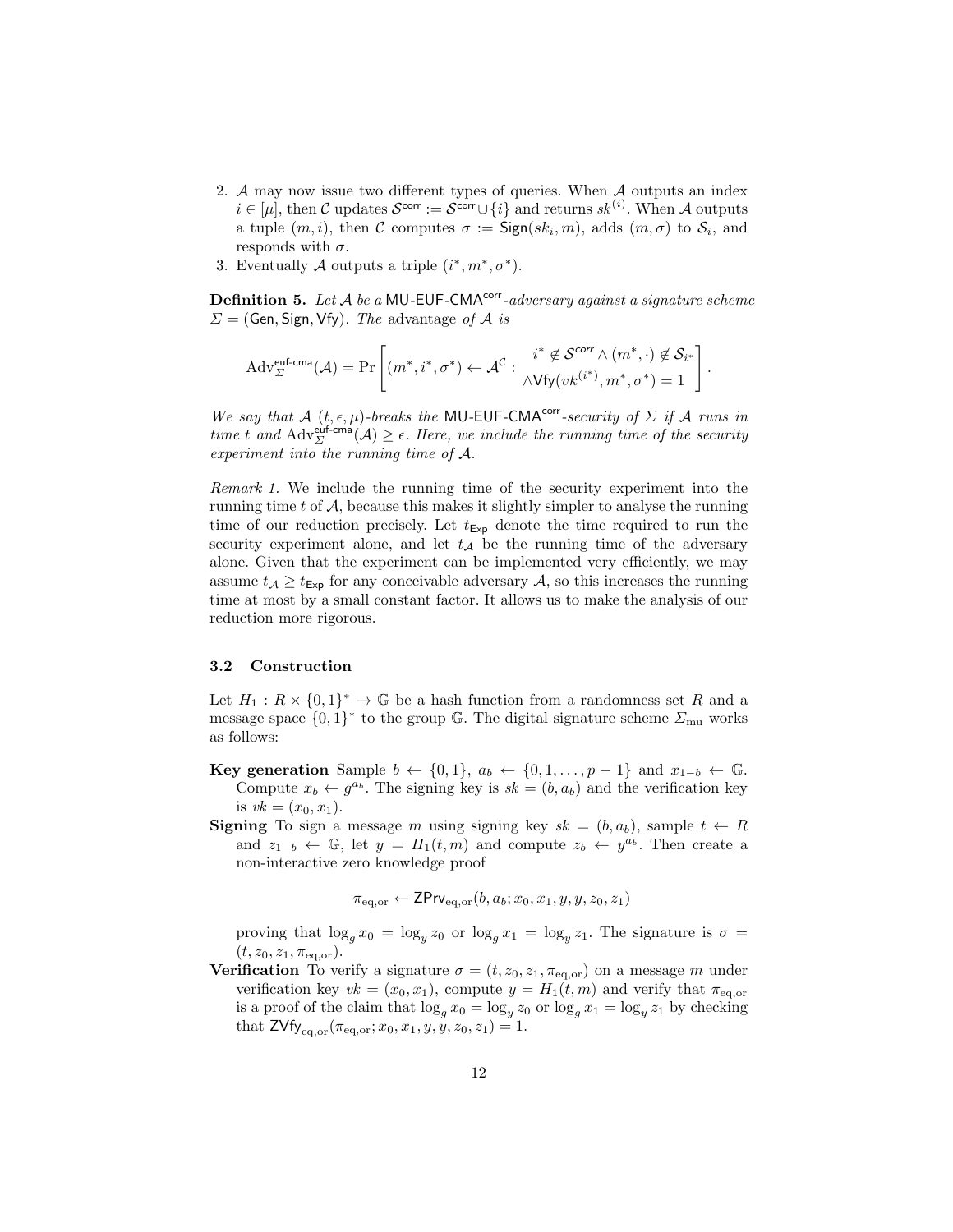The correctness of the scheme follows directly from the correctness of the non-interactive zero knowledge proof.

**Theorem 4.** Let S be a forger for the signature scheme  $\Sigma_{mu}$  in the random oracle model, making at most l hash queries (with no repeating queries), interacting with at most  $\mu$  users and asking for at most n signatures. Then there exists adversaries  $\beta$  and  $\beta$  against DDH and CDH, respectively, such that

$$
\mathrm{Adv}_{\varSigma_{mu}}^{\text{euf-cma}}(\mathcal{A}) \leq \mathrm{Adv}_{\mathbb{G},g}^{\text{DDH}}(\mathcal{B}) + 2\,\mathrm{Succ}_{\mathbb{G},g}^{\text{CDH}}(\mathcal{C}) + \frac{nl}{p^2} + \frac{nl}{|R|} + \frac{1}{p} + \frac{ln}{2p} + \frac{l+1}{p}.
$$

The difference in running time is linear in  $\mu + l + n$ .

### 3.3 Proof of Theorem 4

The proof proceeds as a sequence of games between a simulator and a forger for the signature scheme. For each game  $G_i$ , there is an event  $E_i$  corresponding to the adversary "winning" the game. We prove bounds on the differences  $Pr[E_i]$  –  $Pr[E_{i+1}]$  for consecutive games, and finally bound the probability  $Pr[E_5]$  for the last game. Our claim follows directly from these bounds in the usual fashion.

Game 0 The first game is the standard multi-user signature game where  $\mu$  key pairs are generated. The adversary  $\mathcal S$  may ask for signatures on any message under any un-revealed key. The adversary may also ask for any signing key.

Let  $E_0$  be the event that the adversary produces a valid forgery (and let  $E_i$ be the corresponding event for the remaining games). We have that

$$
Adv_{\Sigma_{\rm mu}}^{\rm euf-cma}(\mathcal{S}) = \Pr[E_0]. \tag{1}
$$

Game 1 In this game, when the adversary asks for a signature on a message, instead of creating the zero knowledge proofs using  $\mathsf{ZPrv}_{\mathsf{eq,or}}(\ldots)$ , we sample challenges  $\beta_0, \beta_1$  and create a simulated proof using  $\text{ZSim}_{\text{eq,or}}(\ldots; \beta_0, \beta_1)$  and then reprogram the random oracle  $H_2$  such that  $H_2(\ldots) = \beta_0 + \beta_1 \mod p$ .

Since the challenge in the simulated conversation has been chosen uniformly at random, this change is not observable unless the random oracle  $H_2$  had been queried at this exact position before the reprogramming, and the reprogramming attempt fails.

As discussed in Section 2, the simulator will choose any particular proof with probability at most  $1/p^2$ , so the probability that any reprogramming attempt fails is at most  $l/p^2$ . The probability of the exceptional event, that at least one of the *n* attempts fail, is then upperbounded by  $nl/p^2$ , giving us

$$
|\Pr[E_1] - \Pr[E_0]| \le n l / p^2. \tag{2}
$$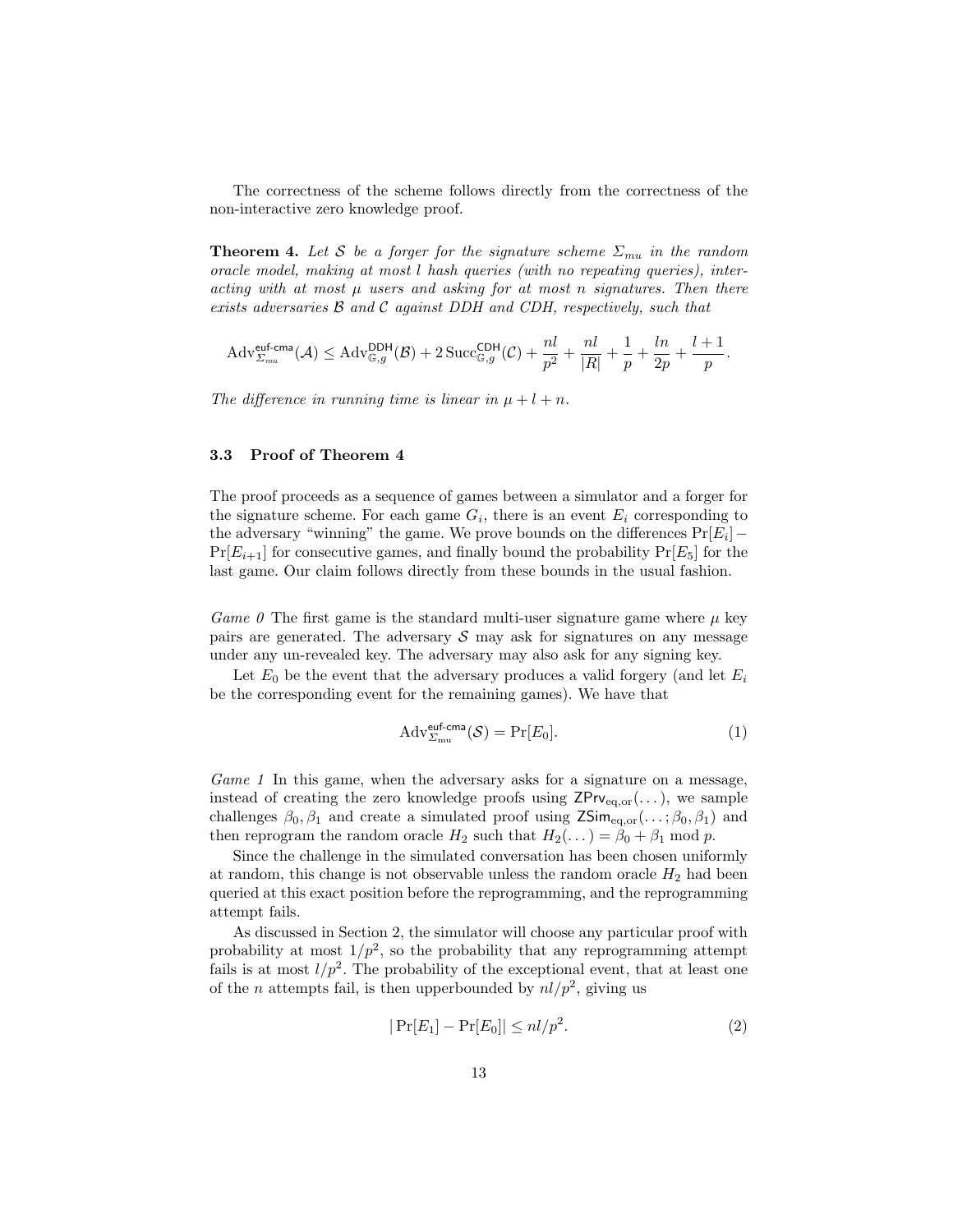Game 2 Next, when the adversary asks for a signature on a message, instead of just computing the hash of the message directly, we sample  $\xi \leftarrow \{0, 1, \ldots, p-1\},$ compute  $y \leftarrow g^{\xi}$  and then reprogram the random oracle  $H_1$  such that  $H_1(t,m)$  $y$ .

Since t is sampled from a set R with  $|R|$  elements, if there are at most l hash queries in the game, the probability that any one reprogramming attempt fails is at most  $l/|R|$ . The probability of the exceptional event, that at least one of the *n* attempts fail, is then upperbounded by  $nl/|R|$ , giving us

$$
|\Pr[E_2] - \Pr[E_1]| \le \frac{nl}{|R|}.\tag{3}
$$

Game 3 We now modify the key generation algorithm used by the simulator, so that instead of sampling  $x_{1-b}$  from  $\mathbb{G}$ , it samples  $a_{1-b} \leftarrow \{0, 1, \ldots, p-1\}$ and computes  $x_{1-b} \leftarrow g^{a_{1-b}}$ . The experiment stores the  $a_{1-b}$  along with  $a_b$  as  $(b, a_0, a_1)$ . However, when the adversary asks for a signing key, the simulator still returns  $(b, a_h)$ .

In the original key generation algorithm,  $x_{1-b}$  is sampled from the uniform distribution on the group. The key value  $a_{1-b}$  is sampled from the uniform distribution on  $\{0, 1, \ldots, p-1\}$ , so  $x_{1-b}$  will also be sampled from the same distribution in this game. Since  $a_{1-b}$  is never used and never revealed, this game is indistinguishable from the previous game and

$$
\Pr[E_3] = \Pr[E_2].\tag{4}
$$

Game 4 We now modify the signing algorithm used by the simulator, so that instead of sampling  $z_{1-b}$  from  $\mathbb{G}$ , we compute  $z_{1-b} \leftarrow y^{a_{1-b}}$ .

The distinguisher has access to an oracle  $\mathcal{O}$ . It proceeds to run Game 4 with  $S$  with the following modifications: 1. The key generation algorithm used by the simulator queries its oracle with 0 and gets the reply  $(x, y, z)$ . It sets  $x_{1-b} \leftarrow x$  and discards y, z. 2. The signing algorithm used by the simulator, when signing with the signing key  $(b, a_0, a_1)$  corresponding to the public key  $(x_0, x_1)$  with  $x_{1-b}$  equal to the first group element of the *i*th oracle response, the simulator sends  $i$  to its oracle and receives the response  $(x_{1-b}, y, z)$ . It then uses y unchanged as the hash value and sets  $z_{1-b} \leftarrow z$ .

If  $S$  eventually produces a valid forgery, the distinguisher outputs 0. Otherwise it outputs 1.

Fig. 1.  $\mu + n$ -DDH distinguisher  $\mathcal{B}'$  used in the proof of Theorem 4.

To bound the difference between this game and the previous one, we need the auxillary  $\mu + n$ -DDH distinguisher  $\mathcal{B}'$  given in Figure 1.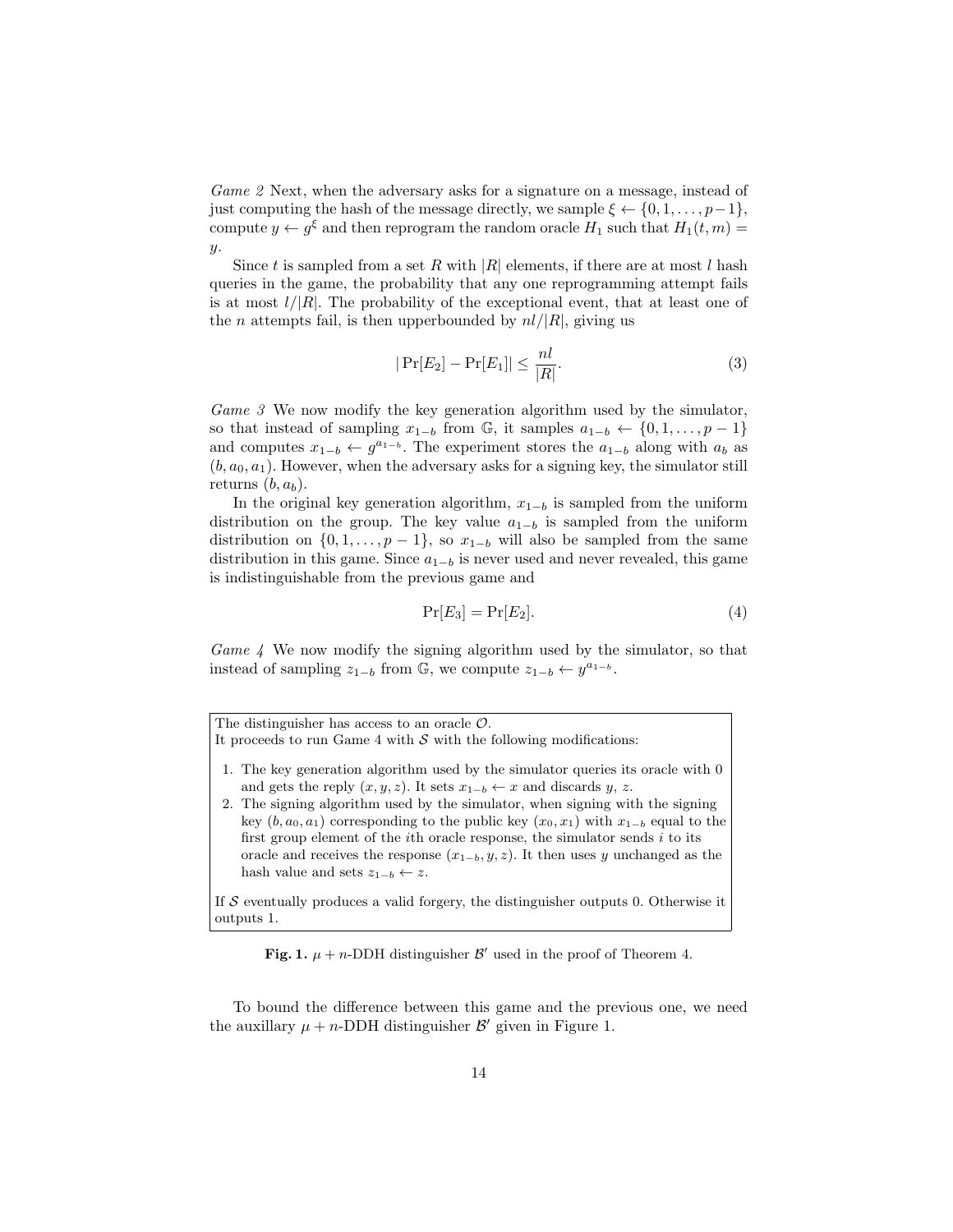Regardless of which oracle  $\mathcal{B}'$  interacts with, the verification key element  $x_{1-b}$ and y are sampled from the uniform distribution on  $\mathbb{G}$ , just like it is in both this game and the previous game.

When the adversary  $\mathcal{B}'$  interacts with the oracle  $\mathcal{O}_1$  which returns random tuples, then the oracle samples its third coordinate from the uniform distribution on  $\mathbb{G}$ , and this value is independent of all other values. Thus  $z_{1-b}$  is sampled from the uniform distribution on G, just like in Game 3.

When the adversary  $\mathcal{B}'$  interacts with the oracle  $\mathcal{O}_0$  which returns DDH tuples, then  $(x_{1-h}, y, z_{1-h})$  is a DDH tuple, just like in Game 4.

We conclude that  $\mathcal{B}'$  perfectly simulates the two games, depending on which oracle it has access to, and by Theorem 2 it follows that there exists a DDH adversary  $\beta$  such that

$$
|\Pr[E_4] - \Pr[E_3]| = |\Pr[\mathcal{B}'^{\mathcal{O}_0}] - \Pr[\mathcal{B}'^{\mathcal{O}_1}]| \leq \mathrm{Adv}_{\mathbb{G},g}^{\mathsf{DDH}}(\mathcal{B}) + \frac{1}{p}.
$$
 (5)

At this point, we observe that in this game, the adversary has no information about b for any of the unrevealed keys.

Game 5 We now modify the signing algorithm, so that instead of computing  $z_{1-b}$  ←  $y^{a_{1-b}}$ , we compute  $z_{1-b}$  ←  $x_{1-b}^{\xi}$ , where  $\xi$  comes from the computation  $y \leftarrow g^{\xi}$  introduced in Game 2.

Since  $y^{a_{1-b}} = (g^{\xi})^{a_{1-b}} = (g^{a_{1-b}})^{\xi} = x_{1-b}^{\xi}$ , the adversary cannot detect this change. Therefore

$$
\Pr[E_5] = \Pr[E_4].\tag{6}
$$

Note that in this game, the fake signing key  $a_{1-b}$  introduced in Game 3 is no longer actually used for anything except computing  $x_{1-b}$ .

The solver takes  $(x_1, \ldots, x_l, y_1, \ldots, y_l)$  as input. It proceeds to run Game 5 with  $S$  with the following modifications:

- 1. When the key generation algorithm used by the simulator generates the ith key pair, it sets  $x_{1-b} \leftarrow x_i$ .
- The algorithm remembers  $(x_{1-b}, i)$ . 2. When the forger  $S$  queries the hash oracle with the jth value  $(t, m)$  that has not been seen before, the hash oracle sets  $y \leftarrow y_j$  and reprograms the hash oracle so that  $H_1(t, m) = y$ . The algorithm remembers  $(t, m, j)$ .

When the signature forger outputs a valid signature  $(t, z_0, z_1, \pi_{eq, or})$  for a message m under an unrevealed key  $(b, a_0, a_1)$  with corresponding public key  $(x_0, x_1)$ , the solver recalls  $(x_{1-b}, i)$  and  $(t, m, j)$  and outputs

 $(i, j, z_{1-b}).$ 

Fig. 2. *l*-CDH adversary  $C'$  used in the proof of Theorem 4.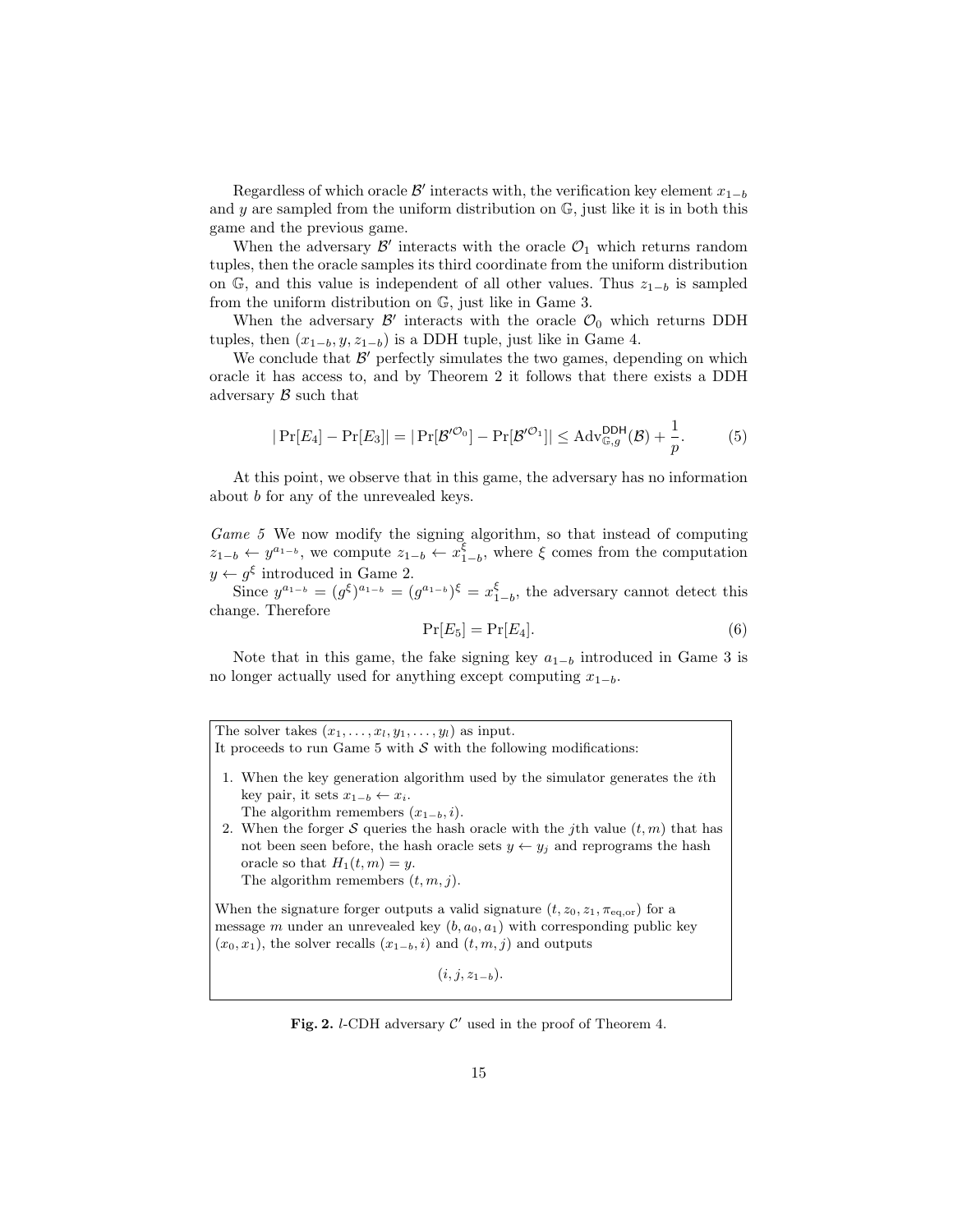Suppose the adversary wins Game 5 by outputting a signature  $(t, z_0, z_1, \pi_{eq,or})$ for a message m and hash  $y = H_1(t, m)$  under the verification key  $(x_0, x_1)$  with signature key  $(b, a_0, a_1)$ .

Since we can recover a tuple  $(x_0, x_1, y, y, z_0, z_1)$  and a proof  $\pi_{eq, or}$ , we would like to apply Theorem 3. But this is tricky because we simulate proofs and reprogram the random oracle involved in the theorem. However, since the adversary's forgery must be on a message that has not been signed by our signature oracle, the forgery cannot involve any value for which we have reprogrammed the random oracle, unless the adversary has found a collision in  $H_1$ . This collision must involve a  $(t, m)$  pair from a signing query, which means that the probability of a collision is at most  $ln/2p$ .

When there is no such collision, Theorem 3 applies and we know that either  $\log_y z_0 = \log_g x_0$  or  $\log_y z_1 = \log_g x_1$  (or both), except with probability  $(l+1)/p$ .

Since the forger  $S$  has no information about b, it follows that if equality holds for one of the discrete logarithm pairs, then  $\log_y z_{1-b} = \log_g x_{1-b}$  at least half the time.

Consider the  $l$ -CDH adversary  $\mathcal{C}'$  given in Figure 2. It is clear that it perfectly simulates Game 5 with the adversary  $S$ . Furthermore, when the output signature satisfies  $\log_y z_{1-b} = \log_g x_{1-b}$ , the l-CDH adversary outputs the correct answer. By Theorem 1 there exists a CDH adversary  $\mathcal C$  such that

$$
\Pr[E_5] \le 2\operatorname{Succ}_{\mathbb{G},g}^{\text{CDH}}(\mathcal{C}) + \frac{\ln}{2p} + \frac{l+1}{p}.\tag{7}
$$

Theorem 4 now follows from equations  $(1)-(7)$ .

# 4 Key Exchange

Now we describe our construction of a tightly-secure key exchange protocol, which uses the signature scheme presented above as a subroutine and additionally resolves the "commitment-problem" sketched in the introduction. This yields the first authenticated key exchange protocol which does not require a trusted setup, has tight security, and truly practical efficiency. The security proof is in the Random Oracle Model [6].

#### 4.1 Security Model

Up to minor notational changes and clarifications, our security model is identical to the model from [2], except that we use the recent approach of Li and Schäge [41] to define "partnering" of oracles. Furthermore, we include a "sender identifier" into the Send query (its relevance is discussed below). As in [2], we let the adversary issue more than one Test-query, in order to achieve tightness in this dimension, too.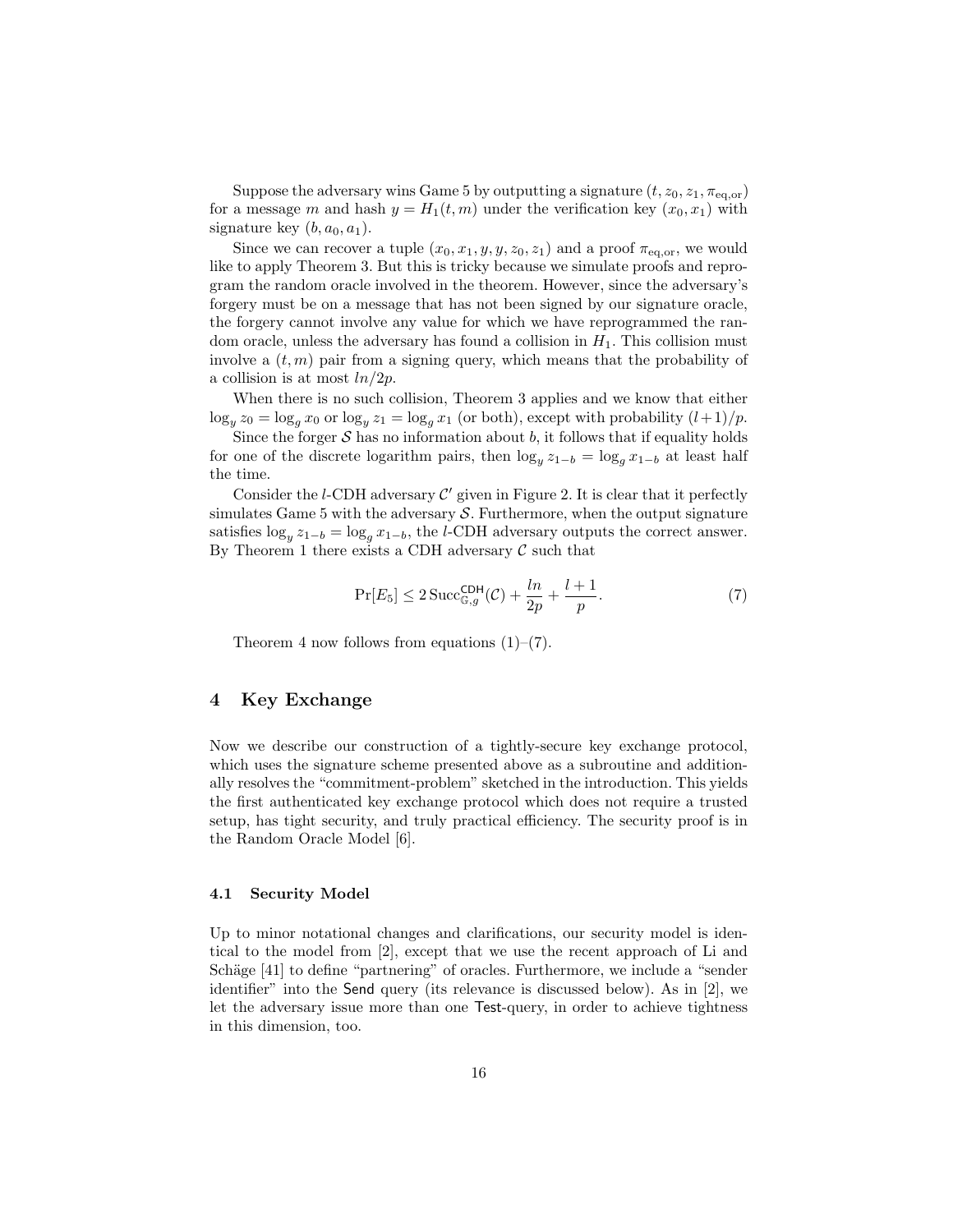*Execution Environment.* We consider  $\mu$  parties  $P_1, \ldots, P_{\mu}$ . Each party  $P_i$  is represented by a set of  $\ell$  oracles,  $\{\pi_i^1, \ldots, \pi_i^{\ell}\}$ , where each oracle corresponds to a single protocol execution, and  $\ell \in \mathbb{N}$  is the maximum number of protocol sessions per party. Each oracle is equipped with a randomness tape containing random bits, but is otherwise deterministic. Each oracle  $\pi_i^s$  has access to the long-term key pair  $(s k^{(i)}, p k^{(i)})$  of party  $P_i$  and to the public keys of all other parties, and maintains a list of internal state variables that are described in the following:

- $\rho_i^s$  is the randomness tape of  $\pi_i^s$ .
- $-$  Pid $_i^s$  stores the identity of the intended communication partner.
- $-\Psi_i^s \in \{\texttt{accept}, \texttt{reject}\}$  indicates whether oracle  $\pi_i^s$  has successfully completed the protocol execution and "accepted" the resulting key.
- $k_i^s$  stores the session key computed by  $\pi_i^s$ .

For each oracle  $\pi_i^s$  these variables are initialized as  $(Pi_i^d, \Psi_i^s, k_i^s) = (\emptyset, \emptyset, \emptyset),$ where  $\emptyset$  denotes the empty string. The computed session key is assigned to the variable  $k_i^s$  if and only if  $\pi_i^s$  reaches the accept state, that is, we have  $k_i^s \neq \emptyset \iff \Psi_i^s = \texttt{accept}.$ 

Attacker Model. The attacker  $A$  interacts with these oracles through queries. Following the classical Bellare-Rogaway approach [7], we consider an active attacker that has full control over the communication network, and to model further real world capabilites of an attacker, we provide additionally queries. The Corrupt-query allows the adversary to compromise the long-term key of a party. The Reveal-query may be used to obtain the session key that was computed in a previous protocol instance. The RegisterCorrupt enables the attacker to register maliciously-generated public keys, and we do not require the adversary to know the corresponding secret key. The Test-query does not correspond to any real world capability of an adversary, but it is used to evaluate the advantage of  $A$ in breaking the security of the key exchange protocol. However, we do not allow reveals of ephemeral randomness, as in [14, 8]. More precisely:

– Send $(i, s, j, m)$ : A can use this query to send any message m of its choice to oracle  $\pi_i^s$  on behalf of party  $P_j$ . The oracle will respond according to the protocol specification and depending on its internal state.

If  $(Pid_i^s, \Psi_i^s) = (\emptyset, \emptyset)$  and  $m = \emptyset$ , then this means that A initiates a protocol execution by requesting  $\pi_i^s$  to send the first protocol message to party  $P_j$ . In this case,  $\pi_i^s$  will set  $\text{Pid}_i^s = j$  and respond with the first message according to the protocol specification.

If  $(Pid_i^{\bar{s}}, \Psi_i^s) = (\emptyset, \emptyset)$  and  $m \neq \emptyset$ , then this means that A sends a first protocol message from party  $P_j$  to  $\pi_i^s$ . In this case,  $\pi_i^s$  will set  $\mathsf{Pid}_i^s = j$  and respond with the second message according to the protocol specification. This is the only reason why we include the "partner identifier"  $j$  in the Send query.

If  $Pid_i^s = j' \neq \emptyset$  and  $j \neq j'$ , then this means that the partner id of  $\pi_i^s$  has already been set to j', but the adversary issues a Send-query with  $j \neq j'$ . In this case,  $\pi_i^s$  will abort by setting  $\Psi_i^s = \texttt{reject}$  and responding with  $\bot$ .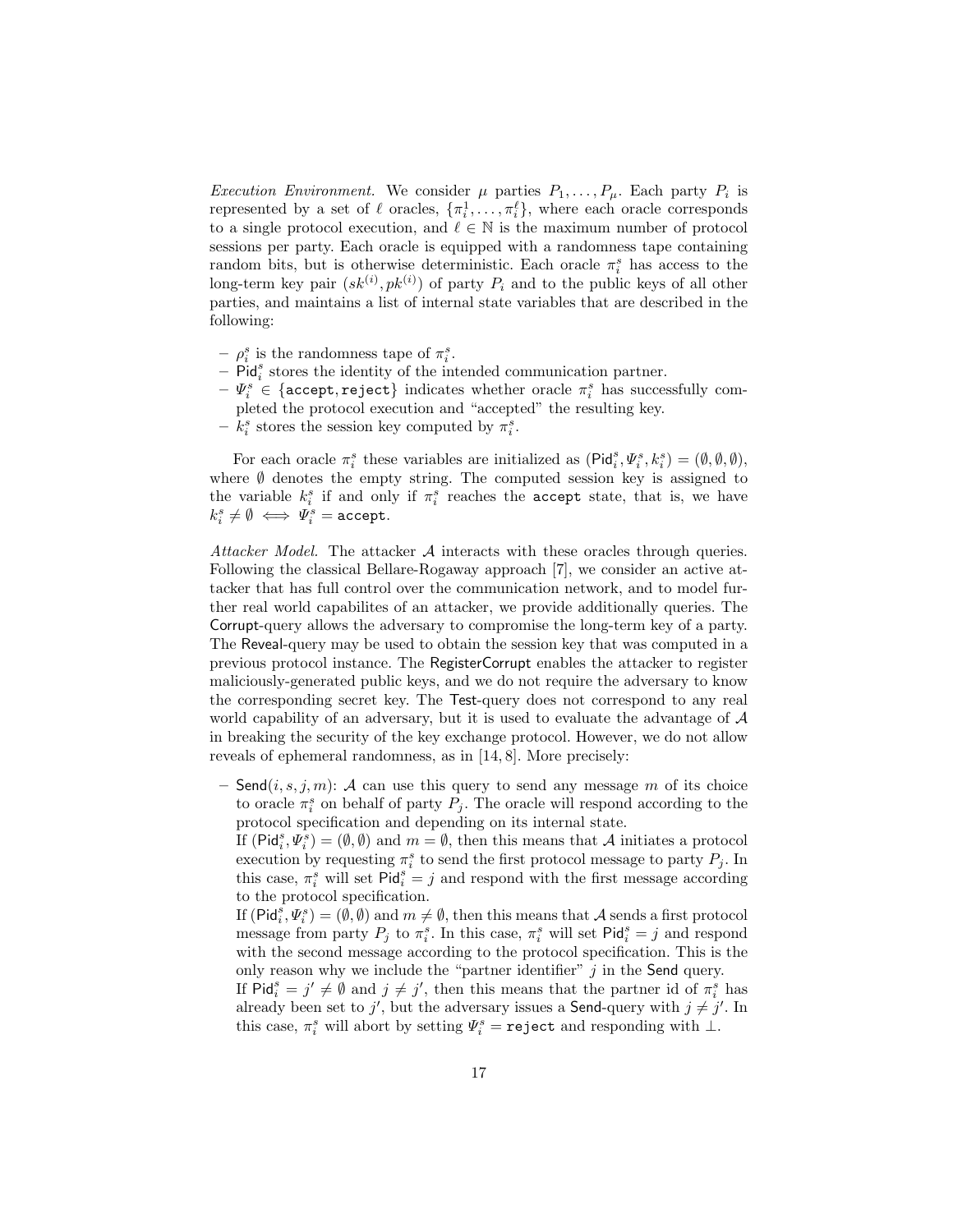Finally, if  $\pi_i^s$  has already rejected (that is, it holds that  $\Psi_i^s = \texttt{reject}$ ), then  $\pi_i^s$  always responds with  $\bot.$ 

If  $\mathsf{Send}(i, s, j, m)$  is the  $\tau$ -th query asked by  $\mathcal{A}$ , and oracle  $\pi_i^s$  sets variable  $\Psi_i^s =$  accept after this query, then we say that  $\pi_i^s$  has  $\tau$ -accepted.

- Corrupt(i): This query returns the long-term secret key  $sk_i$  of party  $P_i$ . If the  $\tau$ -th query of A is Corrupt(i), then we call  $P_i$   $\tau$ -corrupted, or simply corrupted. If  $P_i$  is corrupted, then all oracles  $\pi_i^1, \ldots, \pi_i^{\ell}$  respond with  $\perp$  to all queries.

We assume without loss of generality that  $Corrupt(i)$  is only asked at most once for each i. If Corrupt(i) has not yet been issued by  $A$ , then we say that party i is currently  $\infty$ -corrupted.

- RegisterCorrupt $(i, pk^{(i)})$ : This query allows A to register a new party  $P_i$ ,  $i > \mu$ , with public key  $pk^{(i)}$ . If the same party  $P_i$  is already registered (either via RegisterCorrupt-query or  $i \in [\mu]$ ), a failure symbol ⊥ is returned to A. Otherwise,  $P_i$  is registered, the pair  $(P_i, pk^{(i)})$  is distributed to all other parties.

Parties registered by this query are called adversarially-controlled. All parties controlled by the adversary are defined to be 0-corrupted. Furthermore, there are no oracles corresponding to these parties.

- Reveal $(i, s)$ : In response to this query  $\pi_i^s$  returns the contents of  $k_i^s$ . Recall that we have  $k_i^s \neq \emptyset$  if and only if  $\Psi_i^s = \texttt{accept}.$  If Reveal $(i, s)$  is the  $\tau$ -th query issued by A, we call  $\pi_i^s$   $\tau$ -revealed. If Reveal $(i, s)$  has not (yet) been issued by A, then we say that oracle  $\pi_i^s$  is currently  $\infty$ -revealed.
- $-$  Test $(i, s)$ : If  $\Psi_i^s \neq \text{accept}$ , then a failure symbol  $\perp$  is returned. Otherwise  $\pi_i^s$  flips a fair coin  $b_i^s$ , samples  $k_0 \overset{\$}{\leftarrow} \mathcal{K}$  at random, sets  $k_1 = k_i^s$ , and returns  $k_{b_i^s}$ .

The attacker may ask many Test-queries to different oracles, but not more than one to each oracle. Jumping slightly ahead, we note that there exists a trivial adversary that wins with probability  $1/4$ , if we allow Test-queries of the above form to "partnered" oracles. In order to address this, we have to define partnering first. Then we will disallow Test-queries to partnered oracles in the AKE security definition (Definition 7).

Partnering and original keys. In order to exclude trivial attacks, we need a notion of "partnering" of two oracles. Bader et al. [2] base their security definition on the classical notion of matching conversations of Bellare and Rogaway [7]. However, Li and Schäge [41] showed recently that this notion is error-prone and argued convincingly that it captures the cryptographic intuition behind "secure authenticated key exchange" in a very conservative way. This is because the strong requirement of matching conversation even rules out theoretical attacks based on "benign malleability" (e.g., efficient re-randomizability of signatures), which does not match any practical attacks, but breaks matching conversations, and thus seems stronger than necessary. This may hinder the design of simple and efficient protocols.

The new idea of [41] is to based "partnering" on an original key of a pair of oracles  $(\pi_i^s, \pi_j^t)$ . Recall that we consider an oracle  $\pi_i^s$  as a deterministic algorithm,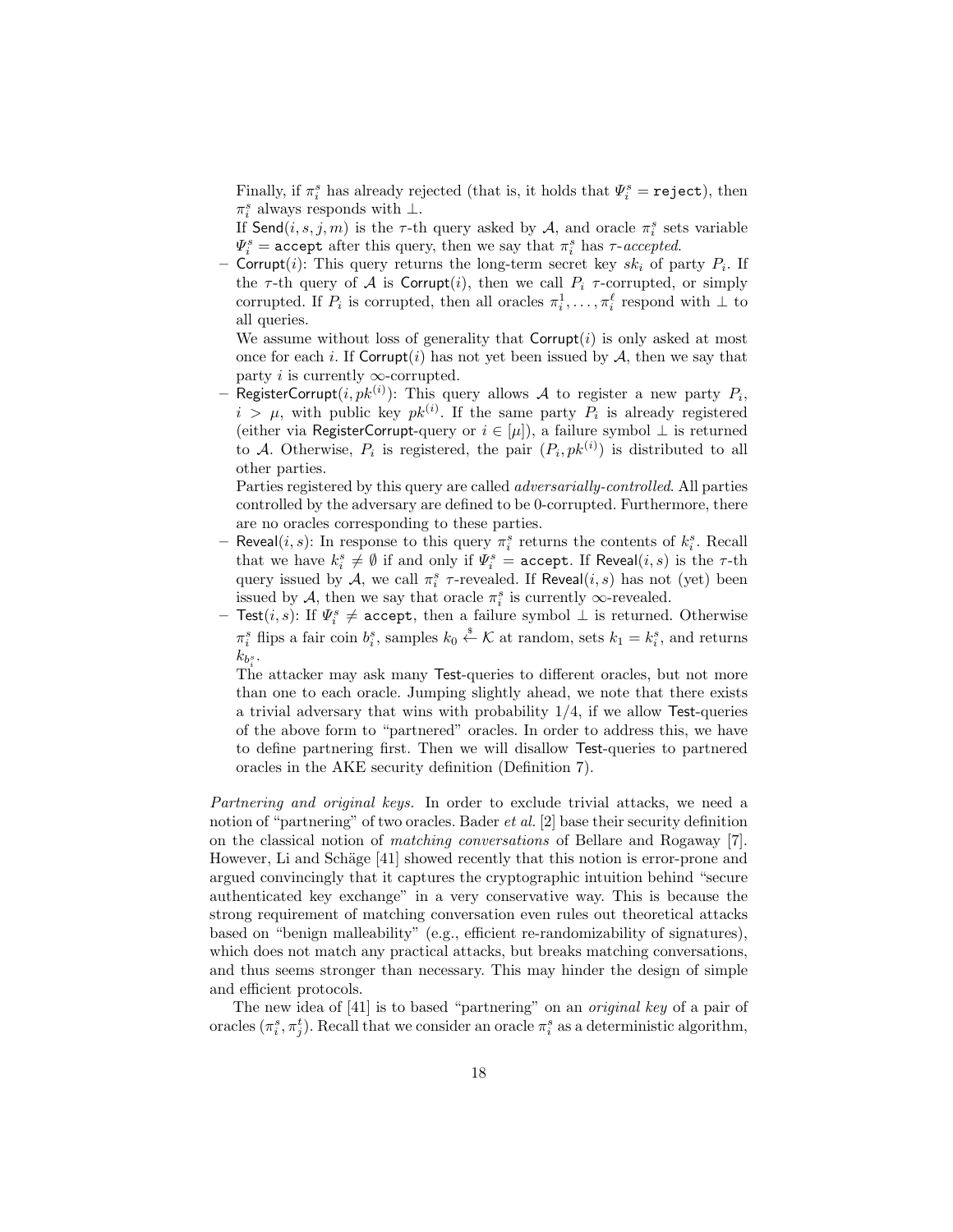but with access to a fixed randomness tape  $\rho_i^s$ . The *original key*  $K_0(\pi_i^s, \pi_j^t)$  of a pair of oracles  $(\pi_i^s, \pi_j^t)$  consists of the session key that both oracles would have computed by executing the protocol with each other, and where  $\pi_i^s$  sends the first message. Note that  $K_0(\pi_i^s, \pi_j^t)$  depends deterministically on the partner identities i and j and the randomness  $\rho_i^s$  and  $\rho_j^t$  of both oracles. Note also that for certain protocols it may not necessarily hold that  $K_0(\pi_i^s, \pi_j^t) = K_0(\pi_j^t, \pi_i^s)$ , thus the order of oracles in the  $K_0$  function matters.

**Definition 6 (Partnering).** We say that oracle  $\pi_i^s$  is partnered to oracle  $\pi_j^t$ , if at least one of the following two condition holds.

- 1.  $\pi_i^s$  has sent the first protocol message and it holds that  $k_i^s = K_0(\pi_i^s, \pi_j^t)$
- 2.  $\pi_i^s$  has received the first protocol message and it holds that  $k_i^s = K_0(\pi_j^t, \pi_i^s)$

Security experiment. Consider the following game, played between an adversary A and a challenger C. The game is parameterized by two numbers  $\mu$  (the number of honest identities) and  $\ell$  (the maximum number of protocol executions per party).

- 1. C generates  $\mu$  long-term key pairs  $(sk^{(i)}, pk^{(i)}), i \in [\mu]$ . It provides a A with all public keys  $pk^{(1)}, \ldots, pk^{(\mu)}$ .
- 2. The challenger  $\mathcal C$  provides  $\mathcal A$  with the security experiment, by implementing a collection of oracles  $\{\pi_i^s : i \in [\mu], s \in [\ell]\}$ . A may adaptively issue Send, Corrupt, Reveal, RegisterCorrupt and Test queries to these oracles in arbitrary order.
- 3. At the end of the game,  $A$  terminates and outputs  $(i, s, b')$ , where  $(i, s)$ specifies an oracle  $\pi_i^s$  and  $b'$  is a guess for  $b_i^s$ .

We write  $G_{\Pi}(\mu, \ell)$  to denote this security game, carried out with parameters  $\mu, \ell$  and protocol  $\Pi$ .

Definition 7 (AKE Security). An attacker A breaks the security of protocol Π, if at least one of the following two events occurs in  $G_{\Pi}(\mu, \ell)$ :

Attack on authentication. Event break<sub>A</sub> denotes that at any point throughout the security experiment there exists an oracle  $\pi_i^s$  such that all the following conditions are satisfied.

- 1.  $\pi_i^s$  has accepted, that is, it holds that  $\Psi_i^s = \text{accept}$ .
- 2. It holds that  $Pid_i^s = j$  for some  $j \in [\mu]$  and party  $P_j$  is  $\infty$ -corrupted.
- 3. There exists no unique oracle  $\pi_j^t$  that  $\pi_i^s$  is partnered to.

Attack on key indistinguishability. We assume without loss of generality that A issues a Test $(i, s)$ -query only to oracles with  $\Psi_i^s = \texttt{accept},$  as otherwise the query returns always returns  $\perp$ . We say that event break<sub>KE</sub> occurs if A outputs  $(i, s, b')$  and all the following conditions are satisfied.

1. break<sub>A</sub> does not occur throughout the security experiment.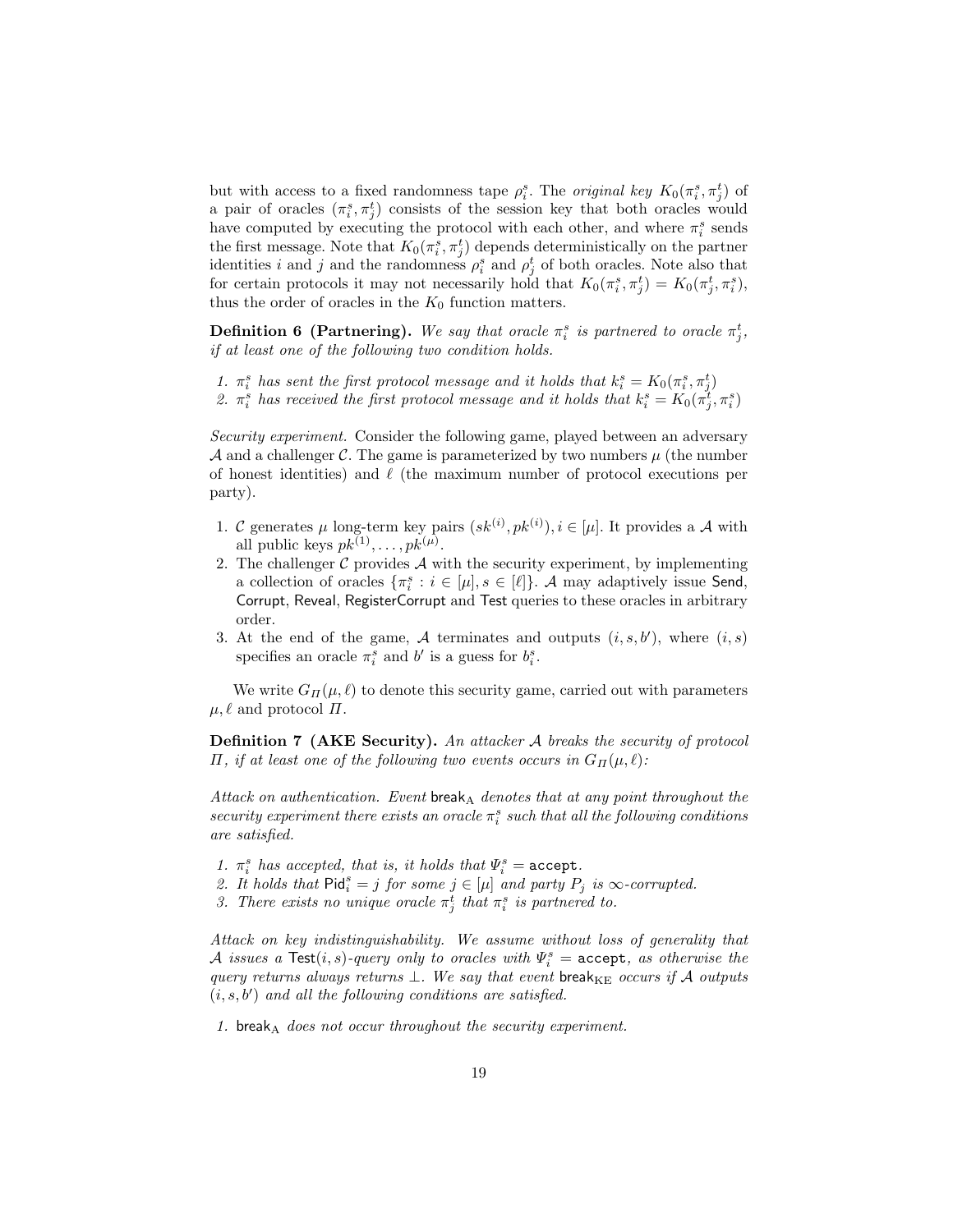- 2. The intended communication partner of  $\pi_i^s$  is not corrupted before the  $\textsf{Test}(i,s)$ query. Formally, if  $\text{Pid}_i^s = j$  and  $\pi_i^s$  is  $\tau$ -tested, then it holds that  $j \leq \mu$  and party  $P_j$  is  $\tau'$ -corrupted with  $\tau' \geq \tau$ .
- 3. The adversary never asks a Reveal-query to  $\pi_i^s$ . Formally, we require that  $\pi_i^s$ is  $\infty$ -revealed throughout the security experiment.
- 4. The adversary never asks a Reveal-query to the partner oracle of  $\pi_i^s$ .<sup>8</sup> Formally, we demand that  $\pi_j^t$  is  $\infty$ -revealed throughout the security experiment.
- 5. A answers the Test-query correctly. That is, it holds that  $b_i^s = b'$ , and if there exists an oracle  $\pi_j^t$  that  $\pi_i^s$  is partnered to, then A must not have asked Test $(j, t)$ .

The advantage of the adversary  $A$  against AKE security of  $\Pi$  is

 $\mathrm{Adv}_{\varPi}^{\mathsf{AKE}}(\mathcal{A}) = \max\left\{\Pr\left[\mathsf{break}_{\mathcal{A}}\right],\left|\Pr\left[\mathsf{break}_{\mathcal{KE}}\right]-1/2\right|\right\}.$ 

We say that  $\mathcal{A}(\epsilon_{\mathcal{A}}, t, \mu, \ell)$ -breaks  $\Pi$  if its running time is t and  $\text{Adv}_{\Pi}^{\text{AKE}}(\mathcal{A}) \geq \epsilon_{\mathcal{A}}$ . Again, we include the running time of the security experiment into the running time of  $A$  (cf. Remark 1).

Remark 2. Note that Definition 7 defines event break<sub>KE</sub> such that it occurs only if break<sub>A</sub> does not occur. We stress that this is without loss of generality. It makes the two possible ways to break the security of the protocol mutually exclusive, which in turn makes the reasoning in a security proof slightly simpler.

Remark 3. Note that an oracle  $\pi_i^s$  may be corrupted before the  $\text{Test}(i, s)$ -query. This provides security against key-compromise impersonation attacks. Furthermore, the communication partner  $\pi_j^t$  may be corrupted as well, but only after  $\pi_i^s$  has accepted (to prevent the trivial impersonation attack), which provides forward security (aka. perfect forward secrecy).

## 4.2 Construction

In this section, we construct our protocol, based on a digital signature scheme  $\Sigma = (Gen, Sign, Vfy),$  a prime-order group  $(\mathbb{G}, g, p)$ , and cryptographic hash functions  $G: \{0,1\}^* \to \{0,1\}^{\kappa}$  and  $H: \mathbb{G} \to \{0,1\}^d$  for some  $d \in \mathbb{N}$ .

Protocol description. Let us consider a protocol execution between two parties Alice and Bob. The protocol is essentially the classical "signed Diffie-Hellman" with hashed session key, except that there is an additional first message which contains a cryptographic commitment to the Diffie-Hellman share  $g<sup>a</sup>$  of the initiator of the protocol. This adds another message to the protocol, but is an important ingredient to achieve tightness, along the lines sketeched in the introduction. We stress that this additional message does not increase the latency of the protocol. That is, the protocol initiator is able to send cryptographicallyprotected payload data after one round-trip times (RTTs), exactly as with ordinary signed Diffie-Hellman.

<sup>&</sup>lt;sup>8</sup> Note that conditions 1. and 2. together imply that there exists a unique oracle  $\pi_j^t$ that  $\pi_i^s$  is partnered to, as otherwise break<sub>A</sub> occurs.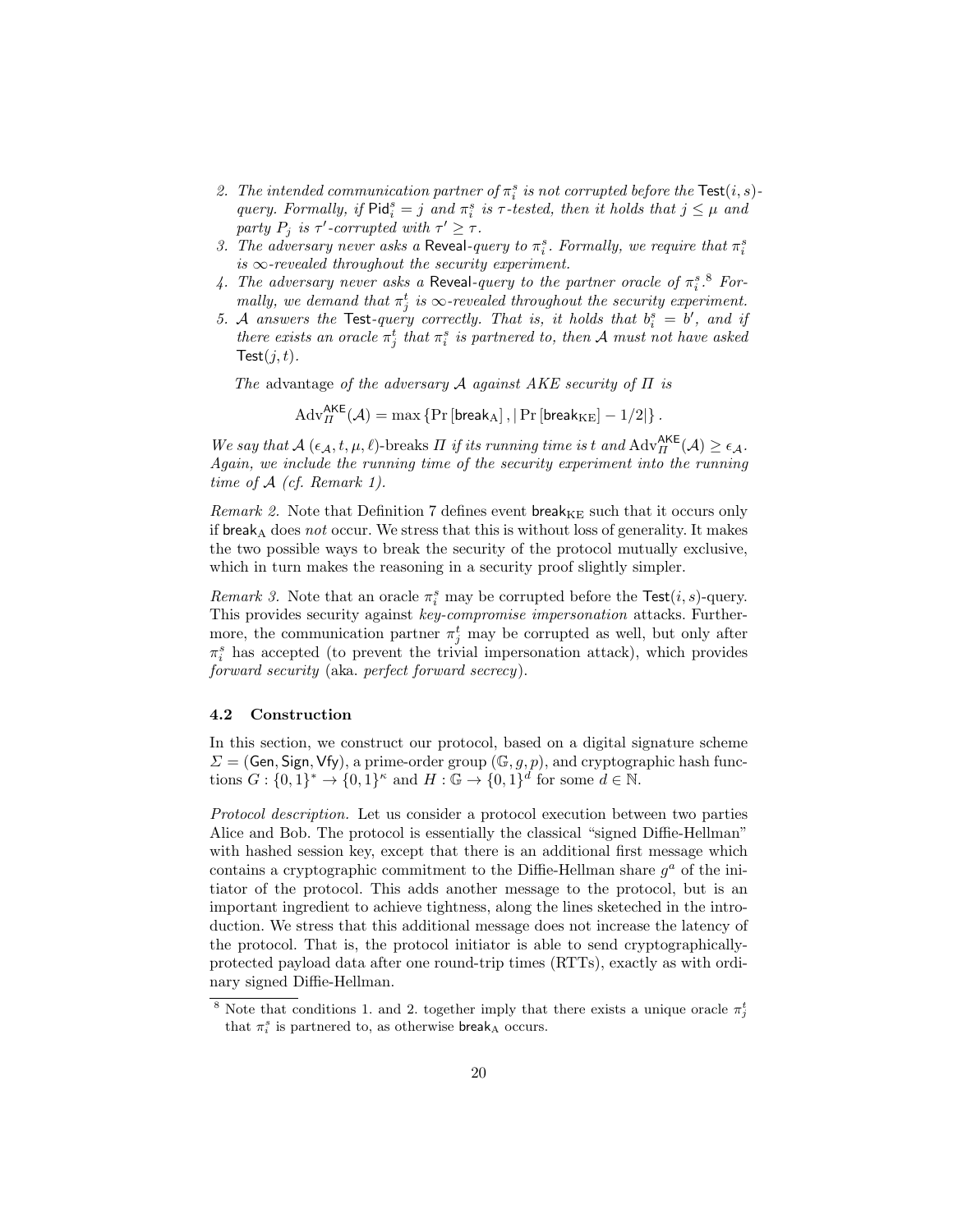Alice  
\n
$$
a \stackrel{s}{\leftarrow} \mathbb{Z}_p
$$
  
\n $\begin{array}{c}\n u = G(g^a) \\
\downarrow b \stackrel{s}{\leftarrow} \mathbb{Z}_p \\
T_B := u||g^b||sr \\
\hline\n\sigma_B := \text{Sign}(sk_B, T_B)\n\end{array}$   
\n $T'_B := u||g^b||sr$   
\n $\begin{array}{c}\n Vf(y(k_B, T_B, \sigma_B) = 1 \\
T_A := u||v||g^a||cl \\
\sigma_A := \text{Sign}(sk_A, T_A)\n\end{array}$   
\n $k_A := (g^a)^b$   
\n $k_A := H(\hat{k}_A)$   
\n $\begin{array}{c}\n w = (g^a, \sigma_A) \\
w = (g^a, \sigma_A)\n\end{array}$   
\n $\begin{array}{c}\n T'_A := u||v||g^a||cl \\
Vf(y(k_A, T'_A, \sigma_A) = 1 \\
u = G(g^a) \\
\hat{k}_B := (g^b)^a\n\end{array}$ 

Fig. 3. Basic protocol outline.

Each party is in possession of a long-term key pair  $(pk, sk) \stackrel{\text{s}}{\leftarrow}$  Gen $(1^{\kappa})$  for signature scheme  $\Sigma$ . We write  $(pk_A, sk_A)$  and  $(pk_B, sk_B)$  to denote the key pair of Alice and Bob, respectively. If Alice initiates a key exchange, then both parties proceed as follows.

- 1. Alice chooses a random exponent  $a \stackrel{s}{\leftarrow} \mathbb{Z}_p$ , computes  $u := G(g^a)$ , and sends u to Bob.
- 2. When Bob receives u, he picks  $b \stackrel{s}{\leftarrow} \mathbb{Z}_p$  and defines its local transcript of messages as  $T_B = u||g^b||sr$ , where sr is a constant that indicates that Bob acts as a server in this session. Then it computes  $\sigma_B := \mathsf{Sign}(sk_B, T_B)$ , and responds with  $v := (g^b, \sigma_B)$  to Alice.
- 3. When Alice receives  $v := (g^b, \sigma_B)$ , she first defines her local view of Bob's transcript as  $T'_B = u||g^b||$ sr and checks  $Vf(y(h_B, T'_B, \sigma_B) \stackrel{?}{=} 1$ . If not, then she terminates the protocol execution and sets  $\Psi_A := \texttt{reject}$ . Otherwise, she defines her local transcript as  $T_A = u||v||g^a||c_1$ , where  $c_1 \neq sr$  is a constant indicating that Alice acts as a client. Then she computes  $\sigma_A := \mathsf{Sign}(sk_A, T_A)$ and sends  $w := (g^a, \sigma_A)$  to Bob. Furthermore, she first computes an "internal Diffie-Hellman key"  $\hat{k}_A = g^{ab}$ , and then the actual session key as  $k_A =$  $H(\hat k_A),$  and sets  $\check \varPsi_A:={\tt accept}.$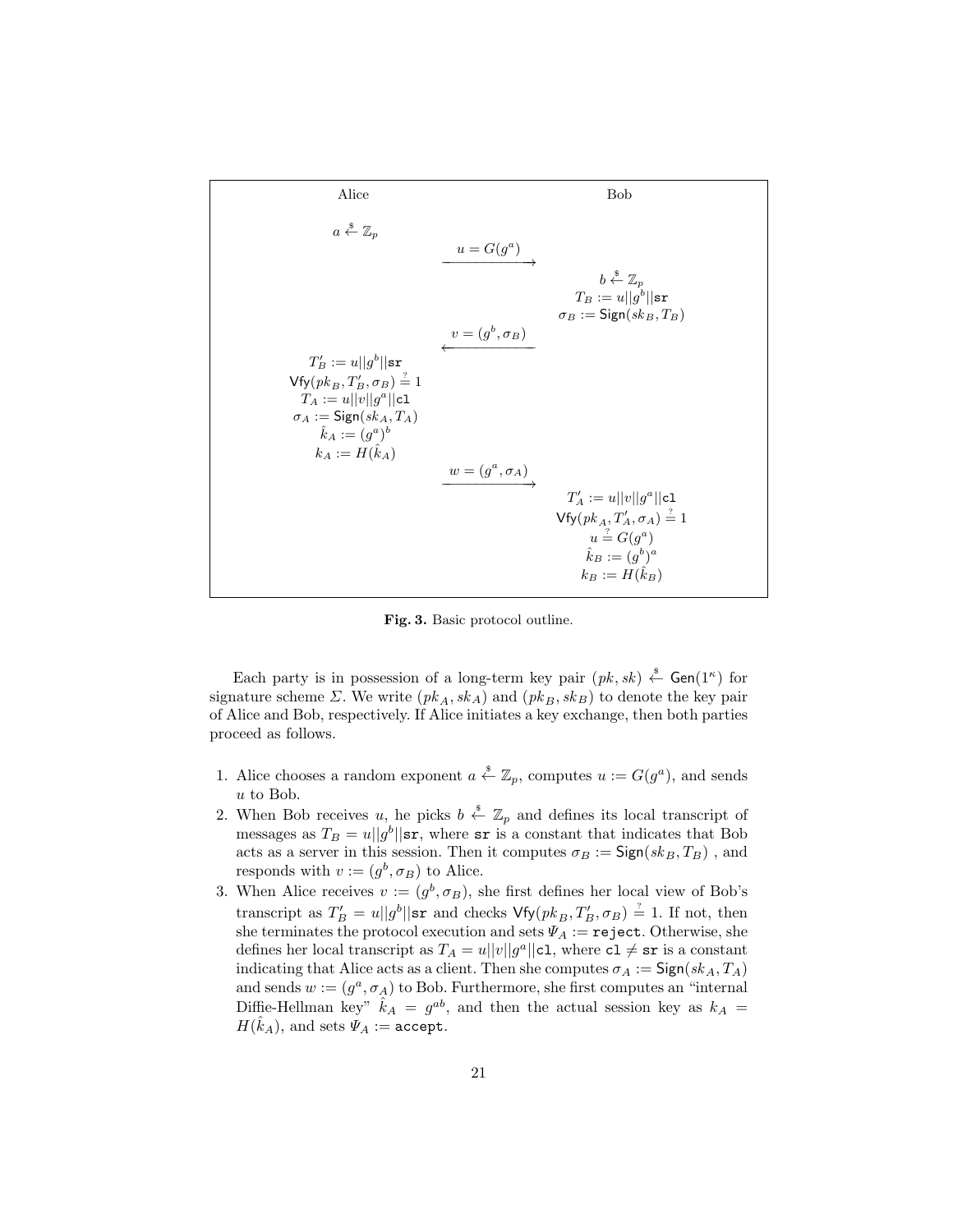4. When Bob receives  $w := (g^a, \sigma_A)$ , he first defines his local view of Alice's transcript as  $T'_A = u||v||g^a||c1$  and checks whether  $Vf(y(h_A, T'_A, \sigma_A)) = 1$  and whether  $g^a$  matches the commitment from the first message, that is, it holds that  $u = G(g^a)$ . If one of these checks fails, then he sets  $\Psi_B := \texttt{reject}$  and terminates. Otherwise he first computes its "internal Diffie-Hellman key"  $\hat{k}_B = g^{ab}$ , and then the actual session key  $k_B = H(\hat{k}_B)$ , and sets  $\Psi_A :=$ accept.

Remark 4. We make the "internal Diffie-Hellman key" explicit in the above description, because it will be useful to refer to it in order to define a certain event in the security proof.

Remark 5. We point out that the signatures  $\sigma_A$  and  $\sigma_B$  over  $T_A = u||v||g^a||c1$ and  $T_B = u||g^b||$ sr protect the whole message transcripts, which is more than actually necessary for our security proof (for which signing  $g^a$  and  $g^b$ , respectively, would actually be sufficient). However, this is not only a more conservative design, but also facilitates a future security proof of the protocol in a security model based on matching conversations, such as the one from [2].

This seems easily possible, by instantiating the protocol with a *strongly*  $MU-EUF-CMA<sup>corr</sup>$ -secure signature scheme in the sense of [13]. Indeed, our signature scheme can easily be made tight strongly-unforgeable, by applying the generic transformation of [49], but this would increase the size of signatures by one group element and one exponent. We leave it as an interesting open problem to prove tight strong MU-EUF-CMA<sup>corr</sup>-security *directly* for our signature scheme, without increasing the size of signatures.

Correctness. It is straightforward to verify that this protocol is correct.

Efficiency and latency. At a first glance, our protocol seems less efficient than ordinary signed Diffie-Hellman, because the additional message  $u$  adds another protocol round and thus latency. We stress that this is actually not the case, for typical applications. Consider a setting where Alice (a client) wants to send cryptographically protected payload data to a server (Bob). To this end, she initiates the protocol by sending message  $u$ . Then she waits for message  $v$ , which takes about 1 RTT (round trip time). Finally, she computes message  $w$ . At this time Alice has already accepted the key exchange, in particular she has computed the key  $k_A$ . This means that she can immediately send cryptographically protected payload data along with message w. Thus, the latency overhead of our protocol, defined as the time that Alice has to wait before she can send cryptographically protected payload, is only 1 RTT.

Now let us compare this to standard signed Diffie-Hellman, which essentially corresponds to our protocol restricted to messages  $v$  and  $w$ , without the additional commitment message  $u$ . In the same setting as above, the client Alice would now send the first protocol message  $v$  and then wait for  $w$ , which again takes 1 RTT. Only then is Alice able to compute the session key, and use it to send cryptographically protected payload. Thus, even though one message less is sent, it still takes 1 RTT before the session key can be used by Alice.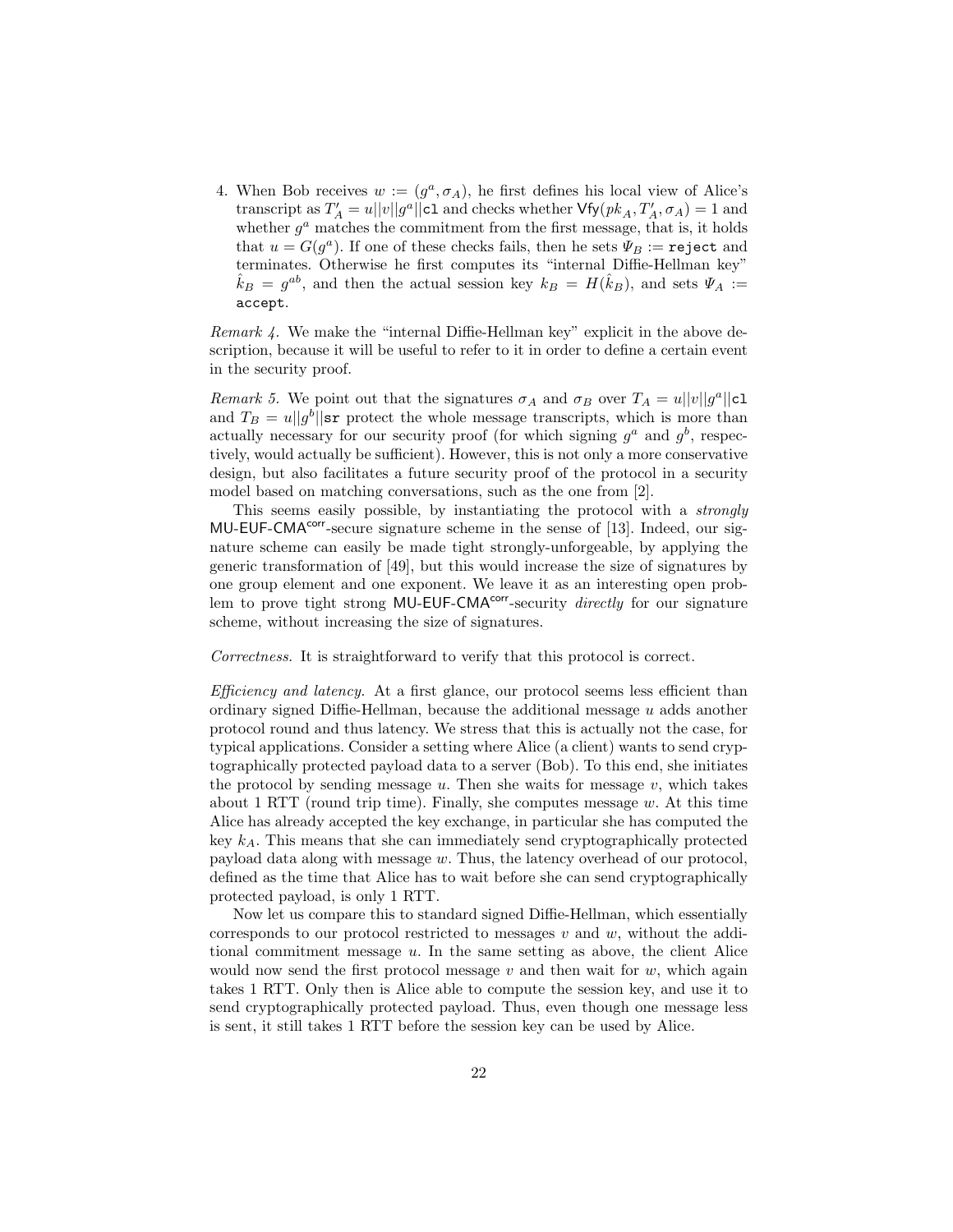Thus, while our tightly-secure protocol uses an additional message  $u$ , this message does not increase the latency of key establishment at all. Furthermore, message  $u$  can be as small as 20-32 bytes in practice, such that the total communication overhead incurred by the key exchange protocol is not significantly increased. At the same time, the best known security proof of signed Diffie-Hellman has even *quadratic* security loss. In contrast, our protocol achieves tightness with only constant security loss, without significantly increasing latency or communication complexity.

Efficiency in real-world PKI settings. As usual in cryptographic theory, our security model considers a setting where each party "magically" has access to all public keys of all other parties. In practice, this is not realistic. Instead, in typical real-world protocols like TLS [20] public keys are typically exchanged within the protocol, along with certificates attesting their authenticity. Often this requires additional protocol rounds, and thus adds further messages and latency to the protocol.

We point out that our protocol does not require any such additional protocol rounds when used in a real-world PKI setting. Concretely, we could simply extend message v to  $v = (g^b, \sigma_B, pk_B, \texttt{cert}_B)$ , where  $(pk_B, \texttt{cert}_B)$  is the certified public key of Bob. Message w would be adopted accordingly to  $w =$  $(g^a, \sigma_A, pk_A, \texttt{cert}_A)$ , where  $(pk_A, \texttt{cert}_A B)$  is the certified public key of Alice.

Preventing unknown key-shake (UKS) attacks. Blake-Wilson and Menezes [9] introduced UKS attacks, where a party Alice can be tricked into believing that it shares a key with Eve, even though actually the key is shared with a different party Bob. A simple generic method to prevent such attacks in protocols that use digital signatures for authentication (such as ours) is to include user identities in signatures. In a real-world setting where certified public keys are exchanged during the protocol, one could sign the certificates along with all other messages.

Server-only authentication. Another important real-world application scenario is where only the server is authenticated cryptographically, while the client is not in possession of a long-term cryptographic key pair, and thus the protocol can only achieve unilateral authentication. This setting has been considered e.g. in [38] for TLS, and in [48, 42, 26] for more general key exchange protocols. While we do not model and prove it formally, we expect that our protocol achieves tight security also for server-only authentication, by an adopting the security model from Section 4 and the proof to the unilateral setting. More precisely, in this setting we would consider a security model where we distinguish between client oracles (which are not in possession of a cryptographic long-term key), and server oracles in possession of long-term signature keys. For authentication, the proof is identical, except that event  $break_A$  is restriced to accepting client oracles. For key indistinguishability, we would allow Test-queries only for sessions that involve a Diffie-Hellman share that originates from a client oracle controlled by the experiment (as otherwise the adversary is trivially able to win). In this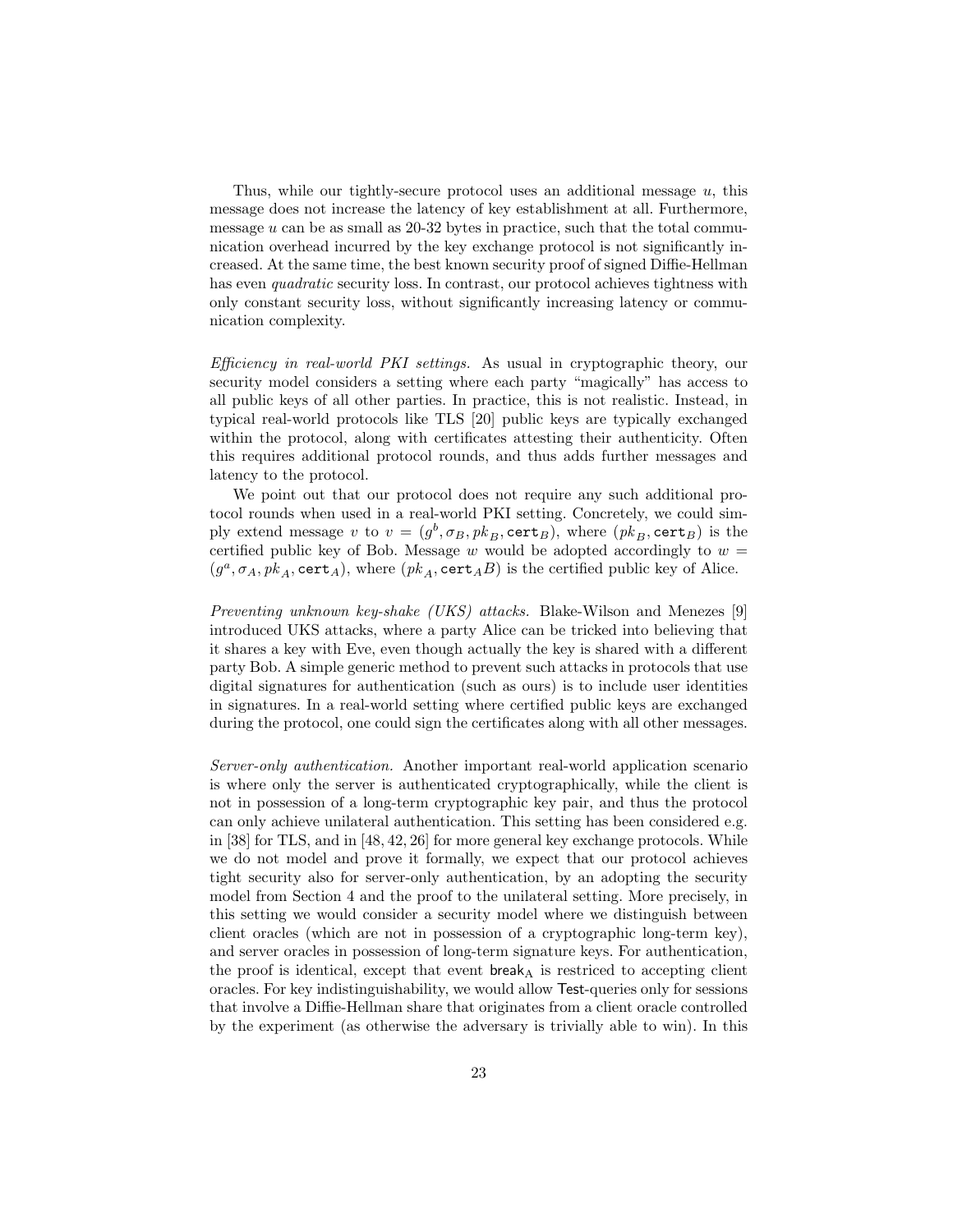case, we are able to embed a DDH challenge exactly as in the proof for mutual authentication.

#### 4.3 Security Proof

**Theorem 5.** Consider protocol  $\Pi$  as defined above, where hash functions  $G$  and H are modeled as random oracles. Let A be an adversary that  $(t, \mu, \ell, \epsilon_A)$ -breaks Π. Then we can construct and adversaries  $\mathcal{B}_A$  and  $\mathcal{B}_{KE}$  such that:

- 1. Either  $\mathcal{B}_A$  (t',  $\epsilon', \mu$ )-breaks the MU-EUF-CMA<sup>corr</sup>-security of (Gen, Sign, Vfy) with  $t' = O(t)$  and  $\epsilon' \geq \epsilon_{\mathcal{A}} - \mu^2 \ell^2 / p$ .
- 2. Or  $\mathcal{B}_{KE}$  (t',  $\epsilon'$ )-breaks the decisional Diffie-Hellman assumption in  $(\mathbb{G}, g, p)$ with  $t' = O(t)$  and  $\epsilon' \ge \epsilon_{\mathcal{A}} - t^2/2^d - \mu^2 \ell^2 / p - \mu^2 \ell^2 / 2^d - \mu \ell t / p$ .

Note that the reduction is tight in both cases, because in both cases the loss in the success probability amounts only to a negligibly small additive term.

Theorem 5 is proven by Lemmas 1 and 2 stated below. The proof of Lemma 1 will be a straightforward reduction to the MU-EUF-CMA<sup>corr</sup>-security of the signature scheme. The proof of Lemma 2 contains the actual technical novelty. In particular, it resolves the "commitment problem" sketched in the introduction.

**Lemma 1.** From each adversary A that  $(t, \mu, \ell, \epsilon)$ -breaks  $\Pi$  according to Definition 7 with  $\epsilon_A$  = break<sub>A</sub> we can construct an adversary B that  $(t', \epsilon', \mu)$ breaks the MU-EUF-CMA<sup>corr</sup>-security of (Gen, Sign, Vfy) with  $t' = O(t)$  and  $\epsilon' \geq$  $\Pr\left[\mathsf{break}_{\mathrm{A}}\right] - (\mu \ell)^2/p.$ 

Proof. The proof is a straightforward reduction to the MU-EUF-CMA<sup>corr</sup>-security of the signature scheme.

Recall that break<sub>A</sub> implies that there exists an oracle  $\pi_i^s$  with  $\Psi_i^s = \text{accept}$ and  $\text{Pid}_i^s = j$ , where  $P_j$  is  $\infty$ -corrupted. Thus, A has never queried Corrupt $(j)$ . Furthermore, there exists no unique oracle  $\pi_j^t$  that  $\pi_i^s$  is partnered to.

In the protocol  $\Pi$ , the group element sent by an oracle depends only on that oracle's random bits. Also, the original key is uniquely determined by the group elements sent by the two oracles. This means that  $\pi_i^s$  will partner with any other oracle  $\pi_j^t$  that sends the group element that  $\pi_i^s$  received, and only such oracles.

We first argue that the probability that there is *more than one* partner oracle is negligibly small. To this end, note that since we are working in a prime order group  $\mathfrak{S}$ , there can only be two different oracles  $\pi_j^t$ ,  $\pi_{j'}^{t'}$  that are both partnered to  $\pi_i^s$  (and thus  $\pi_i^s$  would compute the same original key with both oracles), if both output the same Diffie-Hellman share  $g^{e_j^t} = g^{e_j^{t'}}$ . Since the Diffie-Hellman shares are sampled uniformly random over a group of order  $p$  and there are at most  $\mu\ell$  oracle queries, the probability of such a collision bounded by  $(\mu\ell)^2/p$ .

Next, we show that if there is no partner oracle at all, then we can break the security of  $\Sigma$ . To this end, we design an algorithm  $\mathcal B$  that simulates the  $G_{\Pi}(\mu, \ell)$ security experiment with the following modifications.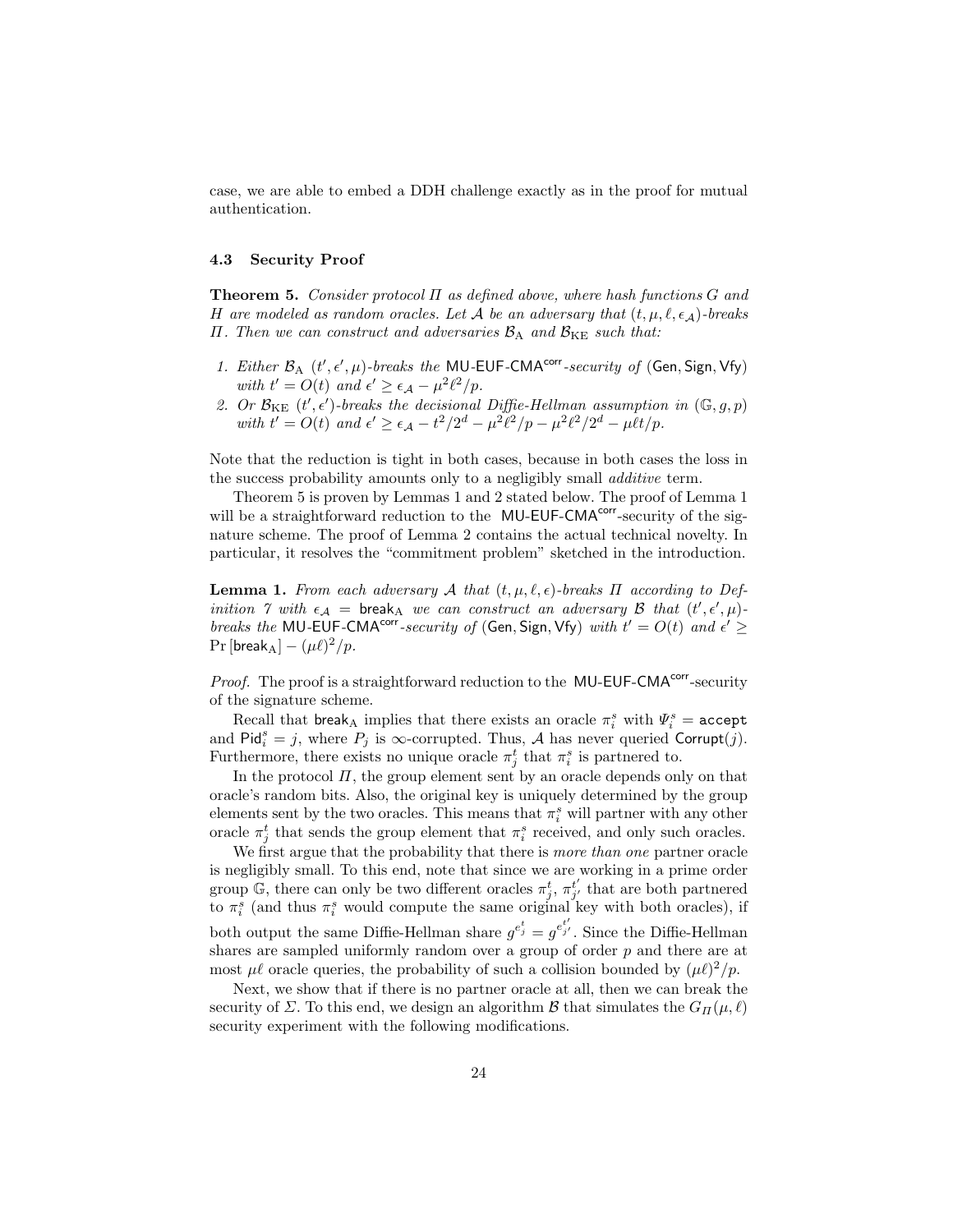- Instead of generating the keys pairs  $(pk_i, sk_i)$  for parties  $P_1, \ldots, P_\mu$  by running  $(pk_i, sk_i) \stackrel{\$}{\leftarrow}$  Gen(1<sup> $\kappa$ </sup>),  $\beta$  uses the public keys received from the MU-EUF-CMA<sup>corr</sup> security experiment.
- Instead of running  $\sigma \stackrel{\$}{\leftarrow}$  Sign $(sk_i, m)$  to sign a message m,  $\mathcal B$  makes a query  $(m, i)$  to its security experiment, and receives back a signature  $\sigma$  for message  $m$  under  $sk_i$ .
- When A queries Corrupt(*i*), then B outputs *i*, receives back  $sk_i$ , and outputs  $sk_i$  to A.

It is straightforward to verify that this provides a perfect simulation of the  $G_{\Pi}(\mu, \ell)$  security experiment. We have to show that B breaks the security of  $\textsf{MU-EUF-CMA}^\textsf{corr}\text{-}\mathrm{security}$  of (Gen, Sign, Vfy) with probability at least break $_\text{A}$ .

Per the discussion above, if there is no partner oracle, this means that  $\pi_i^s$  has received a tuple  $(h,\sigma)$  such that  $\mathsf{Vfy}(pk_j, u||v||h||\mathrm{cl}, \sigma) = 1$  (or  $\mathsf{Vfy}(pk_j, u||h||\mathrm{sr}, \sigma) = 1$ 1, respectively), even though no oracle  $\pi_j^t$  has ever output this message. Hence, B never made a signing query of the form  $(m, j)$  with  $m = u||v||h||c$  (or  $m = u||h||$ sr, respectively). Thus, whenever **break**  $\alpha$  occurs and there is no partner oracle, then B is able to output a valid forgery  $(j, m, \sigma)$ .

Finally, note that the running time  $t'$  of  $\beta$  essentially amounts to running  $\mathcal A$ once and simulating the security experiment  $G_{\Pi}(\mu, \ell)$ , plus a minor number of additional operations. Thus, we have  $t' = O(t)$ .

**Lemma 2.** From each adversary A that  $(t, \mu, \ell, \epsilon_A)$ -breaks  $\Pi$  according to Definition 7 with  $\epsilon_A = Pr$  [break<sub>KE</sub>] – 1/2 we can construct an adversary B that  $(t', \epsilon')$ -breaks the decisional Diffie-Hellman assumption in  $(\mathbb{G}, g, p)$  with

$$
t' = O(t)
$$
 and  $\epsilon' \ge \epsilon_{\mathcal{A}} - \frac{t^2}{2^d} - \frac{\mu^2 \ell^2}{p} - \frac{\mu^2 \ell^2}{2^d} - \frac{\mu \ell t}{p}$ 

*Proof.* Recall that according to Definition 7 break<sub>KE</sub> occurs only if break<sub>A</sub> does not occur, thus we may assume in the sequel that  $break_A$  does not occur.

*Notation*. In the sequel we will denote with  $(pk<sub>i</sub>, sk<sub>i</sub>)$  the signature key pair of party  $P_i$ . It will furthermore be convenient to distinguish between "client oracles" and "server oracles", because this will improve clarity of our proof. Thus, if an oracle  $\pi_i^s$  outputs the first protocol message u in response to a  $\mathsf{Send}(i, s, j, \emptyset)$ query, then we call  $\pi_i^s$  a *client oracle* and denote it with  $C_i^s$ . Likewise, if  $\pi_i^s$ receives the first protocol message  $u$  and responds with the second message  $v$ , we call it a *server oracle* and denote it with  $S_i^s$ . For a client oracle  $C_i^s$ , we write  $u_i^s$  to denote the first protocol message output by this oracle, and  $w_i^s$  to denote the third protocol message (if it exists). Likewise, if  $\pi_i^s = S_i^s$  is a server oracle, then we denote the message output by this oracle with  $v_i^s$ .

Before constructing our actual adversary  $\mathcal{B}$ , we gradually make a few changes to the original security experiment in a sequence of games. In Game  $\alpha$ , we define query $_{H}^{(\alpha)}$  as the following event. Event query $_{H}^{(\alpha)}$  occurs, if the adversary  ${\cal A}$  outputs  $(i, s, b)$ , and it has previously queried  $\hat{k}_i^s$  to random oracle H, where  $\hat{k}_i^s$  is the "internal Diffie-Hellman key" of oracle  $\pi_i^s,$  as defined above.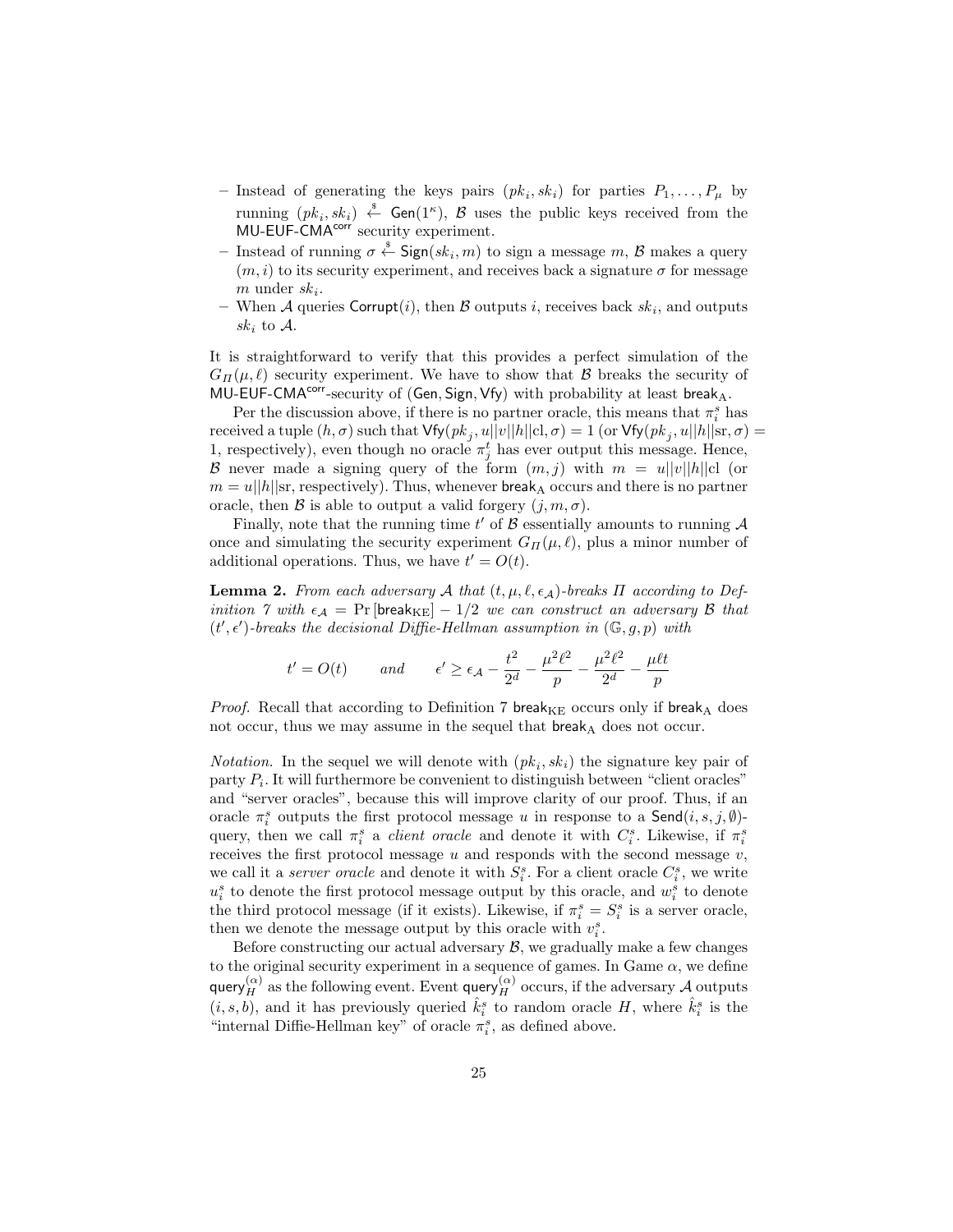Game 0. This is the original  $G_{\Pi}(\mu, \ell)$  security experiment, except that we describe a specific way how random oracles  $G$  and  $H$  are implemented.

The experiment in Game 0 maintains two lists  $L_G$  and  $L_H$ . Whenever a query to random oracle G on input h is made (either by  $A$  or by the experiment), then the experiment checks whether there exists an entry of the form  $(h, z) \in L_G$ . If this holds, then it returns  $z = G(h)$ . Otherwise, it samples  $z \stackrel{\$}{\leftarrow} \{0,1\}^d$  uniformly random from the range of  $G$ , appends  $(h, z)$  to  $G$ , and returns z. Random oracle H is simulated accordingly.

Note that we only introduce a specific way to implement random oracles G and  $H$ , thus, this is a perfectly indistinguishable implementation of the original security experiment.

Furthermore, we claim that

$$
\Pr\left[\mathsf{query}_H^{(0)}\right] \ge \epsilon_{\mathcal{A}} = \Pr\left[\mathsf{break}_{\mathrm{KE}}\right] - 1/2
$$

To see this, observe that since  $H$  is a random oracle, an adversary  $A$  which outputs  $(i, s, b)$ , but never queries H on input  $\hat{k}_i^s$ , receives no information about  $k_i^s = H(\hat{k}_i^s).$ 

Game 1. Game 1 is identical to Game 0, except that we add an abort condition. If throughout in the security experiment ever two queries  $h \neq h'$  are made to random oracle G such that  $G(h) = G(h')$ , then the experiment raises event abort<sub>coll</sub> and terminates. Since Game 1 and Game 0 proceed identical until abort<sub>coll</sub>, we have

$$
\Pr\left[\mathsf{query}_H^{(1)}\right] \ge \Pr\left[\mathsf{query}_H^{(0)}\right] - \Pr\left[\mathsf{abort}_{\mathsf{coll}}\right]
$$

Furthermore, since the hash values for random oracle  $G$  are chosen uniformly random from the range  $\{0,1\}^d$  of G, the collision probability is bounded by  $Q^2 \cdot 2^{-d}$ , where Q is an upper bound on the size of list  $L_G$ . Since at most one entry is added for each oracle query made by adversary  $A$ , and an adversary running in time  $t$  can issue at most  $t$  oracle queries in the security experiment, we get

$$
\Pr\left[\mathsf{query}_{H}^{(1)}\right] \geq \Pr\left[\mathsf{query}_{H}^{(0)}\right] - \frac{t^2}{2^d}
$$

Game 2. This game contains the main idea behind the reduction. We have to make multiple changes to the security experiment, which must all be made at once in a single game, to preserve consistency.

In Game 2, the experiment initially samples a vector of group elements  $V =$  $(g, g^x, g^z) \in \mathbb{G}^4$  uniformly random, but such that  $g^z = g^{xy}$ . Using these values, it implements the client and server oracles as follows.

IMPLEMENTATION OF CLIENT ORACLES. When A issues the first  $\mathsf{Send}(i, j, s, \emptyset)$ query to client oracle  $C_i^s$ , then the experiment proceeds exactly as in Game 1. In particular, it chooses a random exponent  $e_i^s \stackrel{\$}{\leftarrow} \mathbb{Z}_q$ , computes  $u_i^s = G(g^{e_i^s})$ , and outputs  $u_i^s$ .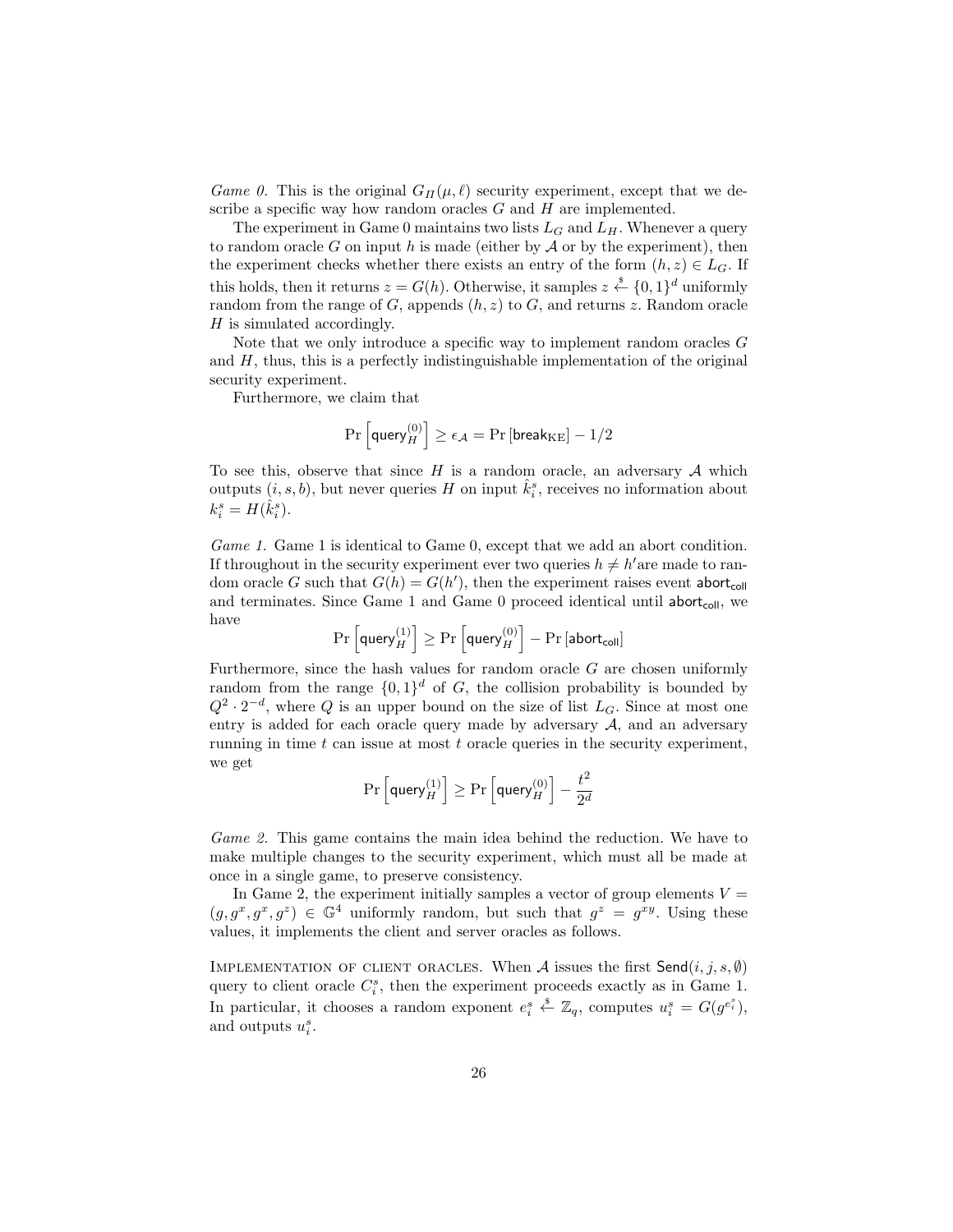Whenever  $\mathcal A$  issues the second  $\mathsf{Send}(i,j,s,v)$ -query to a client oracle  $C_i^s$  with message  $v = (h, \sigma)$ , then the experiment first checks whether  $\mathsf{Vfy}(pk_j, h||sr, \sigma) =$ 1. If not, then it can trivially implement the rejecting oracle  $C_i^s$ . Otherwise, it proceeds as follows.

- **Handling corrupted communication partners.** If party  $P_j$  is corrupted (either because A has previously asked a RegisterCorrupt $(j, pk^{(j)})$ -query and thus  $j > \mu$ , or because A asked a Corrupt(j)-query), then the experiment proceeds exactly as in Game 1. In particular, it computes  $k_i^s = H(h^{e_i^s}),$  $\sigma_i^s = \mathsf{Sign}(sk_i, g^{e_i^s} || \textsf{cl}),$  and returns  $w_i^s = (g^{e_i^s}, \sigma_i^s).$
- **Handling non-corrupted communication partners.** If party  $P_i$  is not (yet) corrupted, then note that this means that there must exist a server-oracle  $S_j^t$  which has output  $v = (h, \sigma)$ , as otherwise event break<sub>A</sub> would occur.

The experiment now checks whether the hash under random oracle G of  $g^{x+e_i^s}$  is already defined, where  $g^x$  is from the DDH challenge. More precisely, it checks whether there exists an entry of the form  $(g^{x+e_i^s}, z) \in L_G$ . If this holds, then it raises event  $abort_{reprog}$  and aborts. Otherwise, it removes the entry  $(g^{x_i^s}, u_i^s)$  from list  $L_G$ , and appends  $(g^{x_i^s + e_i^s}, u_i^s)$  instead.

Note here that the experiment retroactively embeds a "blinded" version of the element  $g^x$  into message  $u_i^s$ , by re-programming random oracle G.

Finally, the experiment has to compute the key  $k_i^s = H(h^{x+e_i^s})$ . Jumping slightly ahead, we will later define the implementation of the server oracle  $S_j^t$  such that  $h = g^{y+e^t_j}$  where  $g^y$  is from the DDH challenge and  $e^t_j \stackrel{\$}{\leftarrow} \mathbb{Z}_q$  is a random blinding term known to the experiment. Thus, the experiment is able to compute the "internal Diffie-Hellman key" as

$$
\hat{k}_i^s = g^z \cdot (g^y)^{e_i^s} \cdot (g^x)^{e_j^t} \cdot g^{e_i^s e_j^t}
$$

and then the actual session key as  $k_i^s = H(\hat{k}_i^s)$ .

To argue that this is a correct key, we use that  $g^z = g^{xy}$ . Therefore it holds that

$$
g^z \cdot (g^y)^{e^s_i} \cdot (g^x)^{e^t_j} \cdot g^{e^s_i e^t_j} = g^{xy + y e^s_i + x e^t_j + e^s_i e^t_j} = g^{(x + e^s_i)(y + e^t_j)}
$$

Thus, if abort<sub>reprog</sub> does not occur and the DDH challenge is a "real" DDH tuple, then this is perfectly indistinguishable from Game 1.

SIMULATION OF SERVER ORACLES. Whenever a server oracle  $S_i^s$  receives a message u, then the experiment samples  $e_i^s \stackrel{\hspace{0.1em}\mathsf{\scriptscriptstyle\$}}{\leftarrow} \mathbb{Z}_p$  and checks whether there exists a client oracle  $C_j^t$  which previously has output the message  $u = u_j^t$ .

**Handling uncontrolled** u. If there exists no client oracle  $C_j^t$  which has output  $u = u_j^t$ , then we say that u is "uncontrolled". In this case, the experiment computes the response by setting  $v_i^s = (g^{e_i^s}, \sigma)$ , exactly as in Game 1. If at any point throughout the security experiment any oracle  $C_j^t$  ever outputs

a first protocol message  $u_j^t$  such that  $u_j^t = u$ , then the experiment raises event abort<sub>control</sub> and terminates.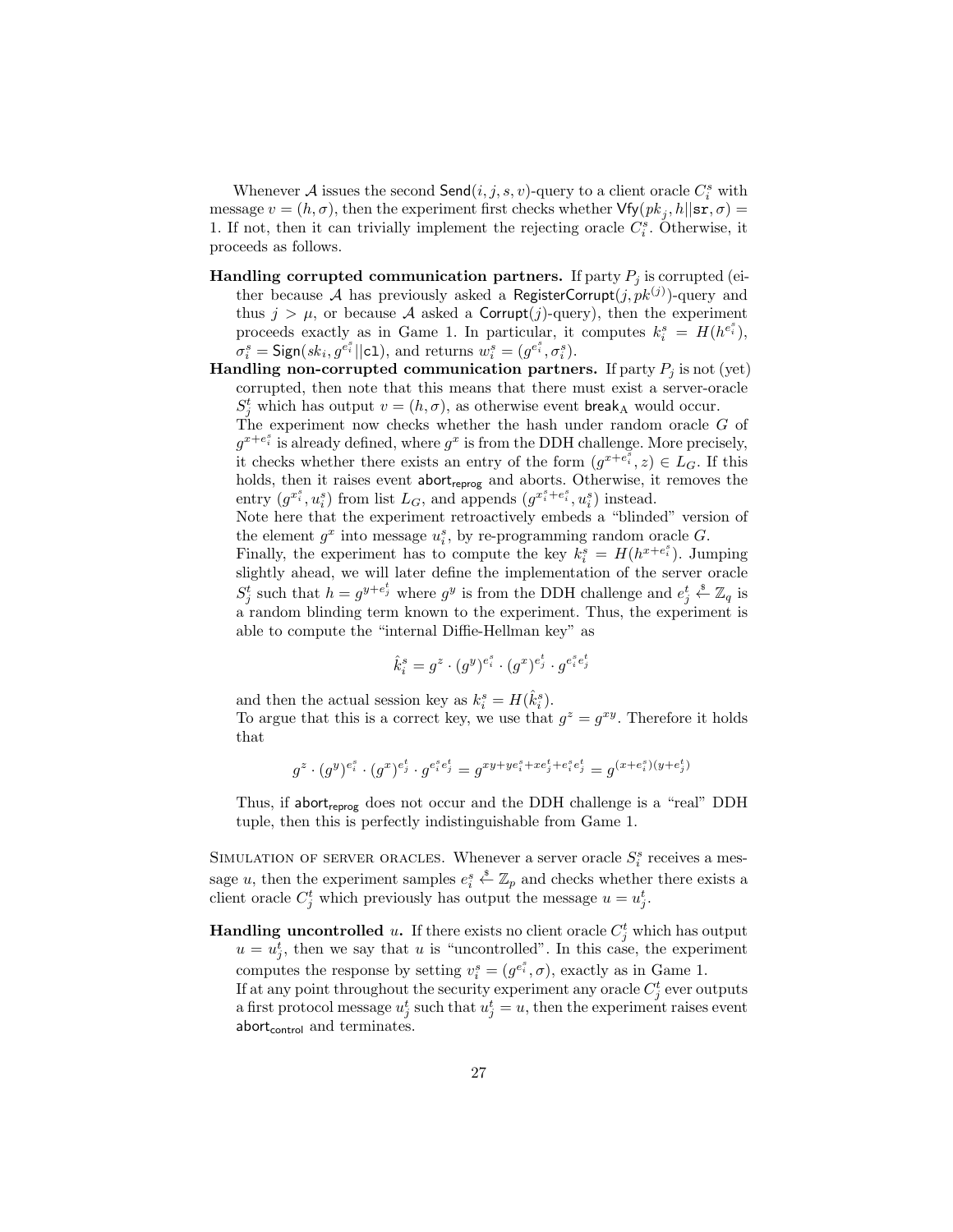Finally, if server oracle  $S_i^s$  later receives a value  $w = (h, \sigma')$ , then the proceeds as in Game 1. In particular, it computes the key correctly as  $\hat{k}_i^s = h^{e_i^s}$  and  $k_i^s = H(\hat{k}_i^s)$ . Note that this provides a perfect simulation of Game 1, provided that no abort occurs.

**Handling controlled** u. In this case we use that there exists an oracle  $C_j^t$ which has output  $u = u_j^t$ . In order to respond to the first protocol message  $u_j^t$ , the experiment computes its response by setting  $v_i^s = (g^{y+e_i^s}, \sigma)$ , where  $\sigma$  is computed exactly as in the original protocol and  $g<sup>y</sup>$  is from the DDH challenge.

Furthermore, if the same server oracle  $S_i^s$  later receives a value  $w = (h, \sigma')$ , then the experiment proceeds follows. If  $G(h) \neq u_j^t$ , then it can trivially implement oracle  $S_i^s$ , because the oracle will reject without computing a key.

Otherwise we have to distinguish between two cases. Let us first assume that h was not output by the same oracle  $C_j^t$  from which the first message  $u_j^t$  originates. Since it holds that  $G(h) = u_j^t$ , this means that event abort<sub>coll</sub> has occured (due to a colliding random oracle query, made either by A or by the experiment). In this case the experiment aborts, as defined above.

Thus, we may from now on assume that h was output by oracle  $C_j^t$ , and thus is controlled by the experiment. By the construction of client oracles described above, this means that the experiment "knows" an exponent  $e_j^t$ such that either  $h = g^{e^t_j}$ , or  $h = g^{x+e^t_j}$ . Thus, it can compute the "internal Diffie-Hellman key" as

$$
\hat{k}_i^s = \begin{cases} H((g^{y+e_i^s})^{e_j^t}) & \text{if } h = g^{e_j^t} \\ H(g^z \cdot (g^y)^{e_i^s} \cdot (g^x)^{e_j^t} \cdot g^{e_i^s e_j^t}) & \text{if } h = g^{x+e_j^t} \end{cases}
$$

and then set  $k_i^s = H(\hat{k}_i^s)$  Note that again this provides a perfect simulation of Game 1, provided that no abort occurs.

Since Game 2 is a perfect simulation of Game 1, unless an abort occurs, we have

$$
\Pr\left[\mathsf{query}_{H}^{(2)}\right] \geq \Pr\left[\mathsf{query}_{H}^{(1)}\right] - \Pr\left[\mathsf{abort}_{\mathsf{reprog}}\right] - \Pr\left[\mathsf{abort}_{\mathsf{control}}\right]
$$

Let consider  $Pr$  [abort<sub>reprog</sub>]. Recall that this happens, if a uniformly random group element  $g^{x+e_i^s} \stackrel{\hspace{0.1em}\mathsf{\scriptscriptstyle\$}}{\leftarrow} \mathbb{G}$ , chosen in the simulation of a client oracle, is already contained in the list  $L_G$ . Since the order of the group is  $|\mathbb{G}| = p$ , there are at most  $\mu\ell$  client oracles and thus we can bound the collision probability as

$$
\Pr\left[\mathsf{abort}_\mathsf{reprog}\right] \leq \frac{\mu^2\ell^2}{p}
$$

To consider Pr [abort<sub>control</sub>], recall that this happens, if a uniformly random string  $u \in \{0,1\}^d$ , is equal to a first protocol message that the adversary has previously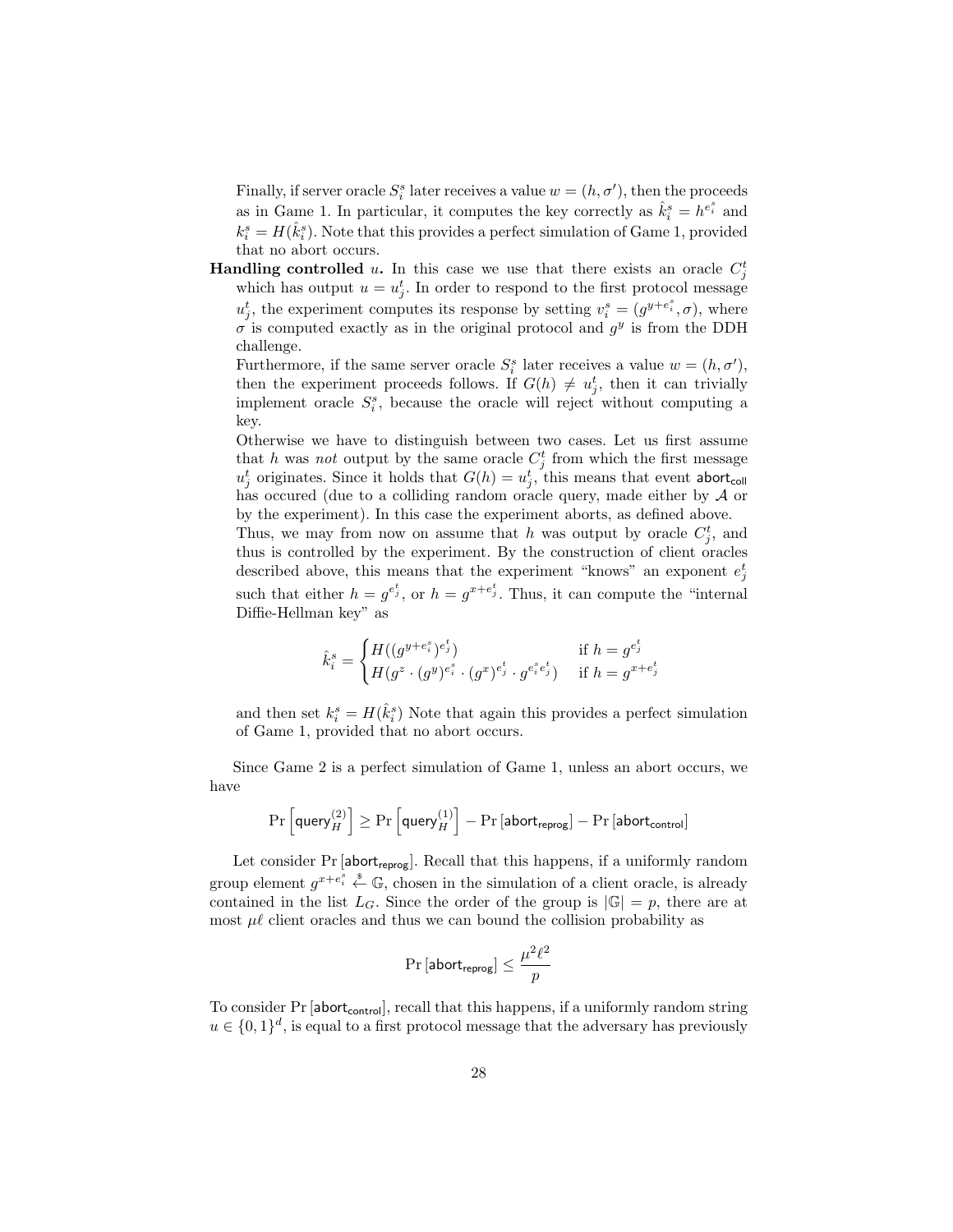sent to any server oracle. Again using that there are at most  $\mu\ell$  client oracles, the collision probability is bounded by

$$
\Pr\left[\mathsf{abort}_{\mathsf{control}}\right] \leq \frac{\mu^2\ell^2}{2^d}
$$

In summary, this yields

$$
\Pr\left[\text{query}_H^{(2)}\right] \ge \Pr\left[\text{query}_H^{(1)}\right] - \frac{\mu^2 \ell^2}{p} - \frac{\mu^2 \ell^2}{2^d}
$$
\n
$$
\ge \Pr\left[\text{query}_H^{(0)}\right] - \frac{t^2}{2^d} - \frac{\mu^2 \ell^2}{p} - \frac{\mu^2 \ell^2}{2^d}
$$
\n
$$
\ge \epsilon_{\mathcal{A}} - \frac{t^2}{2^d} - \frac{\mu^2 \ell^2}{p} - \frac{\mu^2 \ell^2}{2^d} \tag{8}
$$

*Game 3.* This game is identical to Game 2, except that now we choose  $V =$  $(g, g^x, g^y g^z) \stackrel{\hspace{0.1em}\mathsf{\scriptscriptstyle\$}}{\leftarrow} \mathbb{G}^4$  uniformly random from  $\mathbb{G}^4$ . We claim that now the probability of  $\mathsf{query}_H^{(3)}$  is negligibly small. More precisely, it holds that

$$
\Pr\left[\text{query}_{H}^{(3)}\right] \le \frac{\mu\ell t}{p} \tag{9}
$$

To see this, note that in Game 2 the uniformly random term  $g^z$  is only used in the computation of "internal Diffie-Hellman keys", which shifts all internal keys by a random offset z', where  $z' \cdot g^{xy} = g^z$ . For each query h of A to random oracle H the probability that h matches any of the at most  $\mu\ell$  internal keys is bounded by  $\frac{\mu\ell}{p}$ . Since the adversary is able issue at most t queries to H, we obtain (9).

Construction of adversary  $\mathcal B$ . Now we are ready to construct the DDH-adversary B. B receives as input a vector of group elements  $W = (g, g^x, g^y, g^z)$ , where either  $g^z = g^{xy}$  or  $g^z$  is uniformly random. Adversary  $\beta$  runs  $\mathcal A$  as a subroutine, by proceeding exactly like the experiment from Game 3, except that it uses vector W instead of the vector V. Furthermore, if  $\mathsf{query}_H^{(3)}$  occurs, then B outputs "1". If A terminates and  $\mathsf{query}_H^{(3)}$  did not occur, then it outputs "0".

Analysis of adversary B. Note that if  $W = (g, g^x, g^y g^z)$  is random, then this provides a perfect simulation of Game 3. Thus we have

$$
\Pr\left[1 \stackrel{\$}{\leftarrow} \mathcal{B} \mid g^z \text{ is random}\right] = \Pr\left[\text{query}_H^{(3)}\right] \le \frac{\mu \ell t}{p}
$$

However, if  $W = (g, g^x, g^y g^{xy})$ , then this provides a perfect simulation of Game 2, and we have

$$
\Pr\left[1 \stackrel{\$}{\leftarrow} \mathcal{B} \mid g^z = g^{xy}\right] = \Pr\left[\mathsf{query}_H^{(2)}\right] \ge \epsilon_{\mathcal{A}} - \frac{t^2}{2^d} - \frac{\mu^2 \ell^2}{p} - \frac{\mu^2 \ell^2}{2^d}
$$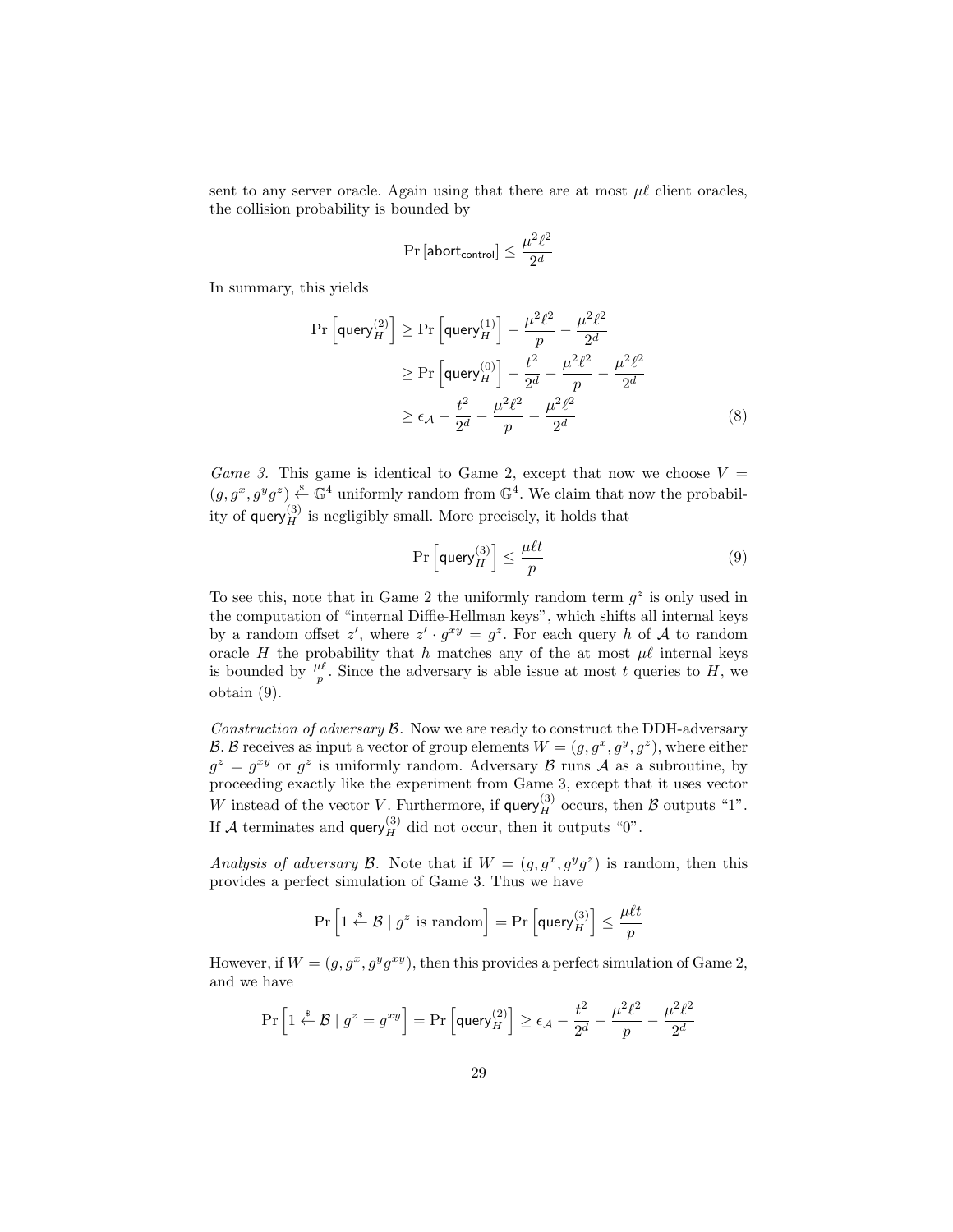Thus,  $\beta$  solves the DDH problem with advantage

$$
\Pr\left[1 \stackrel{\$}{\leftarrow} \mathcal{B} \mid g^z = g^{xy}\right] - \Pr\left[1 \stackrel{\$}{\leftarrow} \mathcal{B} \mid g^z \text{ is random}\right] \ge \epsilon_{\mathcal{A}} - \frac{t^2}{2^d} - \frac{\mu^2 \ell^2}{p} - \frac{\mu^2 \ell^2}{2^d} - \frac{\mu \ell t}{p}
$$

Furthermore, note that the running time of  $\beta$  essentially amounts to running  $A$  once, which takes at most  $t$  operations, plus a minor number of additional operations required to simulate Game 3, which in total is bounded by  $O(t)$ .

## 5 Efficiency Analysis

Let us compare an instantiation of our protocol from Section 4.2, instantiated with our signature scheme from Section 3.2, to plain "signed Diffie-Hellman", instantiated with EC-DSA. The latter is the currently most efficient practical instantiation of an authenticated key exchange protocol over simple groups with explicit authentication (in contrast, some protocols, such as NAXOS [40], do not provide explicit authentication via digital signatures, but only implicit authentication via indistinguishability of keys).

We consider a setting where both the signature scheme and the Diffie-Hellman key exchange are instantiated over the same group. This is desirable in practice for many different reasons. Most importantly, it reduces the size of the implementation. This makes the protocol not only faster to implement, but also easier to implement securely (e.g., constant-time and resilient to other side-channels) and easier to maintain, which are very desirable properties, from a real-world security point of view.

Furthermore, an implementation requiring a small codebase or circuit size is particularly desirable for resource-constrained devices, such as IoT devices, where tightness is particularly relevant due to the large number of devices in use.

Computational efficiency. In order to compare the efficiency of protocols, we count the number of exponentiations, as this is the most expensive computation to be performed. Below we will also briefly discuss the potential impact of optimisations.

- Our protocol. Each party running our protocol has to perform two exponentiations to perform the Diffie-Hellman key exchange, seven exponentiations to sign a message, and eight exponentiations to verify a signature. In total, this amounts to 17 exponentiations.
- Signed Diffie-Hellman. Executing the signed Diffie-Hellman protocol with EC-DSA takes two exponentiations to perform the Diffie-Hellman key exchange, one exponentiation to compute an EC-DSA signature, and two exponentiations to verify a signature. In total, this amounts to 5 exponentiations.

Thus, our protocol requires 3.4 times more exponentiations than signed Diffie-Hellman.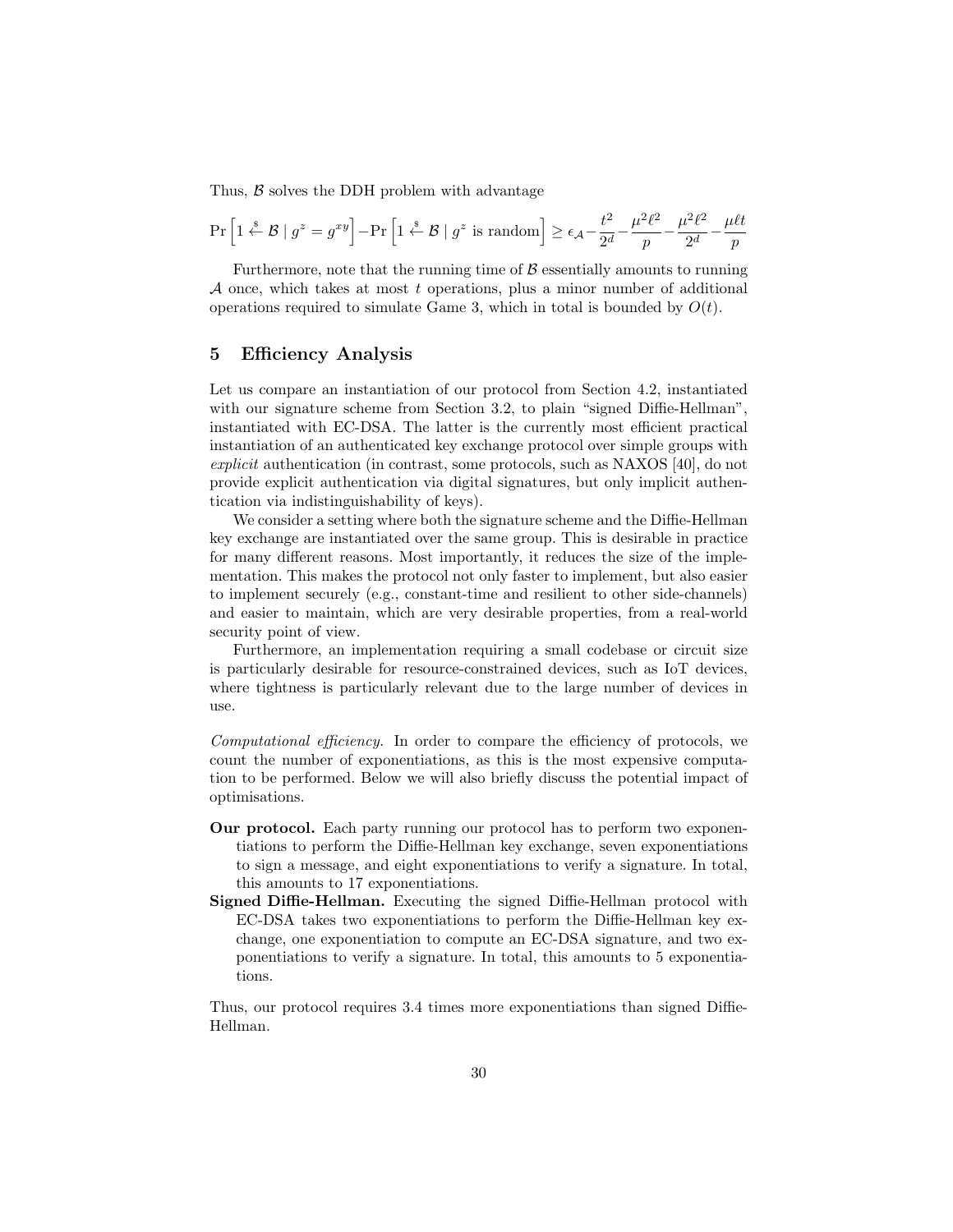Theoretically-sound instantiations. Let us consider a desired security level equivalent to an 128-bit symmetric key.

- Our protocol. The tightness of our security proof allows to instantiate out protocol on a 256-bit elliptic curve group, such as the NIST P-256 curve, independent of the number of users or sessions.
- Signed Diffie-Hellman. When instantiating plain "signed Diffie-Hellman", we have to compensate the quadratic security loss of  $Q = \mu^2 \ell^2$  of the security proof, depending on the number of users  $\mu$  and the number of sessions  $\ell$ , by choosing a larger group. For instance:
	- In a small-to-medium-scale setting with  $\mu = 2^{16}$  and  $\ell = 2^{16}$ , the security loss amounts already to a factor of  $Q = 2^{64}$ . In order to compensate this with larger parameters, we have to increase the group size by a factor of  $Q^2 = 2^{128}$ . We can do this by using the NIST P-384 curve.
	- In a large-scale setting with  $\mu = 2^{32}$  and  $\ell = 2^{32}$ , the security loss amounts even to a factor of  $Q = 2^{128}$ . In order to compensate this with larger parameters, we have to increase the group size by a factor of  $Q^2 = 2^{256}$ , e.g., by using the NIST P-521 curve.

Remark 6. To justify the numbers chosen above, let us consider Facebook as an example. Facebook lists 2.13 billion active users in December 2017, see https:// newsroom.fb.com/company-info/. Even if we assume that each user performs only a single TLS handshake (that is, only a single login) per month, this amounts to about  $2^{31}$  execution of the TLS protocol per month, and about  $2^{34}$  per year (the lifetime of the certified public key). Since known security proofs for TLS have a quadratic security loss, we thus have a security loss of  $2^{68}$  already in the single-user setting where only Facebook is considered.

Comparison of computational efficiency. In order to estimate the time required for one exponentiation for different curves, we consider OpenSSL as an example. OpenSSL is a very widely-used and stable cryptographic library with good performance properties. The benchmark tests of elliptic curve Diffie-Hellman, which analyse the performance of different elliptic curves implemented by OpenSSL, can be run on a system where OpenSSL is installed by executing the command openssl speed ecdh.

We ran this benchmark on a MacBook Pro computer with 3.3 GHz Intel Core i7 CPU and 16 GB RAM, running Mac OS Version 10.13.2. Figure 1 summarises the results for the considered NIST curves (P256, P384, P521), as well as suitable alternatives. Note that one ECDH operation for the P384 curve takes about 2.7 times longer than for P256, while for P521 it is even about 7.7 times longer. The results for other families of curves (K233/409/571 and B283/409/571) are comparable.

Comparison of communication complexity. Now let us compare the amount of data to be transmitted for a key exchange. Again, we consider "128-bit security". We assume that each element of an *n*-bit elliptic group takes  $n + 1$  bits, which can be achieved via standard point compression.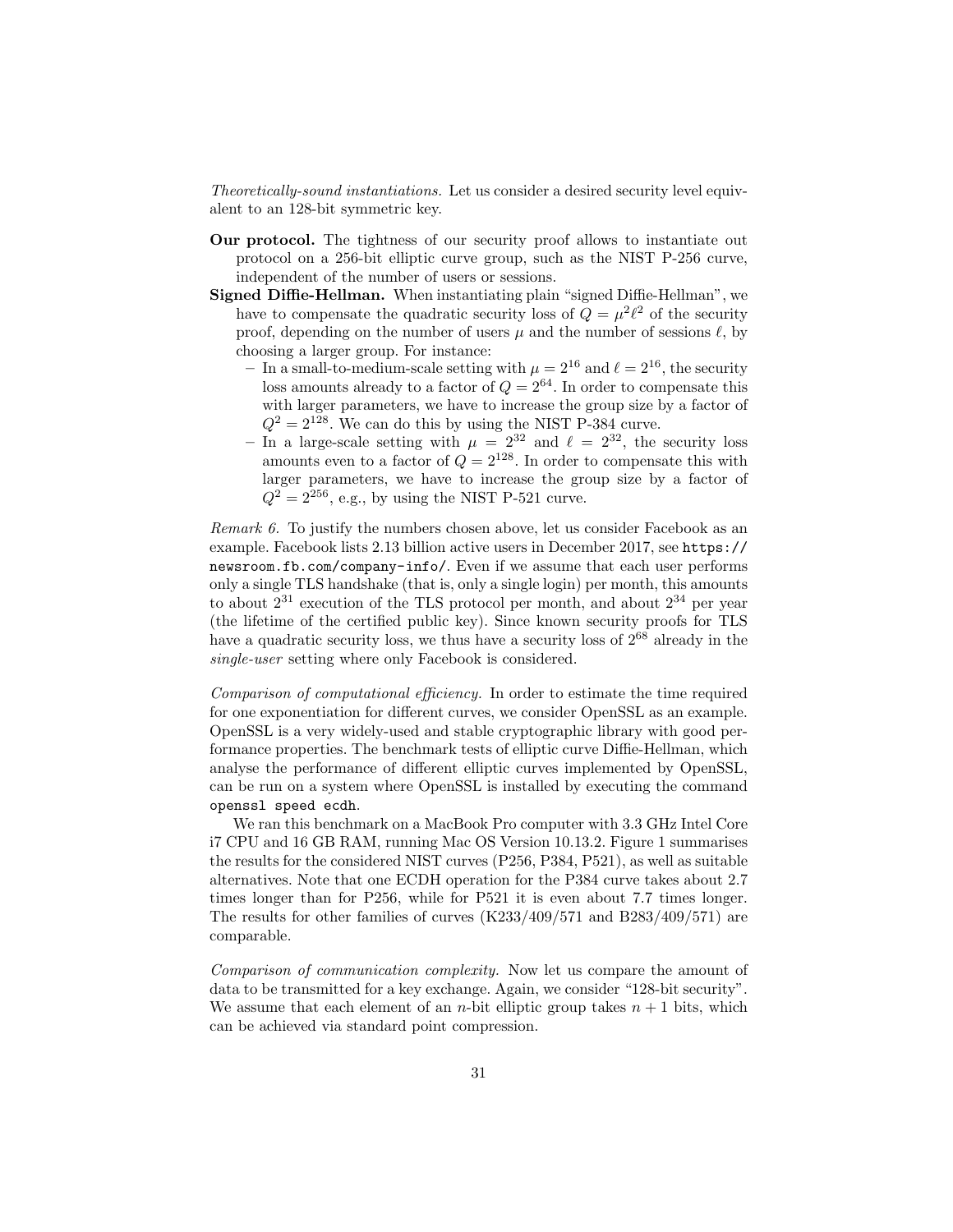| Curve     |     | Security level Time/Operation in s Operations per s |       |
|-----------|-----|-----------------------------------------------------|-------|
| NIST P256 | 128 | 0.0021                                              | 476.9 |
| NIST P384 | 128 | 0.0056                                              | 179.7 |
| NIST P521 | 128 | 0.0161                                              | 62.0  |
| NIST K233 | 128 | 0.0016                                              | 640.1 |
| NIST K409 | 128 | 0.0068                                              | 147.6 |
| NIST K571 | 128 | 0.0151                                              | 66.4  |
| NIST B283 | 128 | 0.0035                                              | 284.6 |
| NIST B409 | 128 | 0.0074                                              | 135.1 |
| NIST B571 | 128 | 0.0167                                              | 59.8  |

Table 1. OpenSSL Benchmark Results for NIST Curves

- Our protocol. This protocol requires the transmission of two group elements for the Diffie-Hellman key exchange, each consisting of 257 bits, plus two signatures (each consisting of a random 256-bit nonce, two group elements, and four 256-bit exponents, which yields 1794 bits), plus the first protocol message, which corresponds to one 256-bit value, if SHA-256 is used. In total, this yields  $2 \cdot 257 + 2 \cdot 1794 + 256 = 4358$  bytes, which corresponds
- Signed Diffie-Hellman. When instantiating plain "signed Diffie-Hellman" with EC-DSA, each party sends one group element plus one signature consisting of two exponents. This yields:

to  $\approx$  545 bytes.

- When using the NIST P-384 curve, this amounts to  $2.385+4.384=2306$ bits, which corresponds to  $\approx 289$  bytes.
- In a large-scale setting with the NIST P-521 curve, this amounts to  $2 \cdot 522 + 4 \cdot 521 = 3128$  bits, or  $\approx 391$  bytes.

Conclusion. Even though the absolute number of exponentiations required to run our protocol is larger than for simple signed Diffie-Hellman, it turns out that for small-to-medium-scale settings the overall computational efficiency is already comparable to signed Diffie-Hellman, if the group order is chosen in a theoretically-sound way. For large-scale settings, it is even significantly better. Concretely, the fact that our protocol requires 3.4 times more exponentiations is already almost compensated by the fact that an exponentiation is about 2.7 times more expensive in the small-to-medium-scale setting. Furthermore, given that in the large-scale setting an exponentiation is about 7.7 times more expensive, it turns out that our protocol is even significantly more efficient by a factor greater than 2.25. We note that this pencil-and-paper analysis considers naïve exponentation, and does not yet involve optimisations, such as pre-computations, which usually tend to be more effective if more exponentiations are performed.

The improved computational efficiency comes at only very moderate cost of increased communication complexity, amounting to 256 bytes for the entire protocol in the small-to-medium-scale setting, and 154 bytes in the large-scale setting. This holds in comparison to the very minimalistic EC-DSA-signed Diffie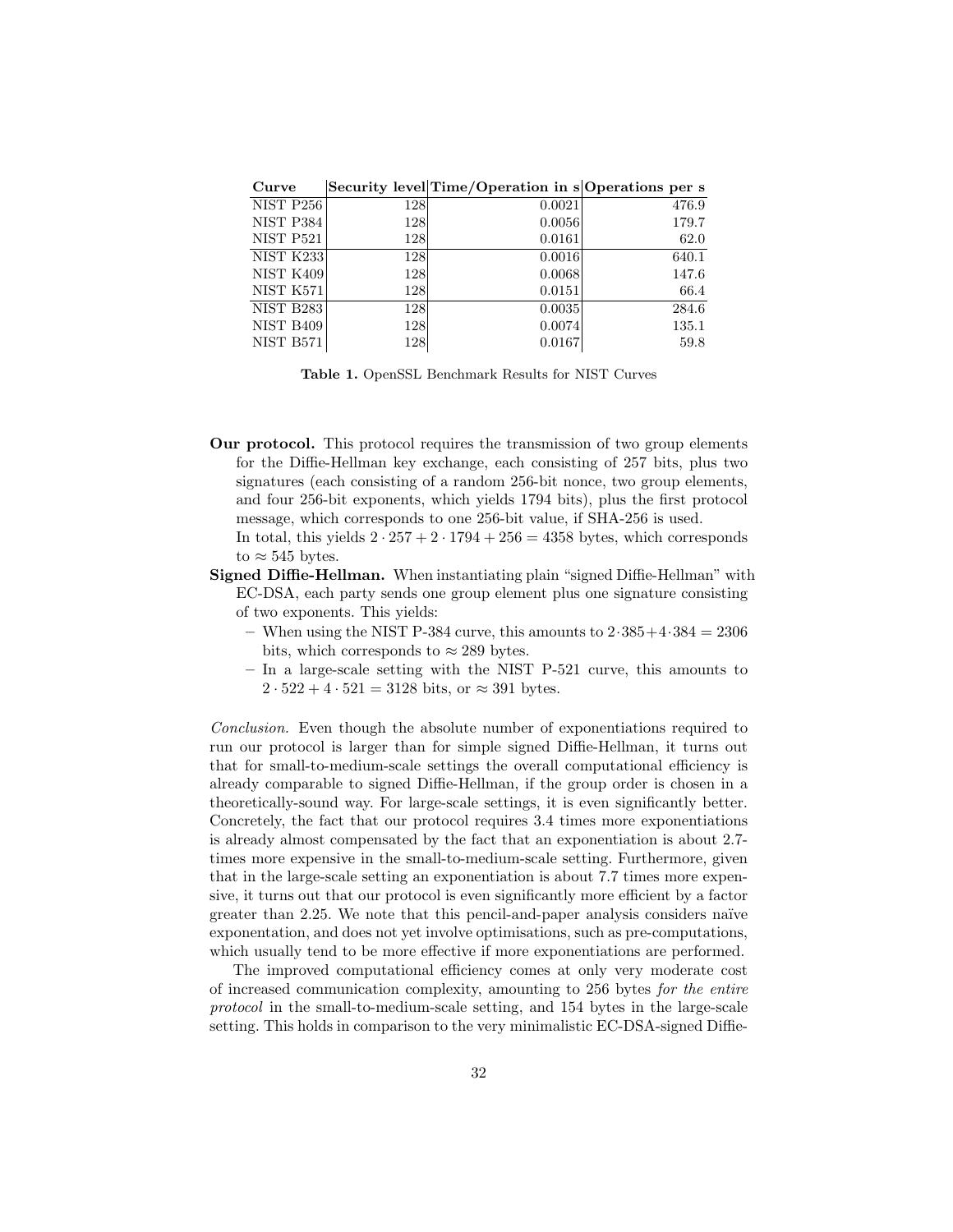Hellman protocol, which is of course extremely communication-efficient in comparison to any other protocol with similar properties.

Given that our protocol is the first proposal for a truly *practical* and tightlysecure key exchange protocol, we expect that future work building upon our techniques will be able to improve this further.

## References

- 1. Bader, C.: Efficient signatures with tight real world security in the random-oracle model. In: Gritzalis, D., Kiayias, A., Askoxylakis, I.G. (eds.) CANS 14. LNCS, vol. 8813, pp. 370–383. Springer, Heidelberg (Oct 2014)
- 2. Bader, C., Hofheinz, D., Jager, T., Kiltz, E., Li, Y.: Tightly-secure authenticated key exchange. In: Dodis, Y., Nielsen, J.B. (eds.) TCC 2015, Part I. LNCS, vol. 9014, pp. 629–658. Springer, Heidelberg (Mar 2015)
- 3. Bader, C., Jager, T., Li, Y., Schäge, S.: On the impossibility of tight cryptographic reductions. In: Fischlin, M., Coron, J.S. (eds.) EUROCRYPT 2016, Part II. LNCS, vol. 9666, pp. 273–304. Springer, Heidelberg (May 2016)
- 4. Barbulescu, R., Duquesne, S.: Updating key size estimations for pairings. Journal of Cryptology (Jan 2018), https://doi.org/10.1007/s00145-018-9280-5
- 5. Bellare, M., Boldyreva, A., Micali, S.: Public-key encryption in a multi-user setting: Security proofs and improvements. In: Preneel, B. (ed.) EUROCRYPT 2000. LNCS, vol. 1807, pp. 259–274. Springer, Heidelberg (May 2000)
- 6. Bellare, M., Rogaway, P.: Random oracles are practical: A paradigm for designing efficient protocols. In: Ashby, V. (ed.) ACM CCS 93. pp. 62–73. ACM Press (Nov 1993)
- 7. Bellare, M., Rogaway, P.: Entity authentication and key distribution. In: Stinson, D.R. (ed.) CRYPTO'93. LNCS, vol. 773, pp. 232–249. Springer, Heidelberg (Aug 1994)
- 8. Bergsma, F., Jager, T., Schwenk, J.: One-round key exchange with strong security: An efficient and generic construction in the standard model. In: Katz, J. (ed.) PKC 2015. LNCS, vol. 9020, pp. 477–494. Springer, Heidelberg (Mar / Apr 2015)
- 9. Blake-Wilson, S., Menezes, A.: Unknown key-share attacks on the station-tostation (STS) protocol. In: Imai, H., Zheng, Y. (eds.) PKC'99. LNCS, vol. 1560, pp. 154–170. Springer, Heidelberg (Mar 1999)
- 10. Blazy, O., Kakvi, S.A., Kiltz, E., Pan, J.: Tightly-secure signatures from chameleon hash functions. In: Katz, J. (ed.) PKC 2015. LNCS, vol. 9020, pp. 256–279. Springer, Heidelberg (Mar / Apr 2015)
- 11. Blazy, O., Kiltz, E., Pan, J.: (Hierarchical) identity-based encryption from affine message authentication. In: Garay, J.A., Gennaro, R. (eds.) CRYPTO 2014, Part I. LNCS, vol. 8616, pp. 408–425. Springer, Heidelberg (Aug 2014)
- 12. Boneh, D.: The decision Diffie-Hellman problem. In: Third Algorithmic Number Theory Symposium (ANTS). LNCS, vol. 1423. Springer, Heidelberg (1998), invited paper
- 13. Boneh, D., Shen, E., Waters, B.: Strongly unforgeable signatures based on computational Diffie-Hellman. In: Yung, M., Dodis, Y., Kiayias, A., Malkin, T. (eds.) PKC 2006. LNCS, vol. 3958, pp. 229–240. Springer, Heidelberg (Apr 2006)
- 14. Canetti, R., Krawczyk, H.: Analysis of key-exchange protocols and their use for building secure channels. In: Pfitzmann, B. (ed.) EUROCRYPT 2001. LNCS, vol. 2045, pp. 453–474. Springer, Heidelberg (May 2001)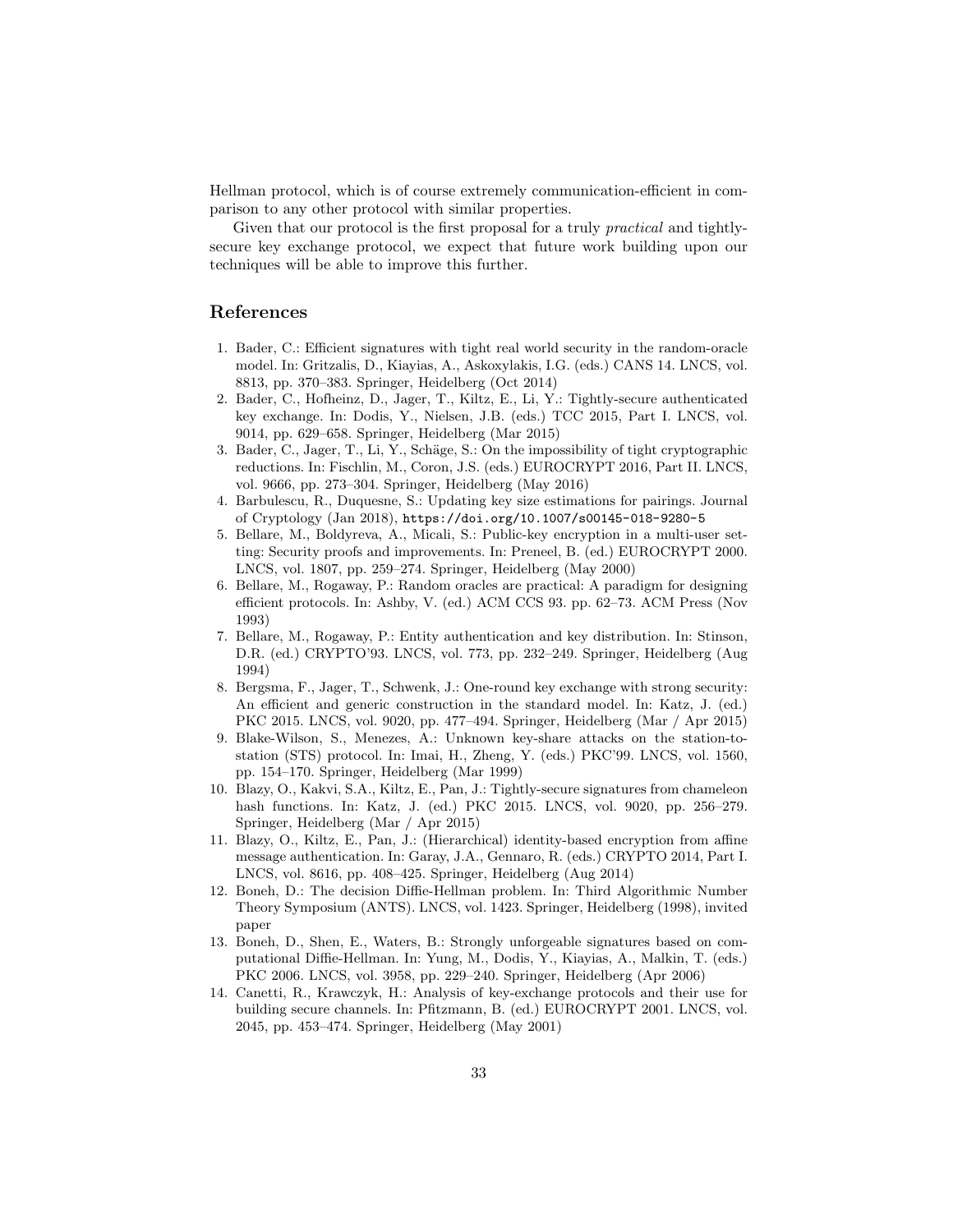- 15. Chaum, D., Pedersen, T.P.: Wallet databases with observers. In: Brickell, E.F. (ed.) CRYPTO'92. LNCS, vol. 740, pp. 89–105. Springer, Heidelberg (Aug 1993)
- 16. Chen, J., Wee, H.: Fully, (almost) tightly secure IBE and dual system groups. In: Canetti, R., Garay, J.A. (eds.) CRYPTO 2013, Part II. LNCS, vol. 8043, pp. 435–460. Springer, Heidelberg (Aug 2013)
- 17. Chevallier-Mames, B.: An efficient CDH-based signature scheme with a tight security reduction. In: Shoup, V. (ed.) CRYPTO 2005. LNCS, vol. 3621, pp. 511–526. Springer, Heidelberg (Aug 2005)
- 18. Cramer, R., Damgård, I., Schoenmakers, B.: Proofs of partial knowledge and simplified design of witness hiding protocols. In: Desmedt, Y. (ed.) CRYPTO'94. LNCS, vol. 839, pp. 174–187. Springer, Heidelberg (Aug 1994)
- 19. Di Crescenzo, G., Katz, J., Ostrovsky, R., Smith, A.: Efficient and non-interactive non-malleable commitment. In: Pfitzmann, B. (ed.) EUROCRYPT 2001. LNCS, vol. 2045, pp. 40–59. Springer, Heidelberg (May 2001)
- 20. Dierks, T., Rescorla, E.: The Transport Layer Security (TLS) Protocol Version 1.2. RFC 5246 (Proposed Standard) (Aug 2008), https://www.rfc-editor.org/rfc/ rfc5246.txt, updated by RFCs 5746, 5878, 6176, 7465, 7507, 7568, 7627, 7685, 7905, 7919
- 21. Fiat, A., Shamir, A.: How to prove yourself: Practical solutions to identification and signature problems. In: Odlyzko, A.M. (ed.) CRYPTO'86. LNCS, vol. 263, pp. 186–194. Springer, Heidelberg (Aug 1987)
- 22. Fleischhacker, N., Jager, T., Schröder, D.: On tight security proofs for Schnorr signatures. In: Sarkar, P., Iwata, T. (eds.) ASIACRYPT 2014, Part I. LNCS, vol. 8873, pp. 512–531. Springer, Heidelberg (Dec 2014)
- 23. Garg, S., Bhaskar, R., Lokam, S.V.: Improved bounds on security reductions for discrete log based signatures. In: Wagner, D. (ed.) CRYPTO 2008. LNCS, vol. 5157, pp. 93–107. Springer, Heidelberg (Aug 2008)
- 24. Gay, R., Hofheinz, D., Kiltz, E., Wee, H.: Tightly CCA-secure encryption without pairings. In: Fischlin, M., Coron, J.S. (eds.) EUROCRYPT 2016, Part I. LNCS, vol. 9665, pp. 1–27. Springer, Heidelberg (May 2016)
- 25. Goh, E.J., Jarecki, S.: A signature scheme as secure as the Diffie-Hellman problem. In: Biham, E. (ed.) EUROCRYPT 2003. LNCS, vol. 2656, pp. 401–415. Springer, Heidelberg (May 2003)
- 26. Goldberg, I., Stebila, D., Ustaoglu, B.: Anonymity and one-way authentication in key exchange protocols. Des. Codes Cryptography 67(2), 245–269 (2013), \url{https://doi.org/10.1007/s10623-011-9604-z}
- 27. Goldwasser, S., Micali, S.: Probabilistic encryption. Journal of Computer and System Sciences 28(2), 270–299 (1984)
- 28. Groth, J., Sahai, A.: Efficient non-interactive proof systems for bilinear groups. In: Smart, N.P. (ed.) EUROCRYPT 2008. LNCS, vol. 4965, pp. 415–432. Springer, Heidelberg (Apr 2008)
- 29. Gueron, S., Lindell, Y.: Better bounds for block cipher modes of operation via nonce-based key derivation. In: Thuraisingham, B.M., Evans, D., Malkin, T., Xu, D. (eds.) ACM CCS 17. pp. 1019–1036. ACM Press (Oct / Nov 2017)
- 30. Günther, C.G.: An identity-based key-exchange protocol. In: Quisquater, J.J., Vandewalle, J. (eds.) EUROCRYPT'89. LNCS, vol. 434, pp. 29–37. Springer, Heidelberg (Apr 1990)
- 31. Hoang, V.T., Tessaro, S.: The multi-user security of double encryption. In: Coron, J., Nielsen, J.B. (eds.) EUROCRYPT 2017, Part II. LNCS, vol. 10211, pp. 381–411. Springer, Heidelberg (May 2017)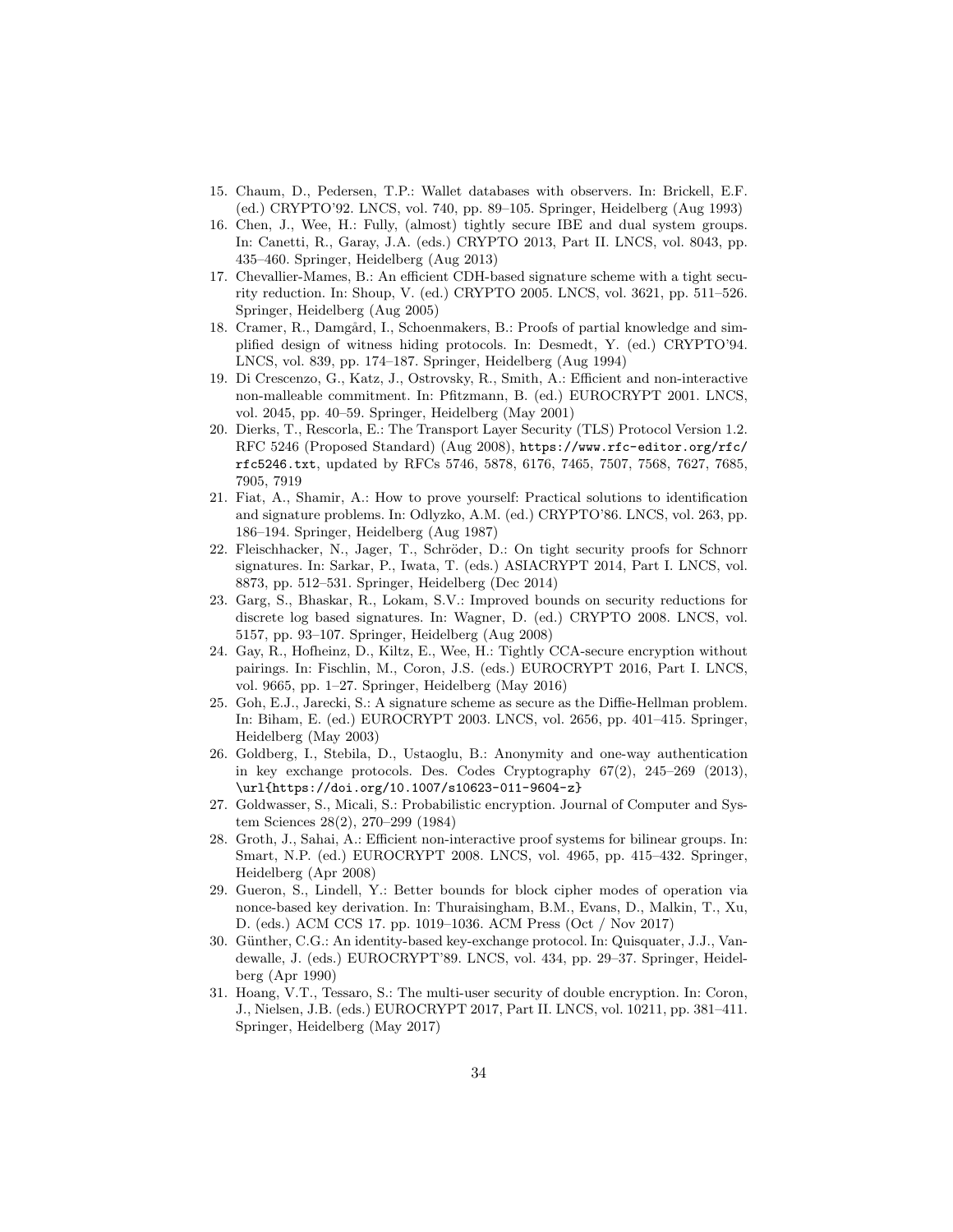- 32. Hofheinz, D., Jager, T.: Tightly secure signatures and public-key encryption. In: Safavi-Naini, R., Canetti, R. (eds.) CRYPTO 2012. LNCS, vol. 7417, pp. 590–607. Springer, Heidelberg (Aug 2012)
- 33. Hofheinz, D., Jager, T., Knapp, E.: Waters signatures with optimal security reduction. In: Fischlin, M., Buchmann, J., Manulis, M. (eds.) PKC 2012. LNCS, vol. 7293, pp. 66–83. Springer, Heidelberg (May 2012)
- 34. Jager, T., Kohlar, F., Schäge, S., Schwenk, J.: On the security of TLS-DHE in the standard model. In: Safavi-Naini, R., Canetti, R. (eds.) CRYPTO 2012. LNCS, vol. 7417, pp. 273–293. Springer, Heidelberg (Aug 2012)
- 35. Jager, T., Kohlar, F., Schäge, S., Schwenk, J.: Authenticated confidential channel establishment and the security of TLS-DHE. Journal of Cryptology 30(4), 1276– 1324 (Oct 2017)
- 36. Jager, T., Stam, M., Stanley-Oakes, R., Warinschi, B.: Multi-key authenticated encryption with corruptions: Reductions are lossy. In: Kalai, Y., Reyzin, L. (eds.) TCC 2017, Part I. LNCS, vol. 10677, pp. 409–441. Springer, Heidelberg (Nov 2017)
- 37. Katz, J., Wang, N.: Efficiency improvements for signature schemes with tight security reductions. In: Jajodia, S., Atluri, V., Jaeger, T. (eds.) ACM CCS 03. pp. 155–164. ACM Press (Oct 2003)
- 38. Krawczyk, H., Paterson, K.G., Wee, H.: On the security of the TLS protocol: A systematic analysis. In: Canetti, R., Garay, J.A. (eds.) CRYPTO 2013, Part I. LNCS, vol. 8042, pp. 429–448. Springer, Heidelberg (Aug 2013)
- 39. Krawczyk, H., Wee, H.: The OPTLS protocol and TLS 1.3. In: IEEE European Symposium on Security and Privacy, EuroS&P 2016, Saarbrücken, Germany, March 21-24, 2016. pp. 81–96. IEEE (2016), https://doi.org/10.1109/EuroSP. 2016.18
- 40. LaMacchia, B.A., Lauter, K., Mityagin, A.: Stronger security of authenticated key exchange. In: Susilo, W., Liu, J.K., Mu, Y. (eds.) ProvSec 2007. LNCS, vol. 4784, pp. 1–16. Springer, Heidelberg (Nov 2007)
- 41. Li, Y., Schäge, S.: No-match attacks and robust partnering definitions: Defining trivial attacks for security protocols is not trivial. In: Thuraisingham, B.M., Evans, D., Malkin, T., Xu, D. (eds.) ACM CCS 17. pp. 1343–1360. ACM Press (Oct / Nov 2017)
- 42. Maurer, U., Tackmann, B., Coretti, S.: Key exchange with unilateral authentication: Composable security definition and modular protocol design. Cryptology ePrint Archive, Report 2013/555 (2013), http://eprint.iacr.org/2013/555
- 43. Paillier, P., Vergnaud, D.: Discrete-log-based signatures may not be equivalent to discrete log. In: Roy, B.K. (ed.) ASIACRYPT 2005. LNCS, vol. 3788, pp. 1–20. Springer, Heidelberg (Dec 2005)
- 44. Paterson, K.G., van der Merwe, T.: Reactive and proactive standardisation of TLS. In: Chen, L., McGrew, D.A., Mitchell, C.J. (eds.) Security Standardisation Research - Third International Conference, SSR 2016, Gaithersburg, MD, USA, December 5-6, 2016, Proceedings. Lecture Notes in Computer Science, vol. 10074, pp. 160–186. Springer (2016), https://doi.org/10.1007/978-3-319-49100-4\_7
- 45. Schäge, S.: Tight proofs for signature schemes without random oracles. In: Paterson, K.G. (ed.) EUROCRYPT 2011. LNCS, vol. 6632, pp. 189–206. Springer, Heidelberg (May 2011)
- 46. Schnorr, C.P.: Efficient identification and signatures for smart cards. In: Brassard, G. (ed.) CRYPTO'89. LNCS, vol. 435, pp. 239–252. Springer, Heidelberg (Aug 1990)